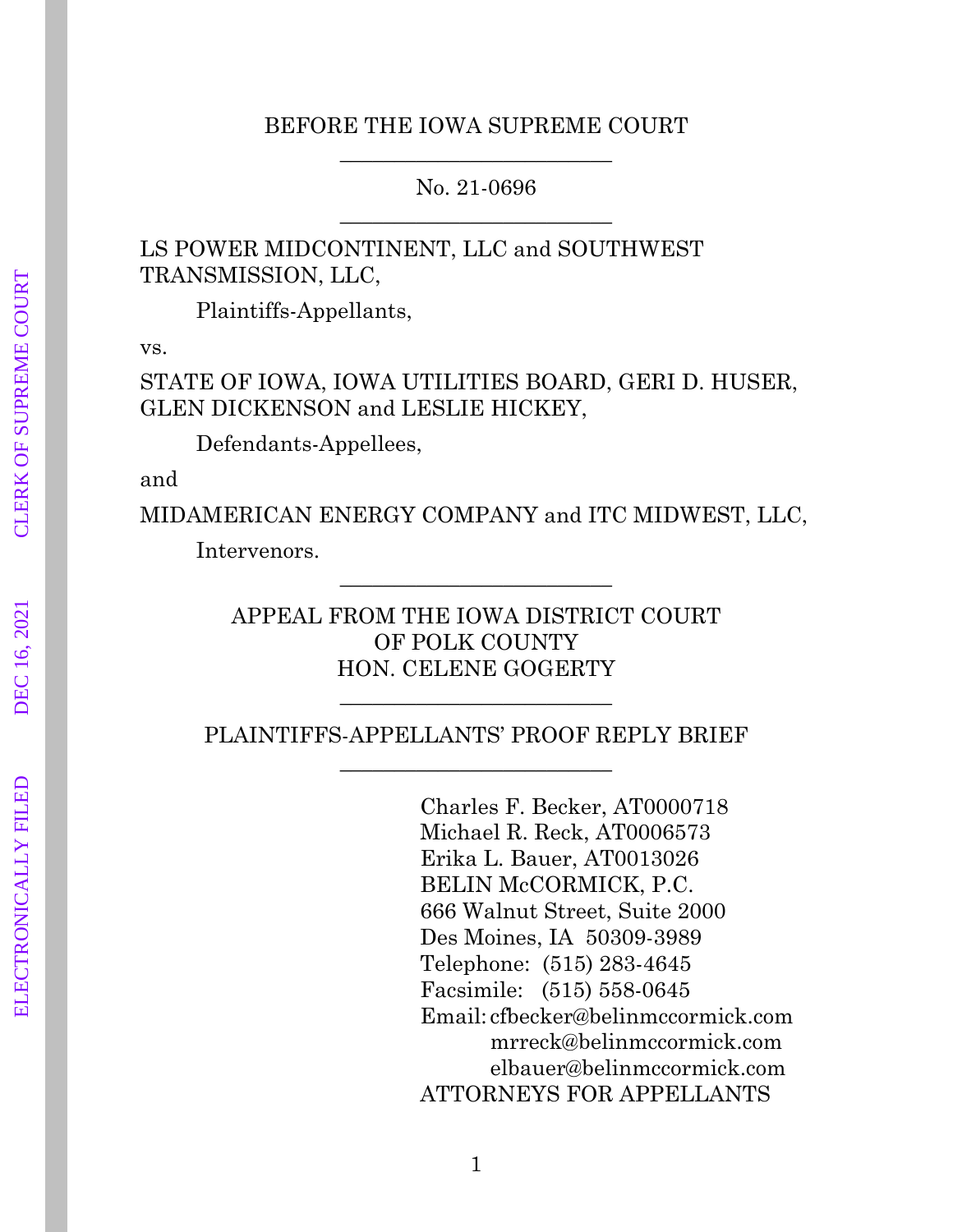# **TABLE OF CONTENTS**

|      |             |                                                                                           | Page |
|------|-------------|-------------------------------------------------------------------------------------------|------|
|      |             | STATEMENT OF THE ISSUES PRESENTED FOR REVIEW                                              |      |
|      |             |                                                                                           |      |
|      |             |                                                                                           |      |
| Ι.   |             |                                                                                           |      |
|      | $A_{\cdot}$ |                                                                                           |      |
|      | B.          |                                                                                           |      |
|      | $C_{\cdot}$ | A Principled Approach to the Public Interest<br>Exception, Rather Than All or Nothing     |      |
|      |             | $\mathbf{1}$ .<br>Context Matters When Evaluating Public                                  |      |
|      |             | LSP's Claims Exhibit Constitutional<br>2.                                                 |      |
|      |             | 3.<br>Separation of Powers Does Not Counsel                                               |      |
| II.  |             |                                                                                           |      |
| III. |             | This Court Can, and Should, Issue an Injunction.  41                                      |      |
|      | A.          | H.F. 2643, Containing the ROFR, Violates the                                              |      |
|      | В.          | H.F. 2643's Title Provided No Fair Notice of the                                          |      |
|      | $C_{\cdot}$ | There is No Realistically Conceivable Reason<br>Supporting Differential Treatment of Non- |      |
|      |             |                                                                                           |      |
|      |             |                                                                                           |      |
|      |             |                                                                                           |      |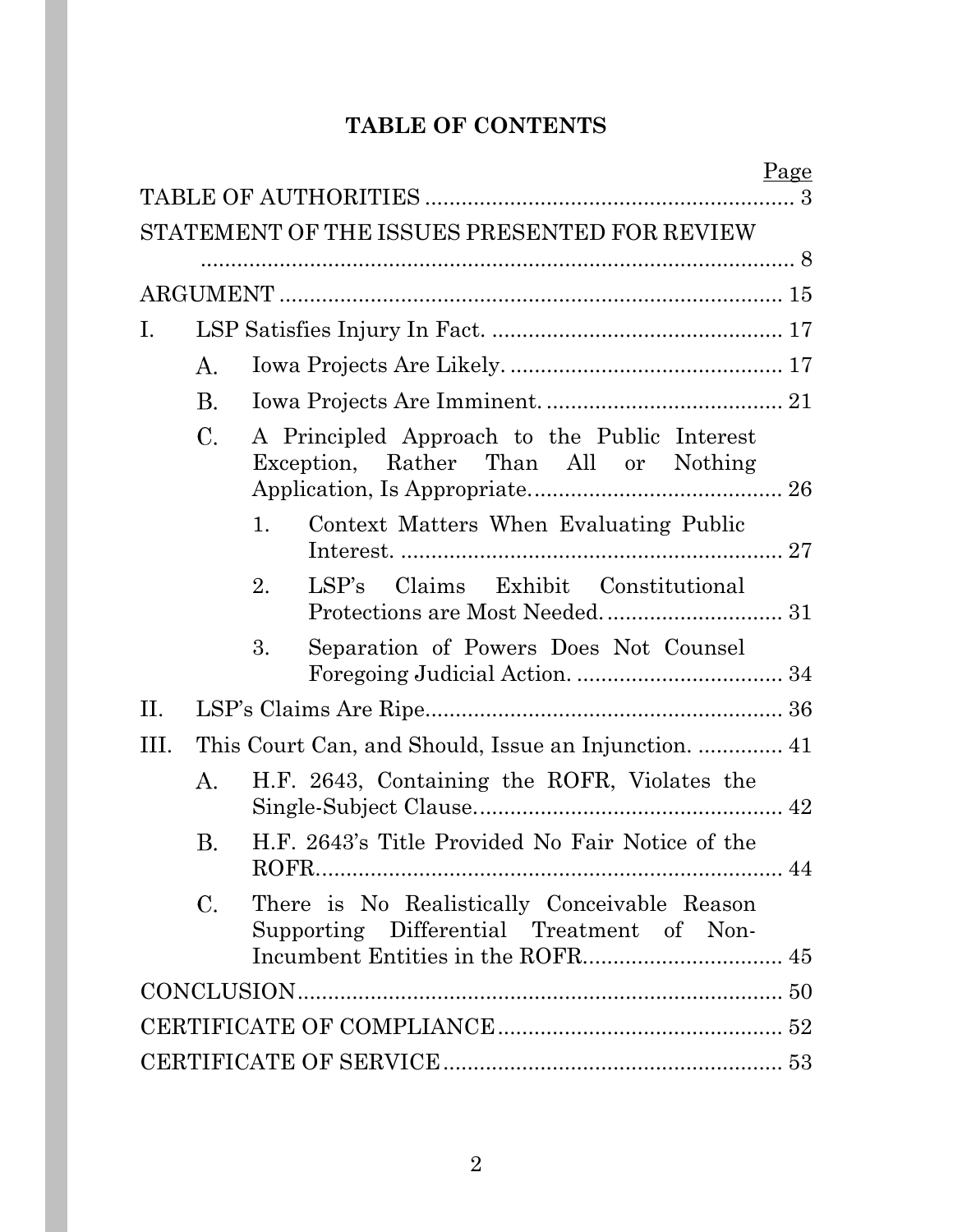# **TABLE OF AUTHORITIES**

| <b>CASES</b>                                                 | Page |
|--------------------------------------------------------------|------|
|                                                              |      |
| Adarand Constructors, Inc. v. Pena, 515 U.S. 200             |      |
| ATC S., Inc. v. Charleston Cnty., 669 S.E.2d 337 (S.C.       |      |
| Barnes v. Iowa Dep't of Transp., 385 N.W.2d 260 (Iowa        |      |
| Benton Cnty. Wind Farm LLC v. Duke Energy Ind.,              |      |
| <i>Berent v. City of Iowa City, 738 N.W.2d 193 (Iowa</i>     |      |
| Blanchette v. Conn. Gen. Ins. Corp., 419 U.S. 102            |      |
| Bormann v. Cnty. Bd. of Supervisors, 584 N.W.2d 309          |      |
| <i>Brueggeman v. Osceola Cnty., 2107 WL 2464072 (Iowa</i>    |      |
| Burlington Summit Apartments v. Manolato, 7 N.W.2d           |      |
| <i>Chi. Rock Island Pac. Ry. Co. v. Streepy, 224 N.W. 41</i> |      |
| Citizens for Responsible Choices v. Shenandoah, 686          |      |
| City of Kennett, Miss. v. E.P.A., 887 F.3d 424 (8th Cir.     |      |
|                                                              |      |
| Cmty. State Bank, Nat'l Ass'n v. Cmty. State Bank, 758       |      |
| Covington v. Reynolds ex rel. State, 2020 WL 4514691         |      |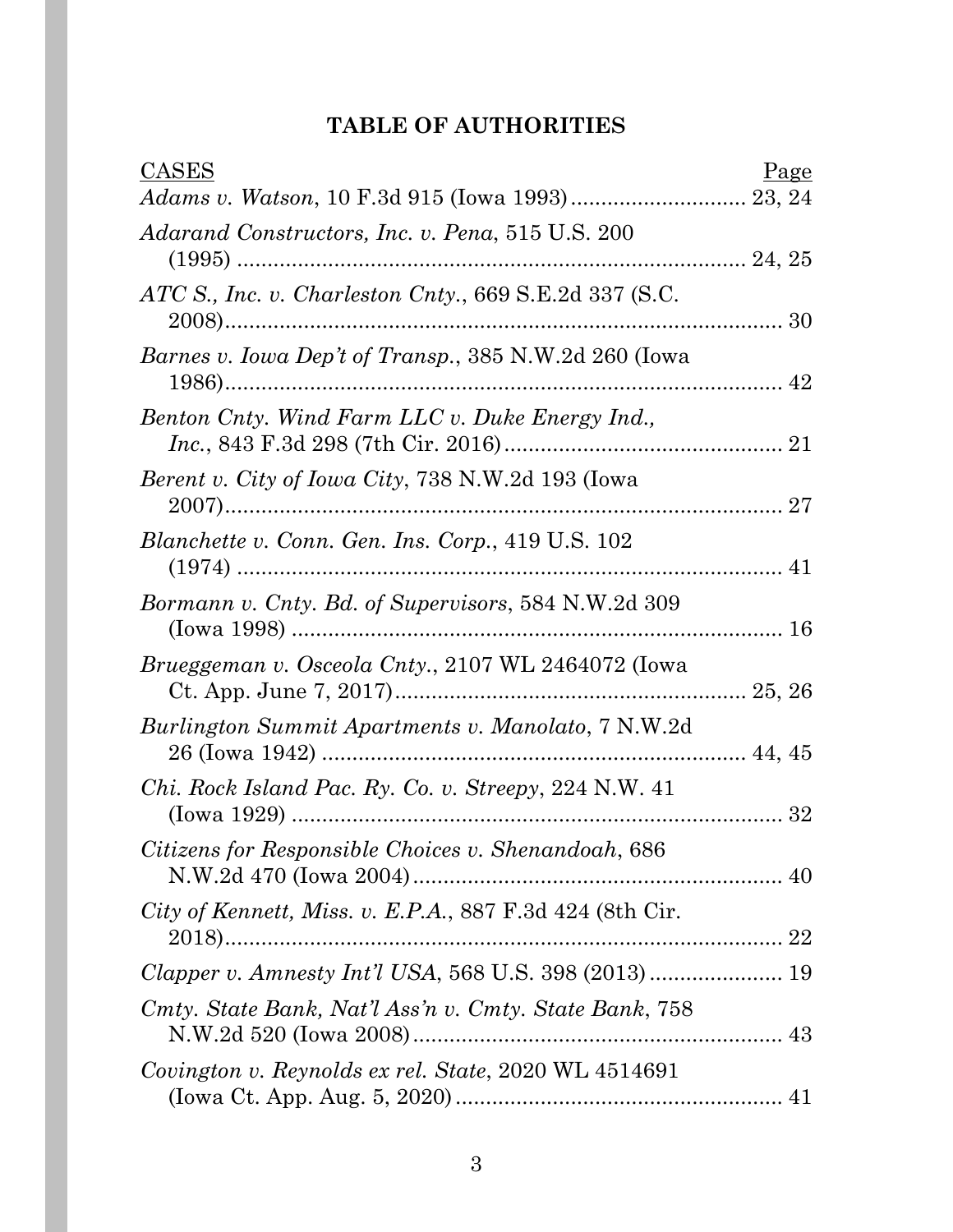| Crawford v. Hinds Cnty. Bd. of Supervisors, 1 F.4th               |
|-------------------------------------------------------------------|
| Defs. of Wildlife v. Ventura, 632 N.W.2d 707 (Minn. Ct.           |
| Duff v. Reynolds, 2020 WL 825983 (Iowa Ct. App. Feb.              |
| Gartner v. Iowa Dep't of Pub. Health, 830 N.W.2d 335              |
|                                                                   |
| Godfrey v. State, 752 N.W.2d 413 (Iowa 2008)  17, 19, 26, 27, 28, |
|                                                                   |
| Hawkeye Bancorp v. Iowa Coll. Aid Comm'n, 360                     |
| Hawkeye Foodservice Distrib. v. Iowa Educators Corp.,             |
| Horsfield Materials, Inc. v. City of Dyersville, 834              |
| Iowa Bankers Ass'n v. Iowa Credit Union Dep't, 335                |
| Iowa Citizens for Cmty. Improvement v. State, 962                 |
| Iowa Dep't of Transp. v. Iowa Dist. Ct., 586 N.W.2d 374           |
| Iowa League of Cities v. E.P.A., 711 F.3d 844 (8th Cir.           |
| ISO New England Inc., 143 FERC 1 61150, 2013 WL                   |
| <i>Jacobs Tech. Inc. v. U.S.</i> , 131 Fed. Cl. 430 (Fed. Cl.     |
| Kan. Nat'l Educ. Ass'n v. State, 387 P.3d 795 (Kan.               |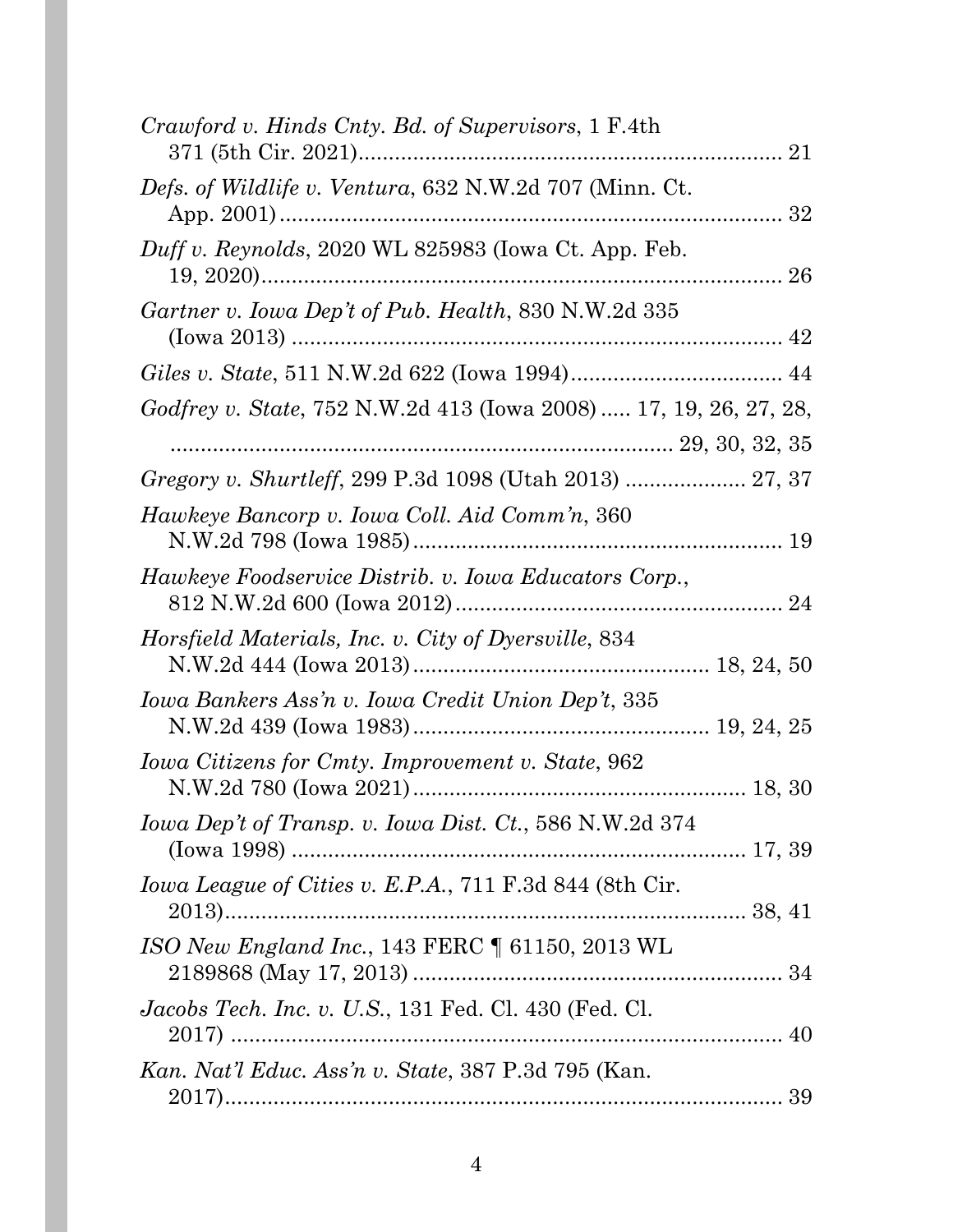| Kopecky v. Iowa Racing & Gaming Comm'n, 891                                                              |  |
|----------------------------------------------------------------------------------------------------------|--|
| In re Legis. Districting Auth., 193 N.W.2d 784 (Iowa                                                     |  |
| Lewis Consol. Sch. Dist. of Cass Cnty. v. Johnston, 127                                                  |  |
| Long v. Bd. of Supervisors of Benton Cnty., 142 N.W.2d                                                   |  |
| LSCP, LLLP v. Kay-Decker, 861 N.W.2d 846 (Iowa                                                           |  |
| LSP Transmission Holdings, LLC v. Sieben, 954 F.3d                                                       |  |
|                                                                                                          |  |
| Mealy v. Nash Finch Co., 2014 WL 468007 (Iowa Ct.                                                        |  |
| In re Methyl Tertiary Butyl Ether (MTBE) Prod. Liab.                                                     |  |
| Mo. Health Care Ass'n v. Att'y Gen. of the State of Mo.,                                                 |  |
|                                                                                                          |  |
| MISO Transmission Owners v. F.E.R.C., 819 F.3d 329                                                       |  |
| Neb. Pub. Power Dist. v. MidAm. Energy Co., 234 F.3d                                                     |  |
| Nova Health Sys. v. Edmonson, 233 P.3d 380 (Okla.                                                        |  |
| Okla. Gas & Elec. Co. v. F.E.R.C., 827 F.3d 75 (D.C.                                                     |  |
| Owner-Operator Indep. Drivers Ass'n, Inc. v. Fed.<br>Motor Carrier Safety Admin., 656 F.3d 580 (7th Cir. |  |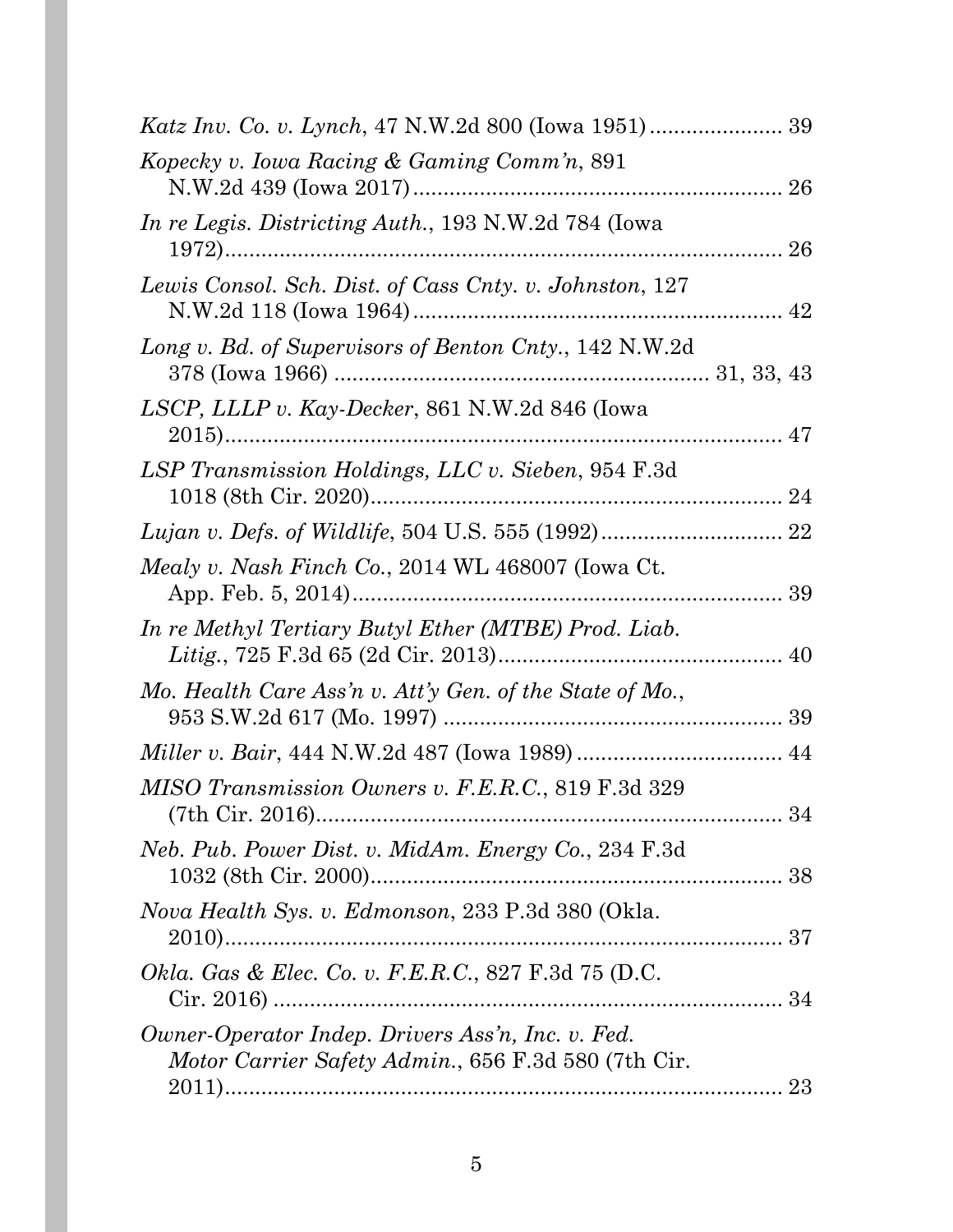| Plain Loc. Sch. Dist. Bd. of Educ. v. Dewine, 486 F.                |
|---------------------------------------------------------------------|
| <i>Racing Assoc. of Cent. Iowa v. Fitzgerald, 675 N.W.2d 1</i>      |
| Redmond v. Ray, 268 N.W.2d 849 (Iowa 1978)  36                      |
| Rush v. Reynolds, 2020 WL 825953 (Iowa Ct. App. Feb.                |
| Salsbury Labs. v. Iowa Dep't of Envtl. Quality, 276                 |
| Sierra Club Iowa Chapter v. Iowa Dep't of Transp., 832              |
| S.C. Pub. Serv. Auth. v. F.E.R.C., 762 F.3d 41 (D.C.                |
|                                                                     |
|                                                                     |
| <i>State v. Backes</i> , 601 N.W.2d 374 (Iowa Ct. App. 1999) 40, 41 |
|                                                                     |
|                                                                     |
|                                                                     |
|                                                                     |
|                                                                     |
| SZ Enter., LLC v. Iowa Utilities Bd., 850 N.W.2d 441                |
| Trs. for Alaska v. State, 736 P.2d 324 (Alaska 1987)  27            |
| Varnum v. Brien, 763 N.W.2d 862 (Iowa 2009) 46, 47, 49              |
| <i>Wesselink v. State Dep't of Health, 80 N.W.2d 484 (Iowa</i>      |
|                                                                     |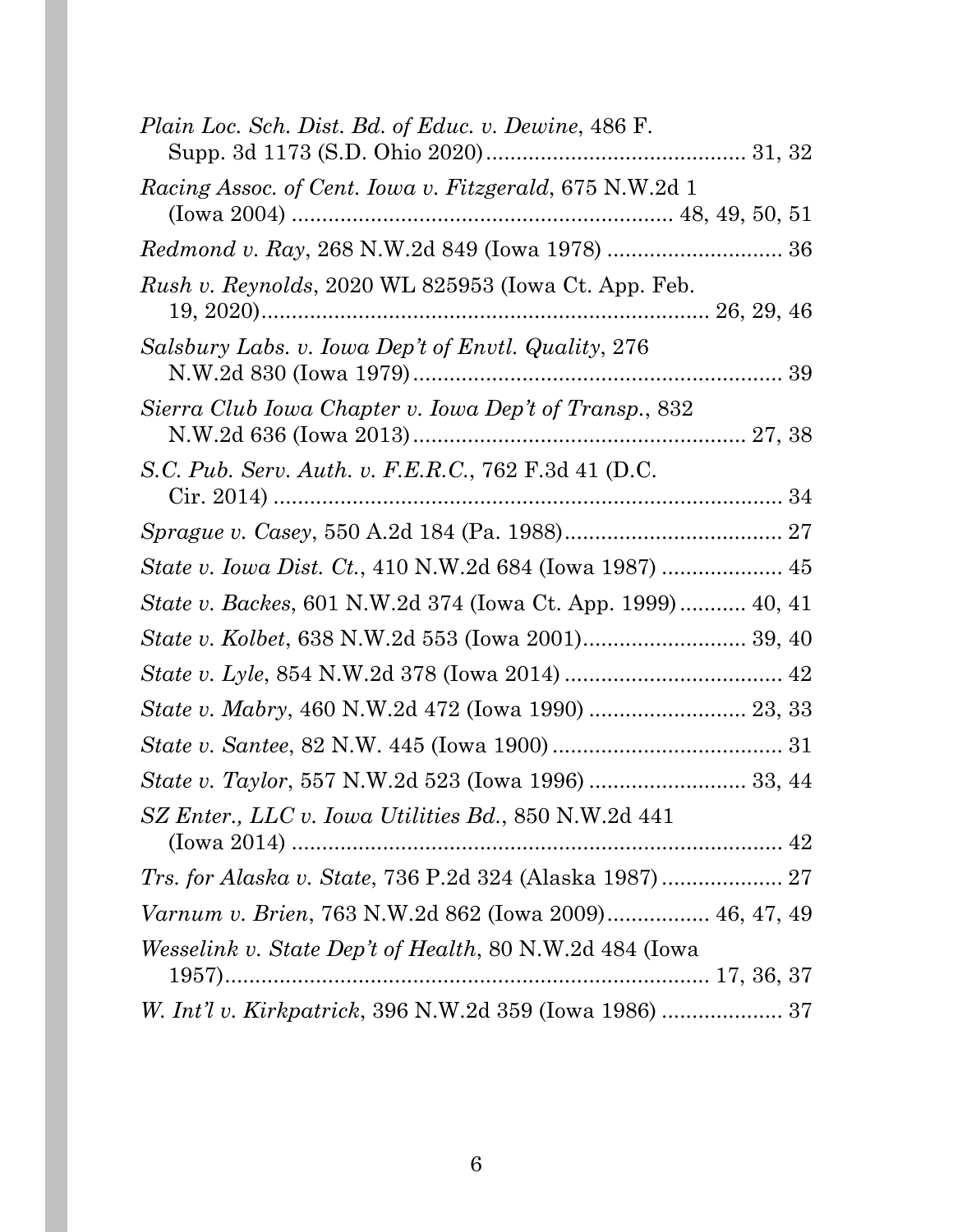# STATUTES AND OTHER AUTHORITIES

| Br. for the United States of Am. As Amicus Curiae in<br>Support of Neither Party, Vacatur, and Remand,<br>LSP Transmission Holdings, LLC v. Lange (filed             |    |
|----------------------------------------------------------------------------------------------------------------------------------------------------------------------|----|
|                                                                                                                                                                      |    |
|                                                                                                                                                                      |    |
|                                                                                                                                                                      |    |
|                                                                                                                                                                      |    |
|                                                                                                                                                                      |    |
|                                                                                                                                                                      |    |
|                                                                                                                                                                      |    |
|                                                                                                                                                                      |    |
|                                                                                                                                                                      |    |
|                                                                                                                                                                      |    |
|                                                                                                                                                                      |    |
|                                                                                                                                                                      |    |
|                                                                                                                                                                      |    |
|                                                                                                                                                                      |    |
|                                                                                                                                                                      | 20 |
| Robert F. Williams, State Constitutional Limits on<br>Legislative Procedure: Legislative Compliance and<br><i>Judicial Enforcement, 48 U. Pitt. L. Rev. 797, 798</i> |    |
| W. Blair Lord, The Debates of the Constitutional<br>Convention of the State of Iowa, 530-31 (Vol. I Jan.                                                             |    |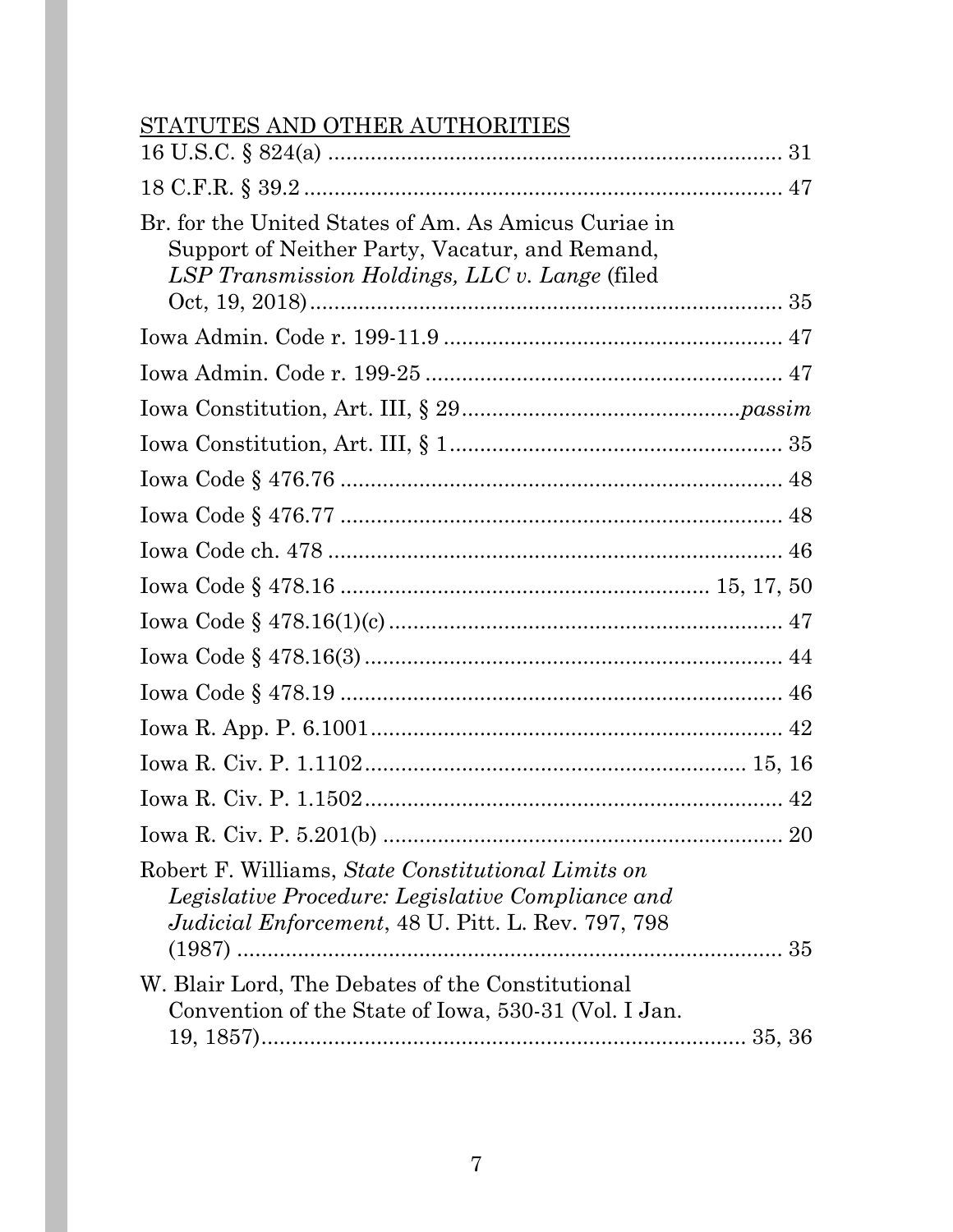### **STATEMENT OF THE ISSUES PRESENTED FOR REVIEW**

### Cases

*Bormann v. Cnty. Bd. of Supervisors*, 584 N.W.2d 309 (Iowa 1998) *Wesselink v. State Dep't of Health*, 80 N.W.2d 484 (Iowa 1957) *Iowa Dep't of Transp. v. Iowa Dist. Ct.*, 586 N.W.2d 374 (Iowa 1998) *Godfrey v. State*, 752 N.W.2d 413 (Iowa 2008)

Other Authorities Iowa Code § 478.16 Iowa R. Civ. P. 1.1102 Article III, section 29

## **I. LSP SATISFIES INJURY IN FACT.**

### Cases

- *Horsfield Materials, Inc. v. City of Dyersville*, 834 N.W.2d 444 (Iowa 2013)
- *Iowa Citizens for Cmty. Improvement v. State*, 962 N.W.2d 780 (Iowa 2021)

### **A. Iowa Projects Are Likely.**

### Cases

*Iowa Bankers Ass'n v. Iowa Credit Union Dep't*, 335 N.W.2d 439 (Iowa 1983)

*Godfrey v. State*, 752 N.W.2d 413 (Iowa 2008)

*Hawkeye Bancorp v. Iowa Coll. Aid Comm'n*, 360 N.W.2d 798 (Iowa 1985)

*Clapper v. Amnesty Int'l USA*, 568 U.S. 398 (2013)

*Crawford v. Hinds Cnty. Bd. of Supervisors*, 1 F.4th 371 (5th Cir. 2021)

*Benton Cnty. Wind Farm LLC v. Duke Energy Ind., Inc.*, 843 F.3d 298 (7th Cir. 2016)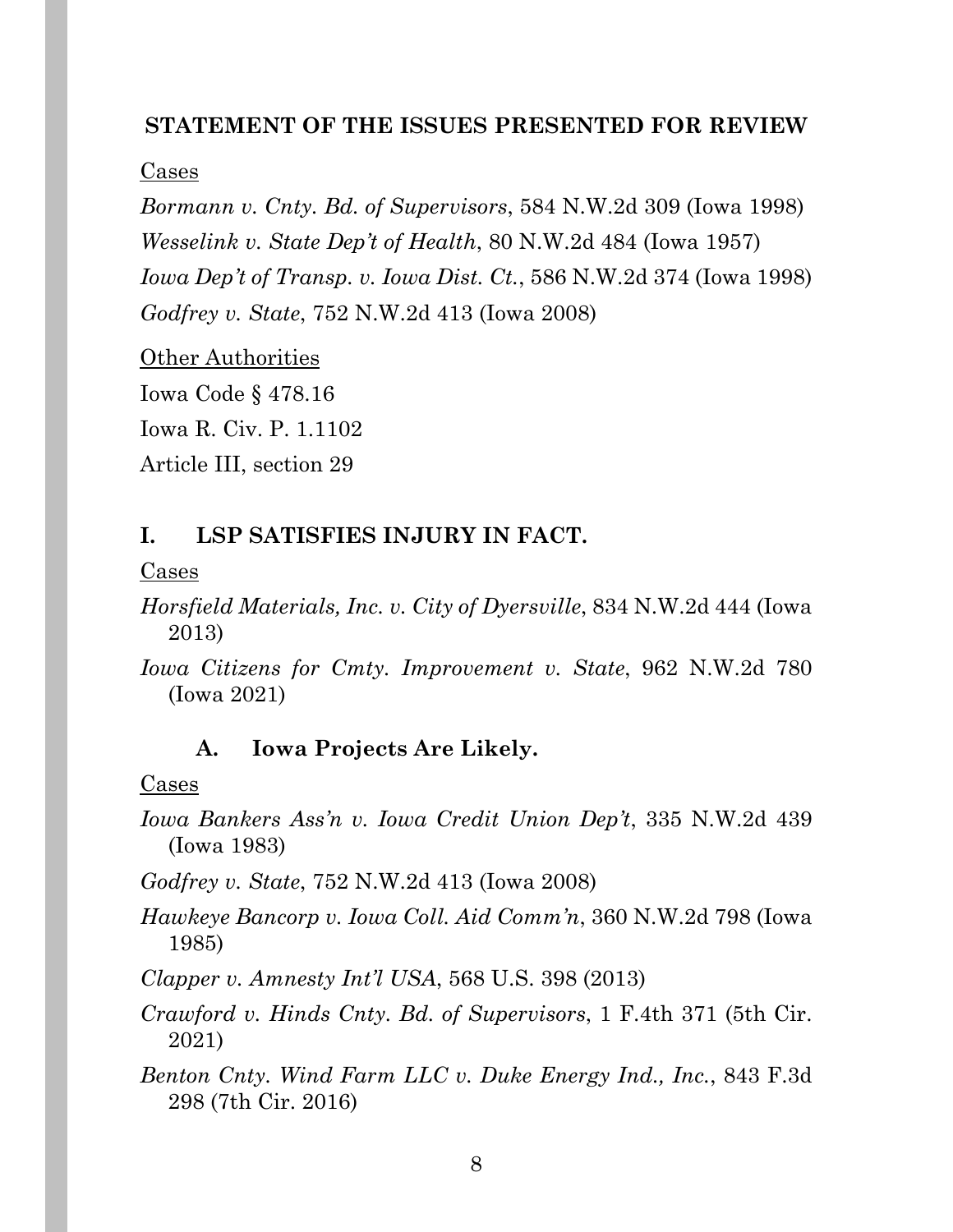*City of Kennett, Miss. v. E.P.A.*, 887 F.3d 424 (8th Cir. 2018)

Other Authorities

Iowa R. Civ. P. 5.201(b)

### **B. Iowa Projects Are Imminent**

### Cases

*Lujan v. Defs. of Wildlife*, 504 U.S. 555 (1992)

*Adams v. Watson*, 10 F.3d 915 (Iowa 1993)

*State v. Mabry*, 460 N.W.2d 472 (Iowa 1990)

*Owner-Operator Indep. Drivers Ass'n, Inc. v. Fed. Motor Carrier Safety Admin.*, 656 F.3d 580 (7th Cir. 2011)

*Adarand Constructors, Inc. v. Pena*, 515 U.S. 200 (1995)

*Horsfield Materials, Inc. v. City of Dyersville*, 834 N.W.2d 444 (Iowa 2013)

- *Hawkeye Foodservice Distrib. v. Iowa Educators Corp.*, 812 N.W.2d 600 (Iowa 2012)
- *Iowa Bankers Ass'n v. Iowa Union Dep't*, 335 N.W.2d at 439 (Iowa 1983)

*LSP Transmission Holdings, LLC v. Sieben*, 954 F.3d 1018 (8th Cir. 2020)

*Rush v. Reynolds*, 2020 WL 825953 (Iowa Ct. App. Feb. 19, 2020)

*Duff v. Reynolds*, 2020 WL 825983 (Iowa Ct. App. Feb. 19, 2020)

*Kopecky v. Iowa Racing & Gaming Comm'n*, 891 N.W.2d 439 (Iowa 2017)

*In re Legis. Districting Auth.*, 193 N.W.2d 784 (Iowa 1972)

*Brueggeman v. Osceola Cnty.*, 2107 WL 2464072 (Iowa Ct. App. June 7, 2017)

*Sierra Club Iowa Chapter v. Iowa Dep't of Transp.*, 832 N.W.2d 636 (Iowa 2013)

*Berent v. City of Iowa City*, 738 N.W.2d 193 (Iowa 2007)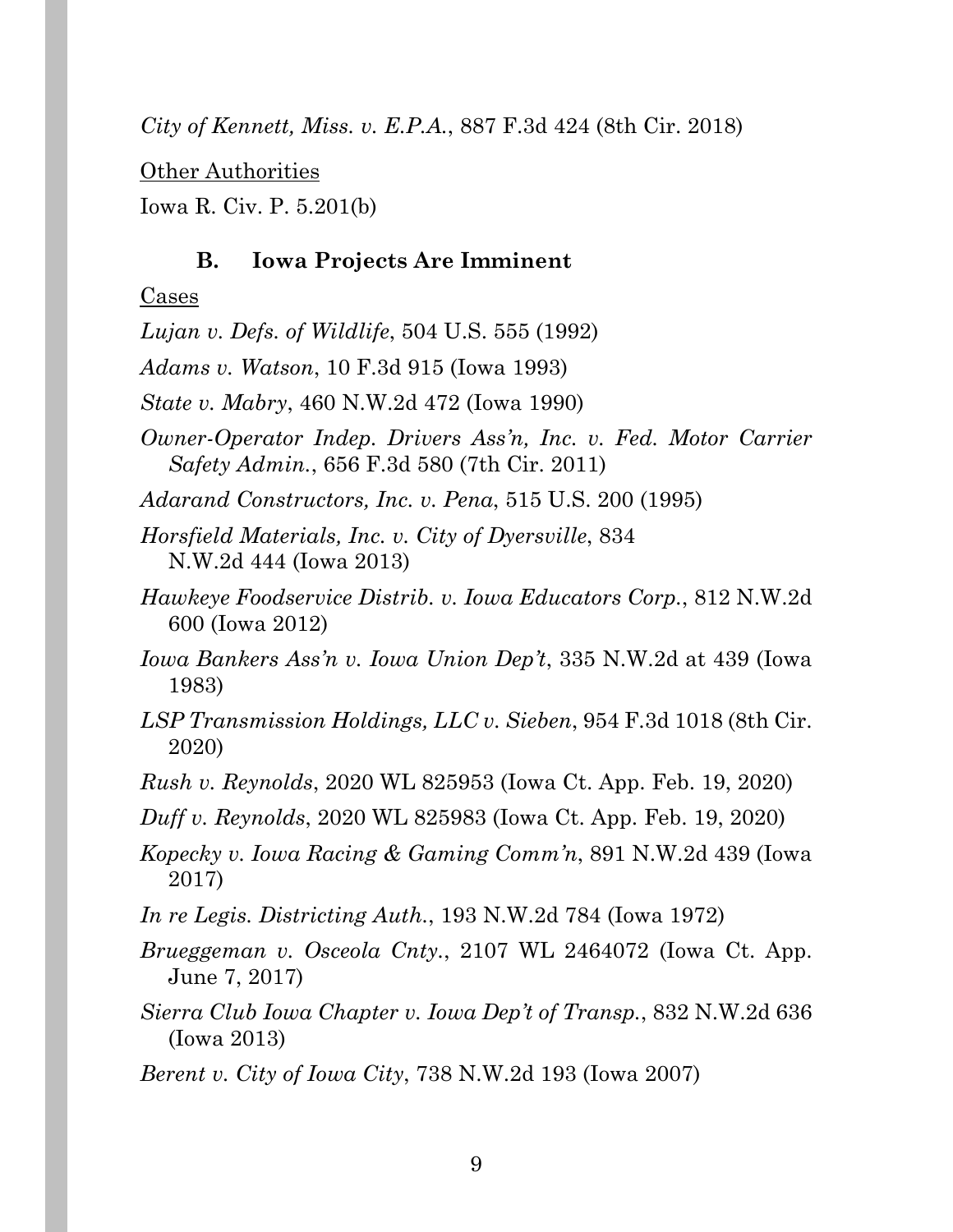**C. A Principled Approach to the Public Interest Exemption, Rather Than All or Nothing Application, Is Appropriate.** 

### Cases

*Godfrey v. State*, 752 N.W.2d 413 (Iowa 2008)

*Trs. for Alaska v. State*, 736 P.2d 324 (Alaska 1987)

*Sprague v. Casey*, 550 A.2d 184 (Pa. 1988)

*Gregory v. Shurtleff*, 299 P.3d 1098 (Utah 2013)

### **1. Context Matters When Evaluating Public Interest.**

### Cases

*Godfrey v. State*, 752 N.W.2d 413 (Iowa 2008)

*Rush v. Reynolds*, 2020 WL 825953 (Iowa Ct. App. Feb. 19, 2020)

*Iowa Citizens for Cmty. Improvement v. State*, 962 N.W.2d 780 (Iowa 2021)

*ATC S., Inc. v. Charleston Cnty.*, 669 S.E.2d 337 (S.C. 2008)

*State v. Santee*, 82 N.W. 445 (Iowa 1900)

*Plain Loc. Sch. Dist. Bd. of Educ. v. Dewine*, 486 F. Supp. 3d 1173 (S.D. Ohio 2020)

*Long v. Bd. of Supervisors of Benton Cnty.*, 142 N.W.2d 378 (Iowa 1966)

### Other Authority

16 U.S.C. § 824(a)

### **2. LSP's Claims Exhibit Constitutional Protections are Most Needed.**

### Cases

*Chi. Rock Island Pac. Ry. Co. v. Streepy*, 224 N.W. 41, 43 (Iowa 1929)

*Godfrey v. State*, 752 N.W.2d 413 (Iowa 2008)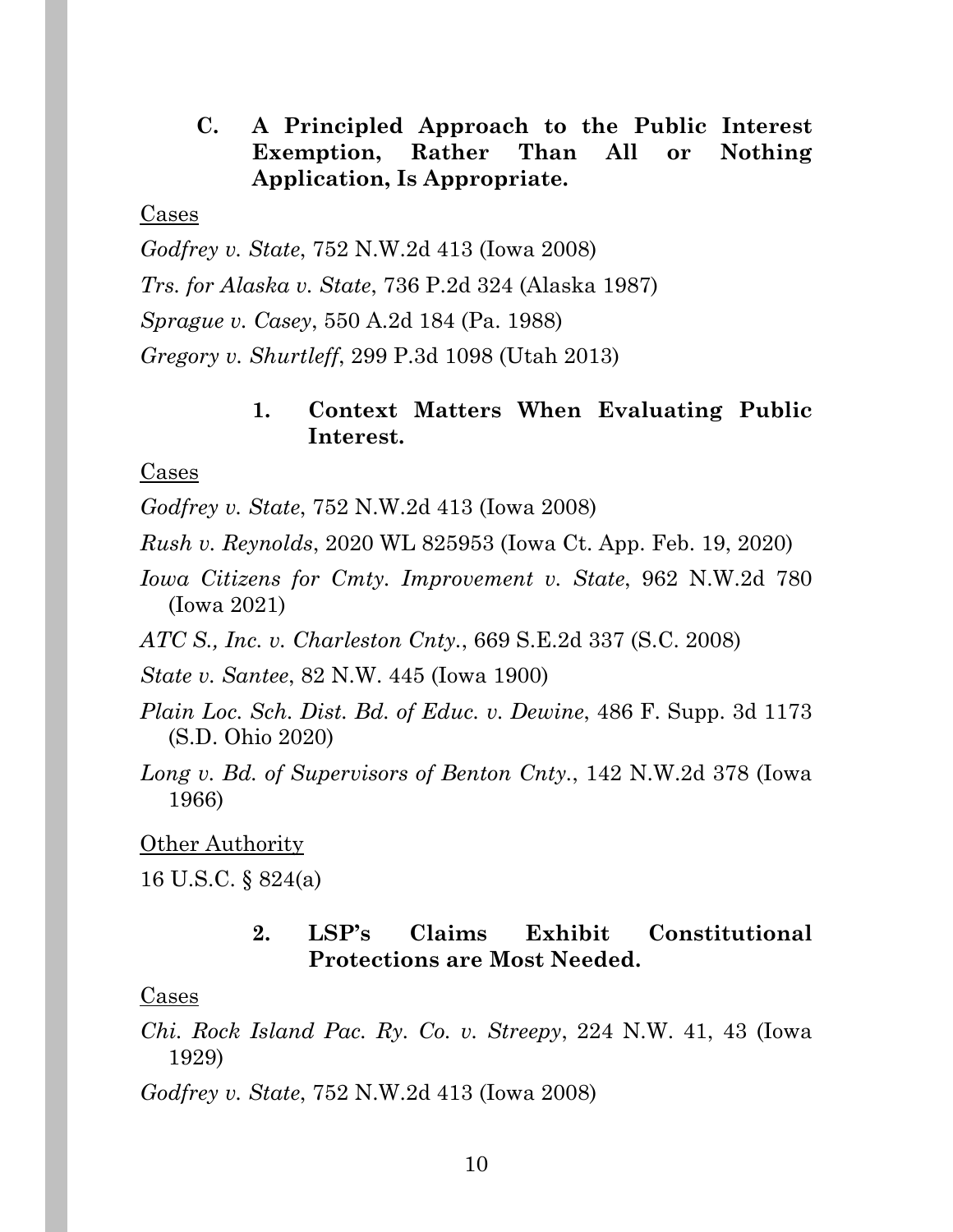- *Plain Loc. Sch. Dist. Bd. of Educ. v. Dewine*, 486 F. Supp. 3d 1173 (S.D. Ohio 2020)
- *Defs. of Wildlife v. Ventura*, 632 N.W.2d 707 (Minn. Ct. App. 2001)
- *State v. Taylor*, 557 N.W.2d 523 (Iowa 1996)
- *Long v. Bd. of Supervisors of Benton Cnty.*, 142 N.W.2d 378 (Iowa 1966)
- *State v. Mabry*, 460 N.W.2d 472 (Iowa 1990)
- *MISO Transmission Owners v. F.E.R.C.*, 819 F.3d 329 (7th Cir. 2016)
- *S.C. Pub. Serv. Auth. v. F.E.R.C.*, 762 F.3d 41 (D.C. Cir. 2014)

*Okla. Gas & Elec. Co. v. F.E.R.C.*, 827 F.3d 75 (D.C. Cir. 2016)

*ISO New England Inc.*, 143 FERC ¶ 61150, 2013 WL 2189868 (May 17, 2013)

Other Authorities

Br. for the United States of Am. As Amicus Curiae in Support of Neither Party, Vacatur, and Remand, *LSP Transmission Holdings, LLC v. Lange*, at \*16 (filed Oct, 19, 2018)

## **3. Separation of Powers Does Not Counsel Foregoing Judicial Action.**

## Cases

*Redmond v. Ray*, 268 N.W.2d 849 (Iowa 1978)

*Nova Health Sys. v. Edmonson*, 233 P.3d 380 (Okla. 2010)

*Gregory v. Shurtleff*, 299 P.3d 1098 (Utah 2013)

*W. Int'l v. Kirkpatrick*, 396 N.W.2d 359 (Iowa 1986)

Other Authorities

Iowa Const., Art. III, § 1

Robert F. Williams, *State Constitutional Limits on Legislative Procedure: Legislative Compliance and Judicial Enforcement*, 48 U. Pitt. L. Rev. 797, 798 (1987)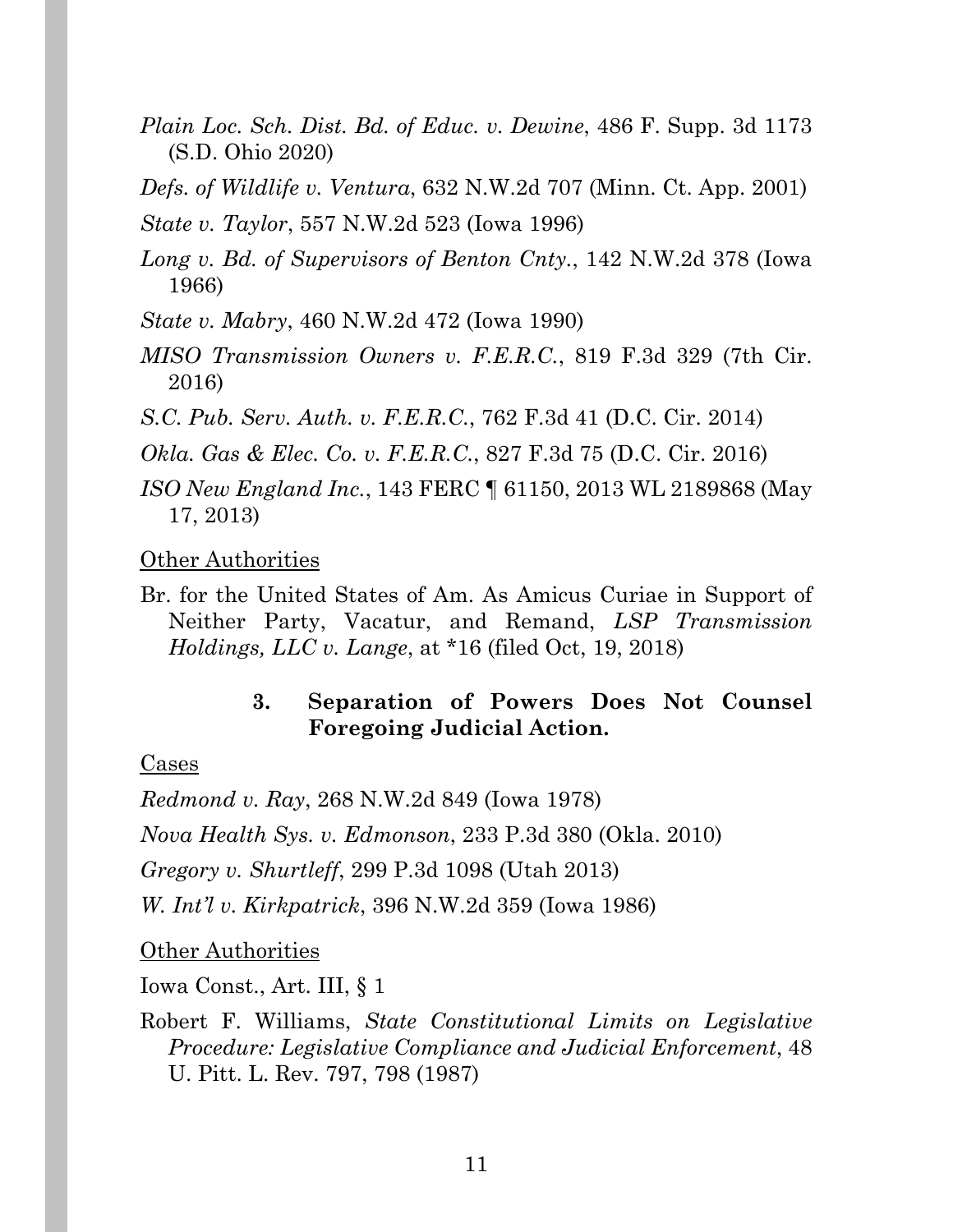W. Blair Lord, The Debates of the Constitutional Convention of the State of Iowa, 530-31 (Vol. I Jan. 19, 1857)

### **II. LSP'S CLAIMS ARE RIPE.**

Cases

- Wesselink v. State Dep't of Health, 80 N.W.2d 484 (Iowa 1957)
- Sierra Club Iowa Chapter v. Iowa Dep't of Transp., 832 N.W.2d 636 (Iowa 2013)
- *Iowa League of Cities v. E.P.A.*, 711 F.3d 844 (8th Cir. 2013)
- *Neb. Pub. Power Dist. v. MidAm. Energy Co.*, 234 F.3d 1032 (8th Cir. 2000)
- *Mo. Health Care Ass'n v. Attorney Gen. of the State of Mo.*, 953 S.W.2d 617 (Mo. 1997)
- *Kan. Nat'l Educ. Ass'n v. State*, 387 P.3d 795 (Kan. 2017)
- *Mealy v. Nash Finch Co.*, 2014 WL 468007 (Iowa Ct. App. Feb. 5, 2014)
- *Iowa Dep't of Transp. v. Iowa Dist. Ct.*, 586 N.W.2d 374 (Iowa 1998)
- *Salsbury Labs. v. Iowa Dep't of Envtl. Quality*, 276 N.W.2d 830 (Iowa 1979)
- *State v. Kolbet*, 638 N.W.2d 553 (Iowa 2001)
- *Citizens for Responsible Choices v. Shenandoah*, 686 N.W.2d 470 (Iowa 2004)
- *In re Methyl Tertiary Butyl Ether (MTBE) Prod. Liab. Litig.*, 725 F.3d 65 (2d Cir. 2013)
- *State v. Backes*, 601 N.W.2d 374 (Iowa Ct. App. 1999)
- *Jacobs Tech. Inc. v. U.S.*, 131 Fed. Cl. 430 (Fed. Cl. 2017)
- *Blanchette v. Conn. Gen. Ins. Corp.*, 419 U.S. 102 (1974)
- *Covington v. Reynolds ex rel. State*, 2020 WL 4514691 (Iowa Ct. App. Aug. 5, 2020)
- *Katz Inv. Co. v. Lynch*, 47 N.W.2d 800 (Iowa 1951)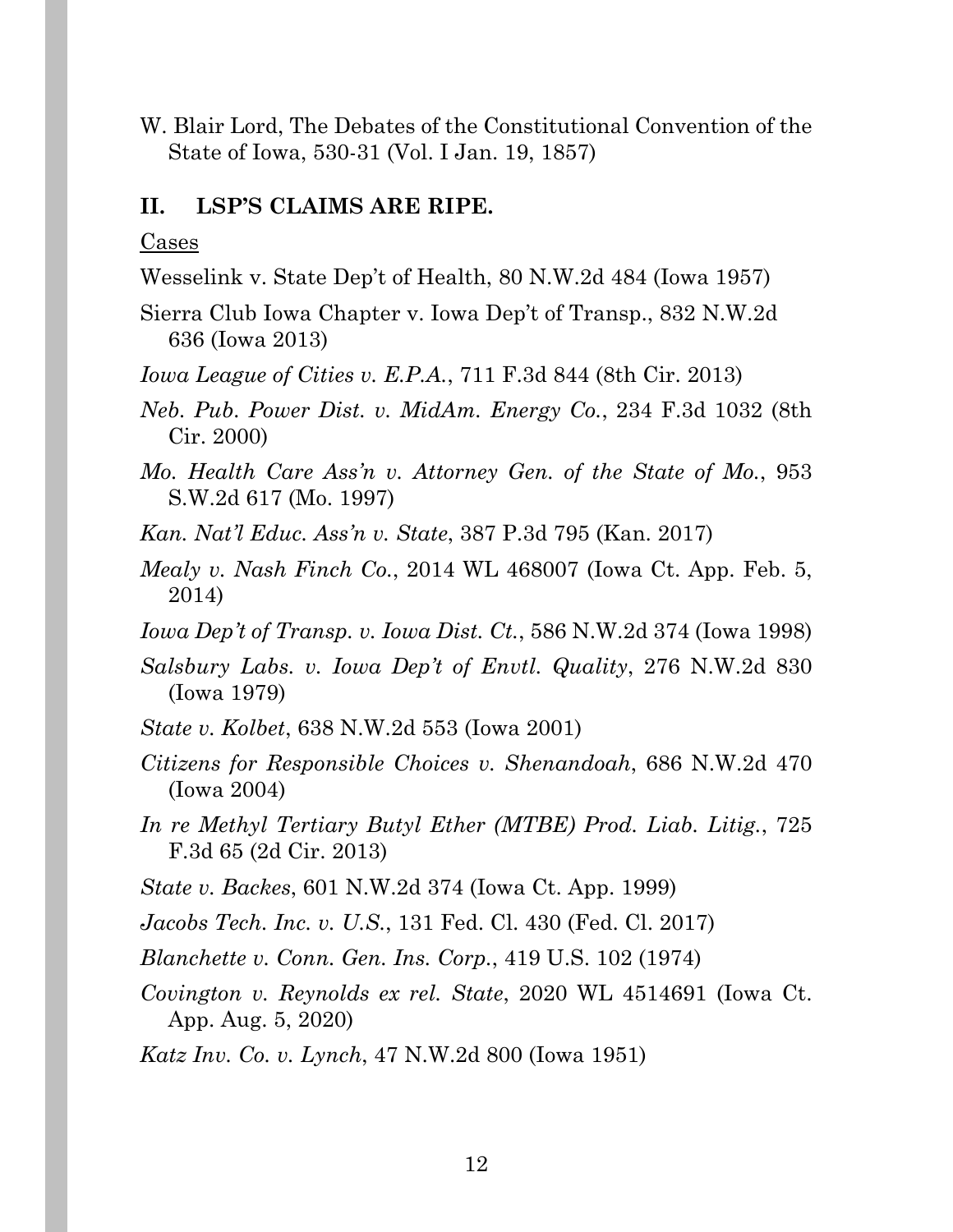*Lewis Consol. Sch. Dist. of Cass Cnty. v. Johnston*, 127 N.W.2d 118 (Iowa 1964)

### **III. THIS COURT CAN, AND SHOULD, ISSUE AN INJUNCTION.**

Cases

*Barnes v. Iowa Dep't of Transp.*, 385 N.W.2d 260 (Iowa 1986)

*SZ Enter., LLC v. Iowa Utilities Bd.*, 850 N.W.2d 441 (Iowa 2014)

*State v. Lyle*, 854 N.W.2d 378 (Iowa 2014)

*Gartner v. Iowa Dep't of Pub. Health*, 830 N.W.2d 335 (Iowa 2013)

*Cmty. State Bank, Nat'l Ass'n v. Cmty. State Bank*, 758 N.W.2d 520 (Iowa 2008)

Other Authority

Iowa R. App. P. 6.1001

Iowa R. Civ. P. 1.1502

### **A. H.F. 2643, Containing the ROFR, Violates the Single-Subject Clause.**

### Cases

*Long v. Bd. of Supervisors of Benton Cnty.*, 142 N.W.2d 378 (Iowa 1966)

*Giles v. State*, 511 N.W.2d 622 (Iowa 1994)

*Miller v. Bair*, 444 N.W.2d 487 (Iowa 1989)

### **B. H.F. 2643's Title Provided No Fair Notice of the ROFR.**

### Cases

*State v. Iowa Dist. Ct.*, 410 N.W.2d 684 (Iowa 1987)

*W. Int'l v. Kirkpatrick*, 396 N.W.2d 359 (Iowa 1986)

*Burlington Summit Apartments v. Manolato*, 7 N.W.2d 26 (Iowa 1942)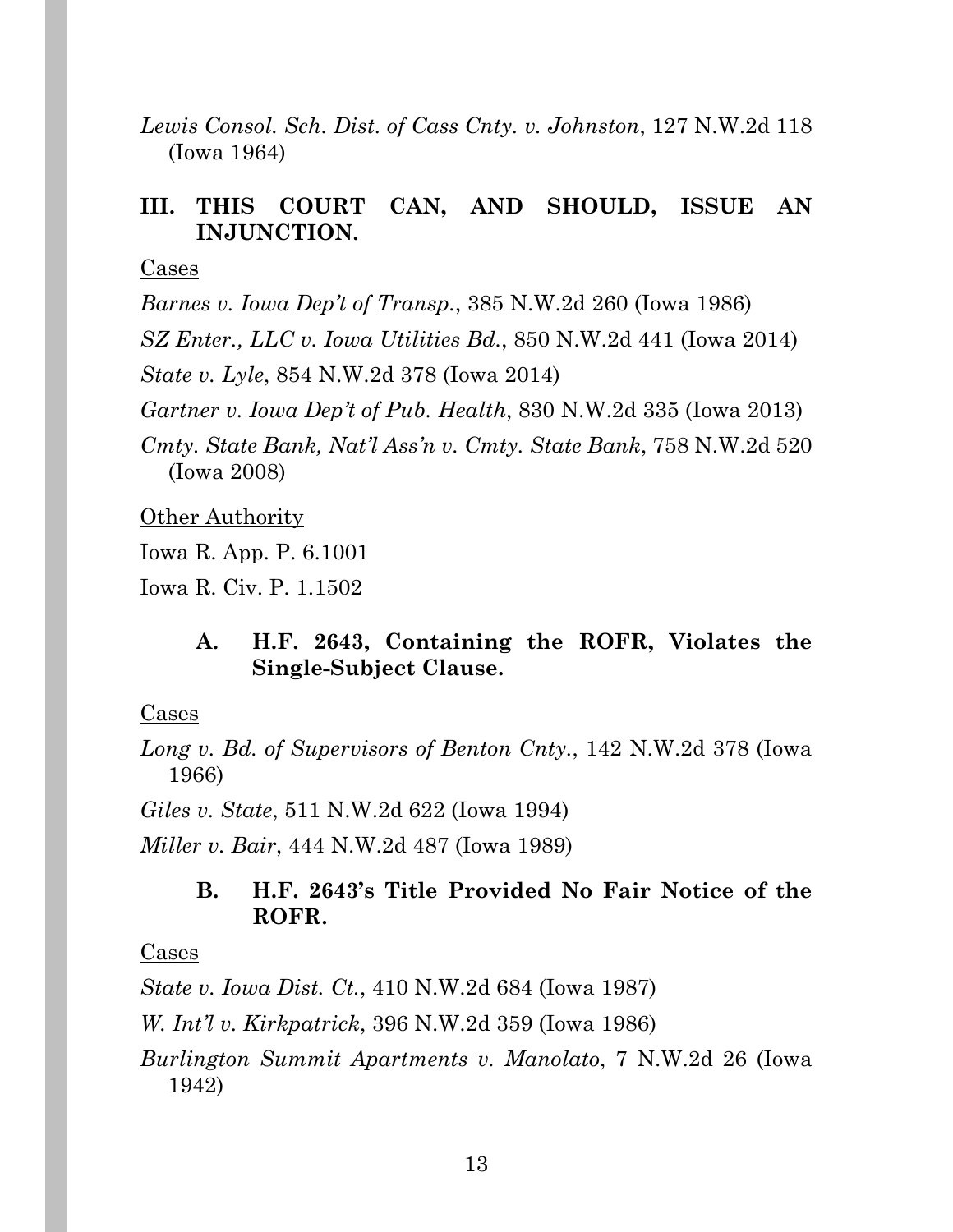### *Rush v. Reynolds*, 2020 WL 825953 (Iowa Ct. App. Feb. 19, 2020)

Other Authorities

Iowa Code § 478.16(3)

## **C. There is No Realistically Conceivable Reason Supporting Differential Treatment of Non-Incumbent Entities in the ROFR.**

Cases

*Varnum v. Brien*, 763 N.W.2d 862 (Iowa 2009) *LSCP, LLLP v. Kay-Decker*, 861 N.W.2d 846 (Iowa 2015) *Racing Assoc. of Cent. Iowa v. Fitzgerald*, 675 N.W.2d 1 (Iowa 2004) Horsfield Materials, Inc. v. City of Dyersville, 834 N.W.2d 444 (Iowa 2013) **Other Authorities** Iowa Code ch. 478 18 C.F.R. § 39.2 Iowa Code § 478.19 Iowa Admin. Code r. 199-11.9 Iowa Admin. Code r. 199-25 Iowa Code § 478.16(1)(c) Iowa Code § 476.76 Iowa Code § 476.77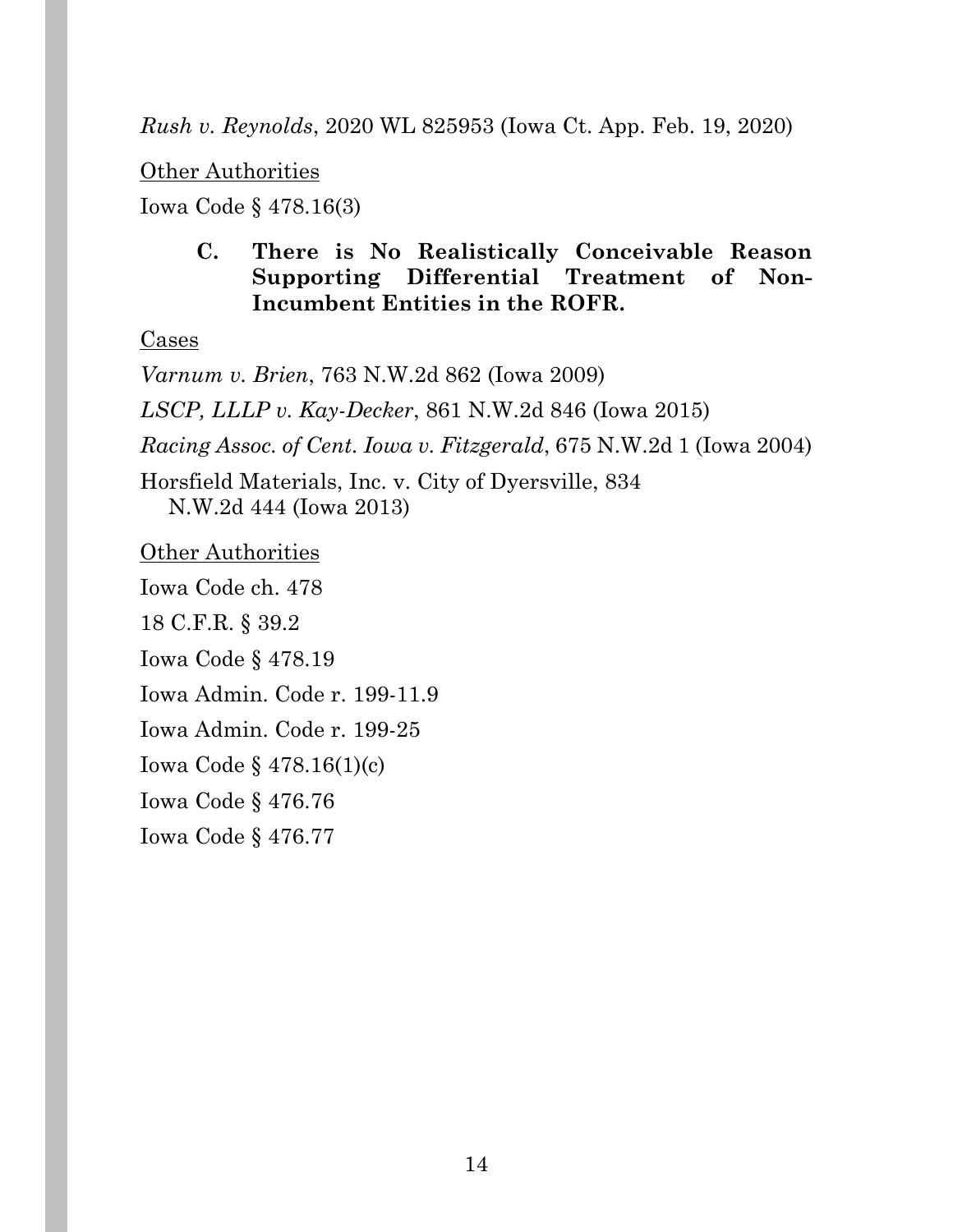#### **ARGUMENT**

LS Power Midcontinent, LLC and Southwest Transmission, LLC ("LSP") bring a declaratory judgment action based on Constitutional violations after Iowa's legislature—in the dark of night and with no opportunity for public notice—buried a right of first refusal ("ROFR") excluding LSP from regionally approved electric transmission projects in Iowa in an unrelated appropriations measure. This immediately placed LSP in an inferior position by cutting off competition and stating that an "incumbent transmission owner" automatically has the right to construct, own, and maintain any new lines approved by regional transmission organizations ("RTO"). Iowa Code § 478.16. LSP, and other nonincumbent developers, were the specific target of Iowa Code section 478.16.

"The purpose of a declaratory judgment is to determine rights in advance." *Bormann v. Cnty. Bd. of Supervisors*, 584 N.W.2d 309, 312 (Iowa 1998); *see also* Iowa R. Civ. P. 1.1102. Although a justiciable controversy must exist, "[t]he essential difference between such an action and the usual action is that no actual wrong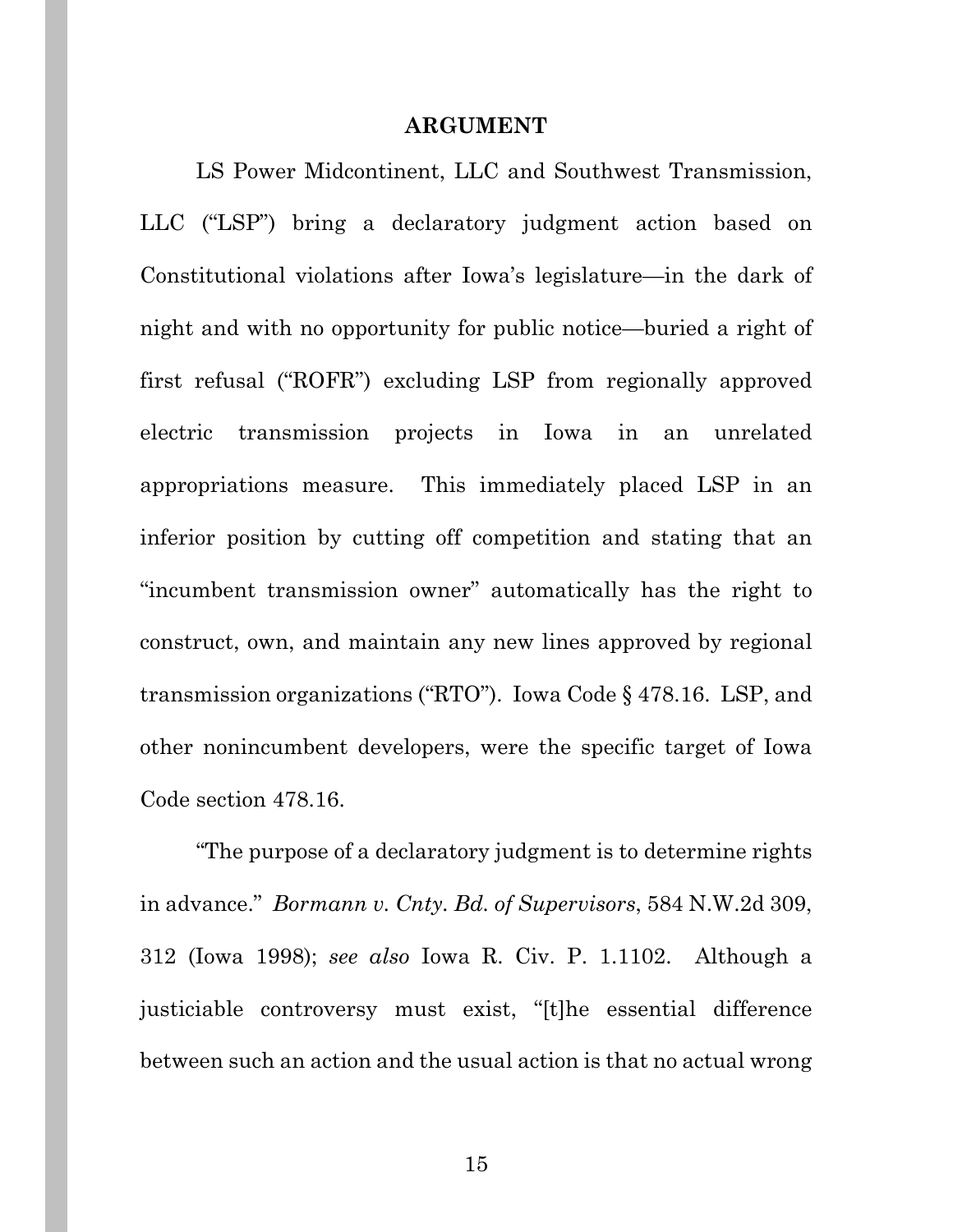need have been committed or loss incurred to sustain declaratory judgment relief." *Id.* Courts follow a "reasonably liberal construction" of declaratory actions, and "relief should be granted unless no useful purpose may be accomplished thereby." *Wesselink v. State Dep't of Health*, 80 N.W.2d 484, 488 (Iowa 1957).

The State Defendants' and Intervenors' (collectively, "Appellees") position that LSP does not have standing until the law has deprived LSP of a specific project vitiates Article III, section 29. An Article III, section 29 challenge filed after codification is too late. *Iowa Dep't of Transp. v. Iowa Dist. Ct.*, 586 N.W.2d 374, 376 (Iowa 1998). Now, when LSP filed an action *before* codification, Appellees wanted this Court to hold it is too early. Under Appellees' view of the law, even targets of an act that inevitably will harm them are barred from the courthouse doors.

Standing is meant to ensure "litigants are true adversaries," "people most concerned with an issue are in fact the litigants of the issue," and "that a real concrete case exists." *Godfrey v. State*, 752 N.W.2d 413, 425-26 (Iowa 2008). LSP meets that standard. LSP was a direct target of the improperly adopted Iowa Code section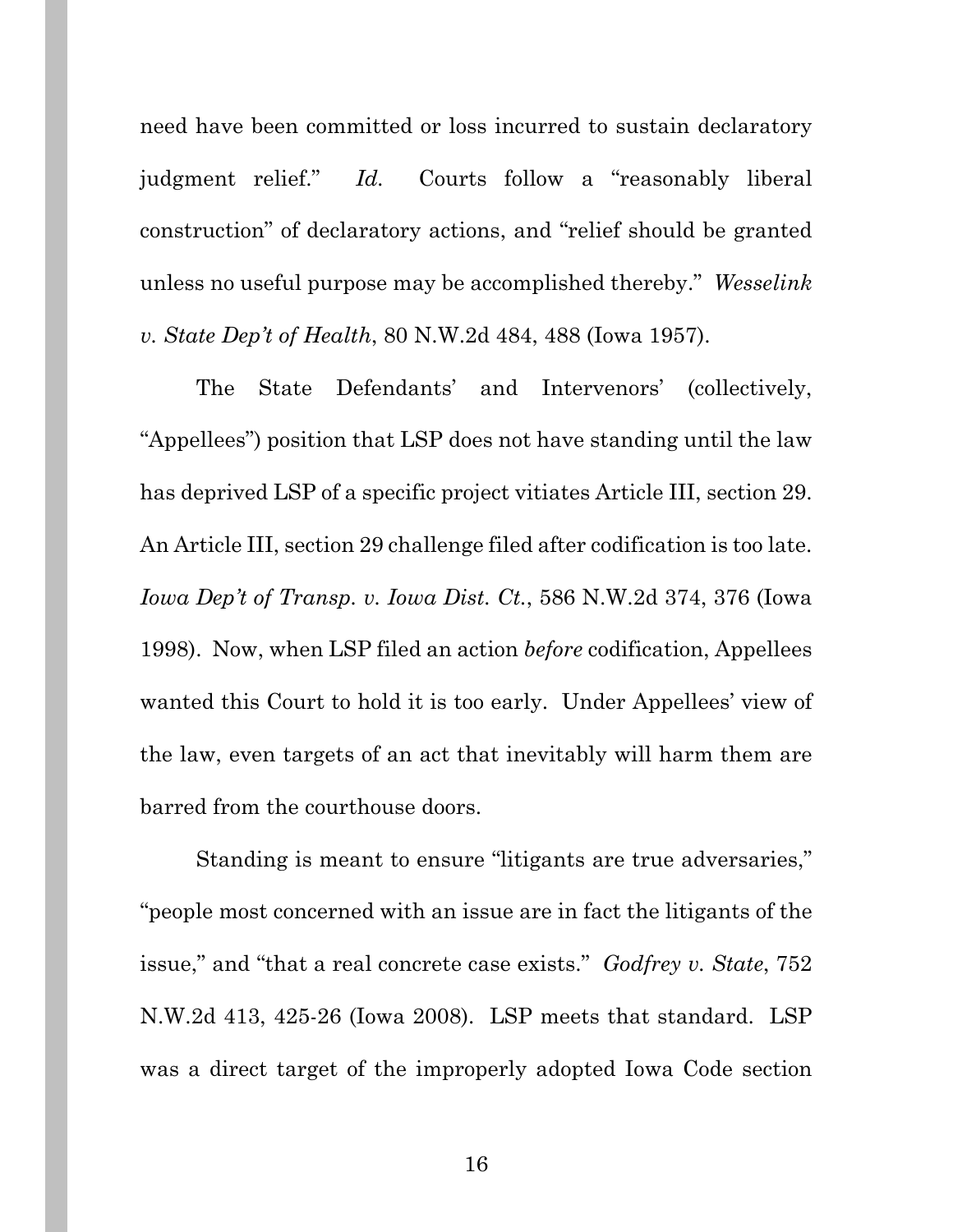478.16 and exactly the party that Article III, section 29 was enacted to protect. Thus, LSP must be allowed to proceed on its claims.

### **I. LSP SATISFIES INJURY IN FACT.**

Standing is a two-pronged approach, where a litigant must show (1) a specific personal or legal interest in the litigation and (2) injury in fact. *Horsfield Materials, Inc. v. City of Dyersville*, 834 N.W.2d 444, 452 (Iowa 2013). Appellees concede LSP has a personal interest at stake. (Order, at 3). This confines the Court's inquiry to the second prong: whether LSP has alleged a nonspeculative, imminent harm. *Iowa Citizens for Cmty. Improvement v. State*, 962 N.W.2d 780, 790 (Iowa 2021). The district court erred in holding LSP lacked injury in fact.

#### **Iowa Projects Are Likely.**  A.

Appellees overstate LSP's burden. ITC Midwest, LLC's ("ITC") hyperbolic statement that LSP asks this Court to "entirely throw out the longstanding requirement that there be some 'specificity' and some 'imminence' to harms alleged" is inaccurate. Rather, it is Appellees who attempt to artificially heighten appropriate standards applied.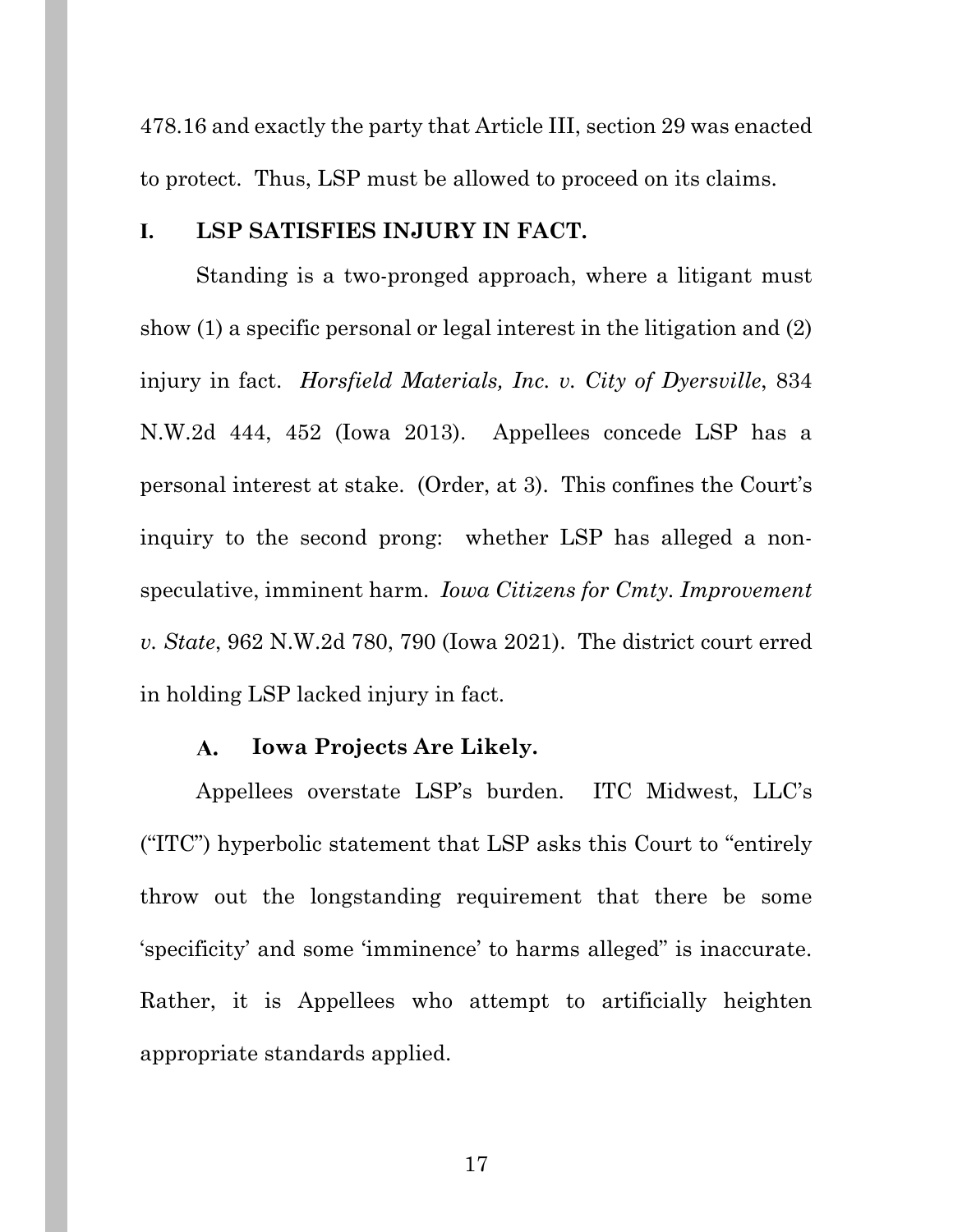Notwithstanding that the law was specifically intended to deprive LSP of all future project opportunities, Appellees imply a potential project must be unquestionable for standing and any "uncertainty is dispositive." (State Br. at 21). Iowa courts repeatedly affirm, "[o]nly a likelihood or possibility of injury need be shown. A party need not demonstrate injury will accrue with certainty, or has already accrued." *Iowa Bankers Ass'n v. Iowa Credit Union Dep't*, 335 N.W.2d 439, 444 (Iowa 1983); *see also Godfrey*, 752 N.W.2d at 423; *Hawkeye Bancorp v. Iowa Coll. Aid Comm'n*, 360 N.W.2d 798, 801-02 (Iowa 1985). Even under federal standards, it need not be "literally certain" that harms LSP identifies will occur, but rather substantially likely. *Clapper v. Amnesty Int'l USA*, 568 U.S. 398, 409 (2013). If it were not likely there would have been no need for legislation in the dark of night at all.

Appellees minimize the likelihood of Iowa projects. Projects for MISO's region, including Iowa, are approved at least biennially in a MISO Transmission Expansion Plan ("MTEP"). (Resistance to MTD, Ex. 3 at 7) (explaining planning milestones). MTEP approval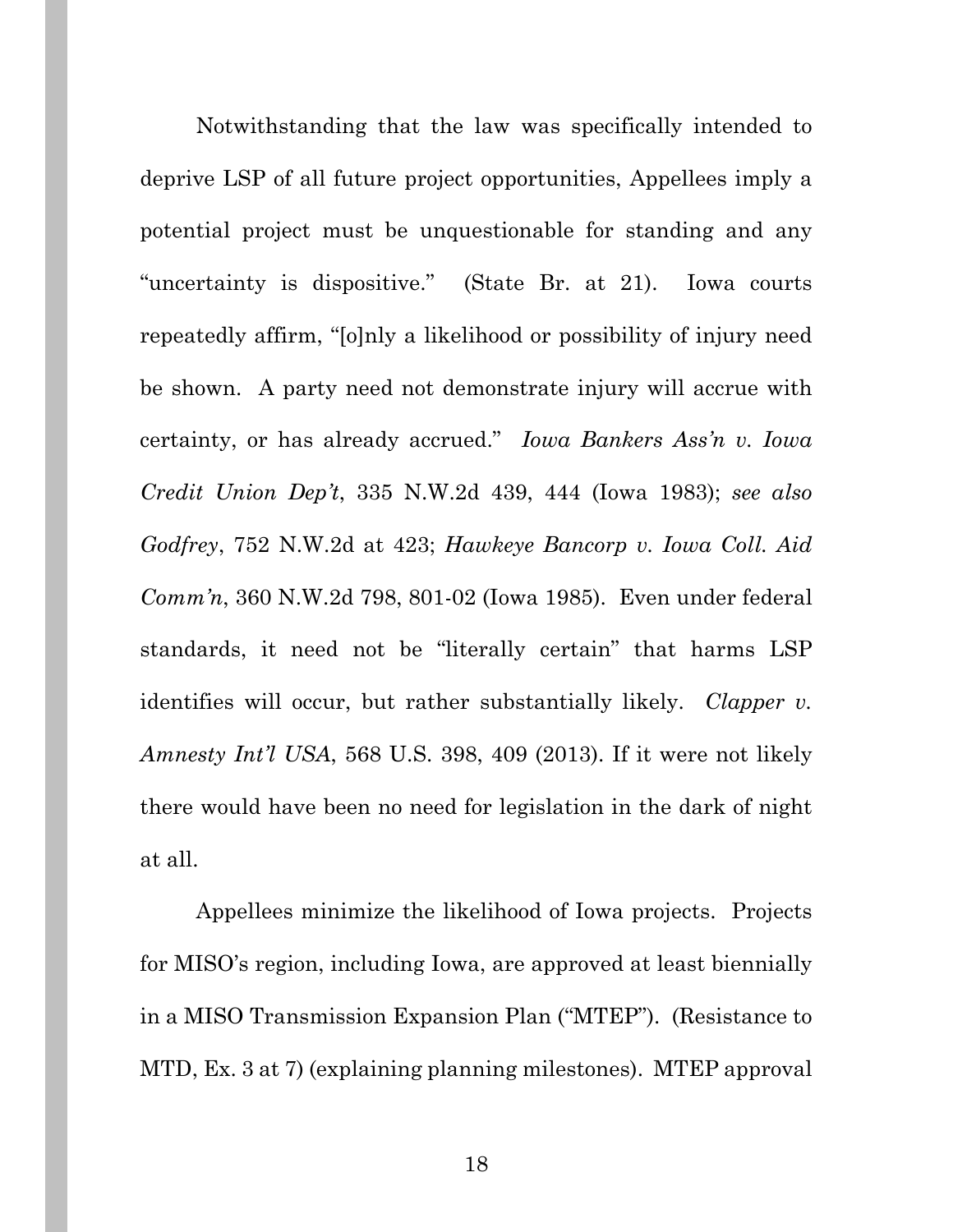is the final step. Prior to approval, projects are identified, in-depth reliability analyses are conducted and FERC filings are made. (Resistance to MTD, Ex. 3 at 121-36). Upon MTEP approval, eligible projects are referred for competition. Projects that would otherwise be competitive, but due to a state ROFR are not, *are removed from competition* and designated to the law's preferred developer.1 (Resistance to MTD, Ex. 2 at 163, Ex. 3 at 101, Ex. 5 at 30). MTEP approval is merely the final step in *consummating* the harm imminent from the moment the ROFR was put in place.

In October 2020, LSP pled harm, estimating significant grid expansion in Iowa and pointing to planning underway for projects. (Pet. ¶¶ 31-32, 34-35). It submitted evidentiary support, including MISO's October 2020 planning outlook, which specifically identified a \$252 million transmission addition. (MTI, Ex. 20). By pointing to MTEP and SPP-MISO planning, LSP identified specific Iowa projects planned, expected and likely to be approved.

<sup>&</sup>lt;sup>1</sup> Developers designated by MISO to construct MTEP projects may take advantage of regional cost allocation, recovering an attractive rate of return from the region's consumers for the project's life often forty to fifty years. (Resistance to MTD, Ex. 6, ¶¶ 5-6).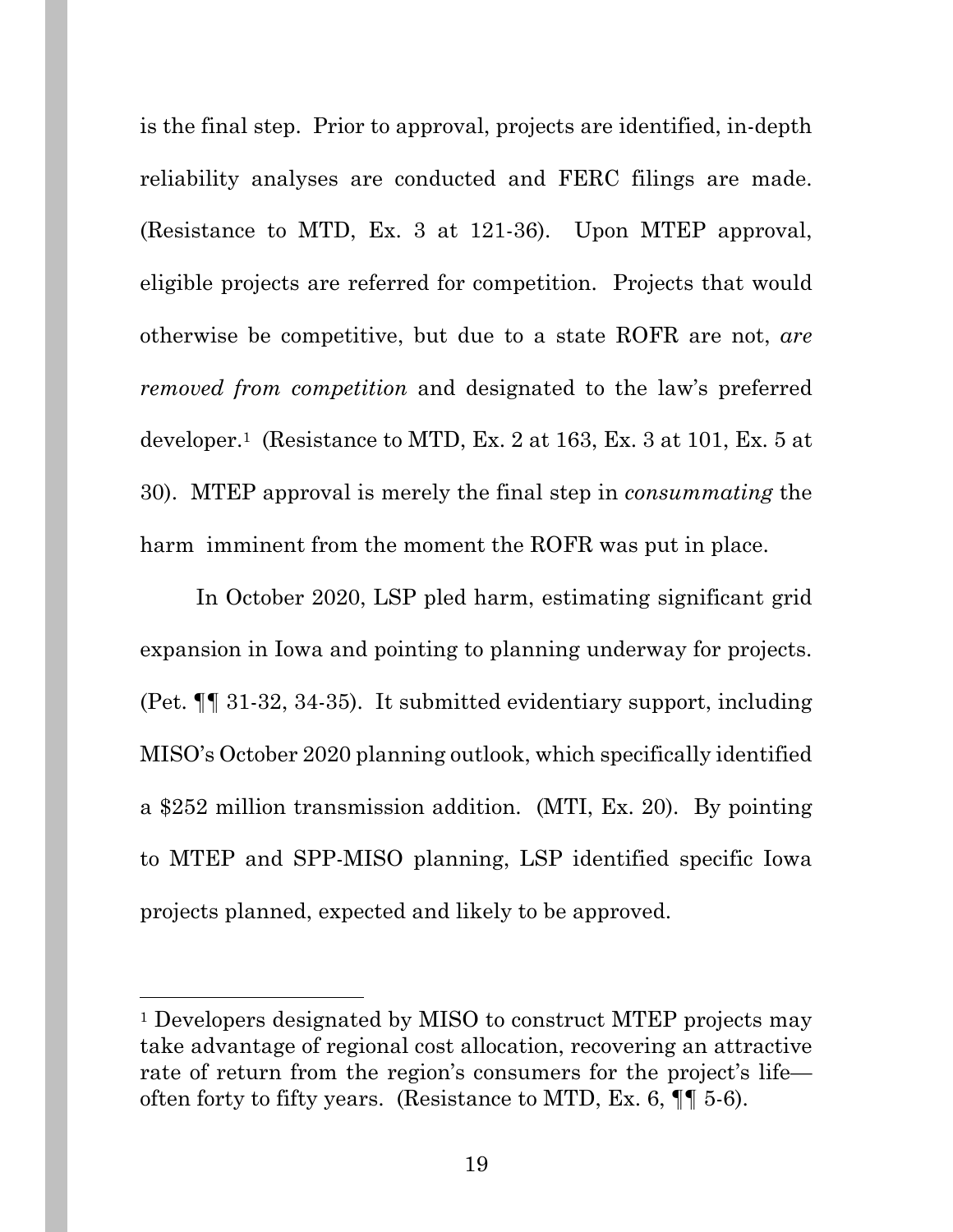These are not the "someday" projects Appellees claim.<sup>2</sup> MISO's updated planning map released December 7, 2021, lists several Iowa transmission projects for Tranche 1 as likely.3 MISO has already undertaken or largely completed reliability analyses for these projects. The only remaining step is MTEP approval and then competition (or not). *Id.* In the MISO-SPP seam study,<sup>4</sup> an Iowa solution—the *same one* identified by LSP in October 2020—has moved forward, having already passed cost ratio analyses and technical review. The study's final report will be issued in 2022.5

<sup>2</sup> *Crawford v. Hinds Cnty. Bd. of Supervisors*, 1 F.4th 371, 377 (5th Cir. 2021) (Ho J., concurring) (acknowledging evidence to confirm existence of threat identified when filed suit may be submitted).

<sup>3</sup> MISO, *Reliability Imperative: Long Range Transmission Planning*,

https://cdn.misoenergy.org/20211207%20System%20Planning%20 Committee%20of%20the%20BOD%20Item%2005%20Reliability% 20Imperative%20LRTP608458.pdf (Dec. 7, 2021).

<sup>4</sup> MISO, *SPP-MISO Joint Targeted Interconnection Queue Study*, https://cdn.misoenergy.org/20211207%20System%20Planning%20 Committee%20of%20the%20BOD%20Item%2006%20SPP-MISO%20JTIQ%20Study608459.pdf (Dec. 7, 2021).

<sup>5</sup> Iowa Rule of Civil Procedure 5.201(b) allows notice to be taken of facts "not subject to reasonable dispute" that "[c]an be accurately and readily determined from sources whose accuracy cannot reasonably be questioned." An RTO's statements regarding its own planning processes are not subject to reasonable dispute. *See also Benton Cnty. Wind Farm LLC v. Duke Energy Ind., Inc.*, 843 F.3d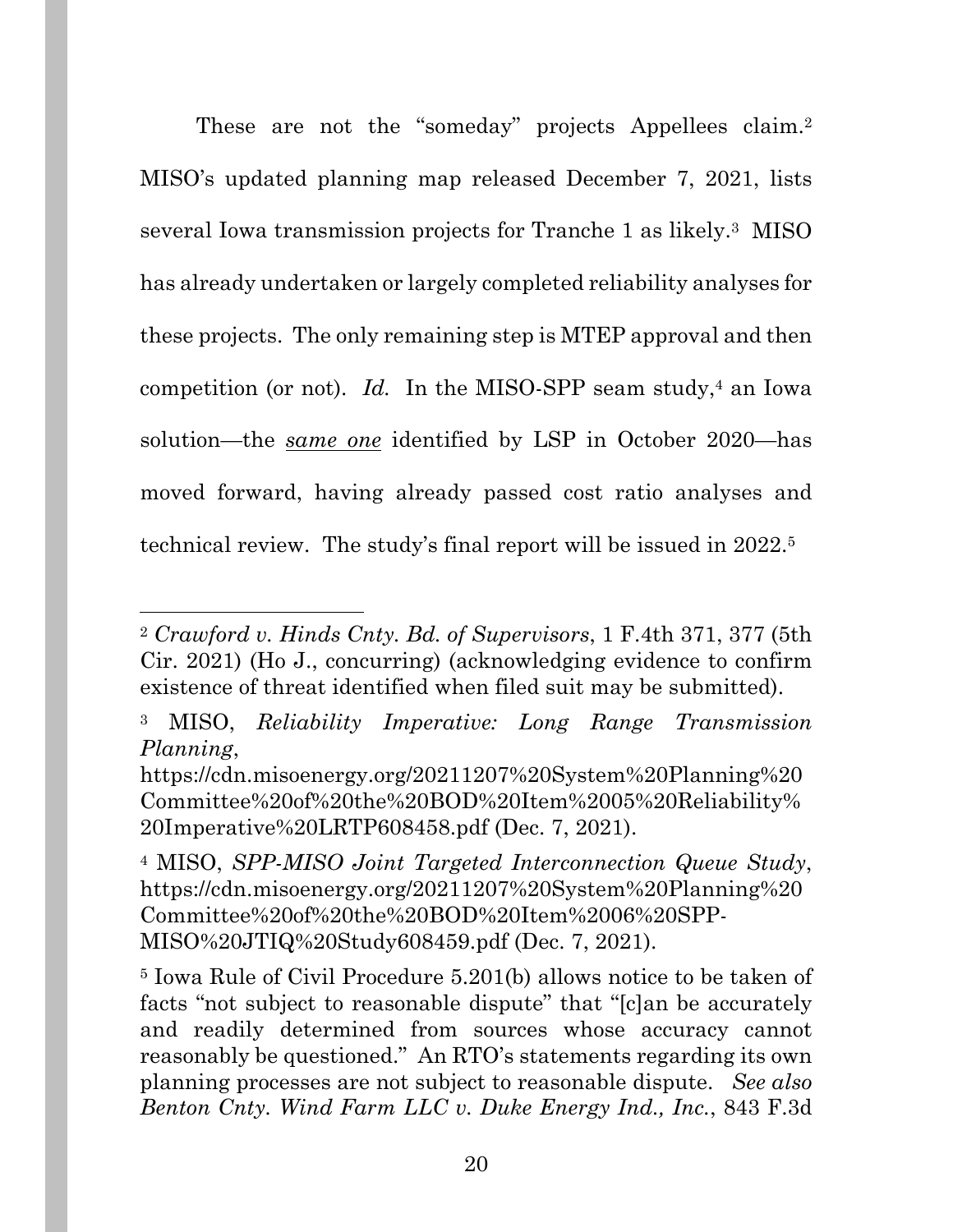These harms also are not hypothetical. LSP's injuries occur when the project is assigned to the State, and RTO competition is lost. These harms occur by operation of the statute *regardless* of whether an incumbent exercises its ROFR. *See City of Kennett, Miss. v. E.P.A.*, 887 F.3d 424, 432 (8th Cir. 2018) ("To say that the permit will comply with the TMDL is not 'conjectural.'"). Suggesting LSP could file within the window after approval, but before an ROFR is exercised, ignores this harm and ignores the required timing under Article III, section 29. And "the possibility that [Iowa] … could promulgate a new [ROFR law] … before [a project] does not prohibit [LSP] from challenging it." *See id.*

#### **Iowa Projects Are Imminent. B.**

Appellees also mischaracterize imminence, implying unless a *specific* project has been approved or will be approved in some defined timeframe, it is insufficient. Imminence is an "elastic" concept. *Lujan v. Defs. of Wildlife*, 504 U.S. 555, 564 n.2 (1992). Its meaning "depends on the particular circumstances," and "[i]t could

<sup>298, 307 (7</sup>th Cir. 2016) (Posner, J., concurring) (approving judicial notice of how MISO structures its bidding process).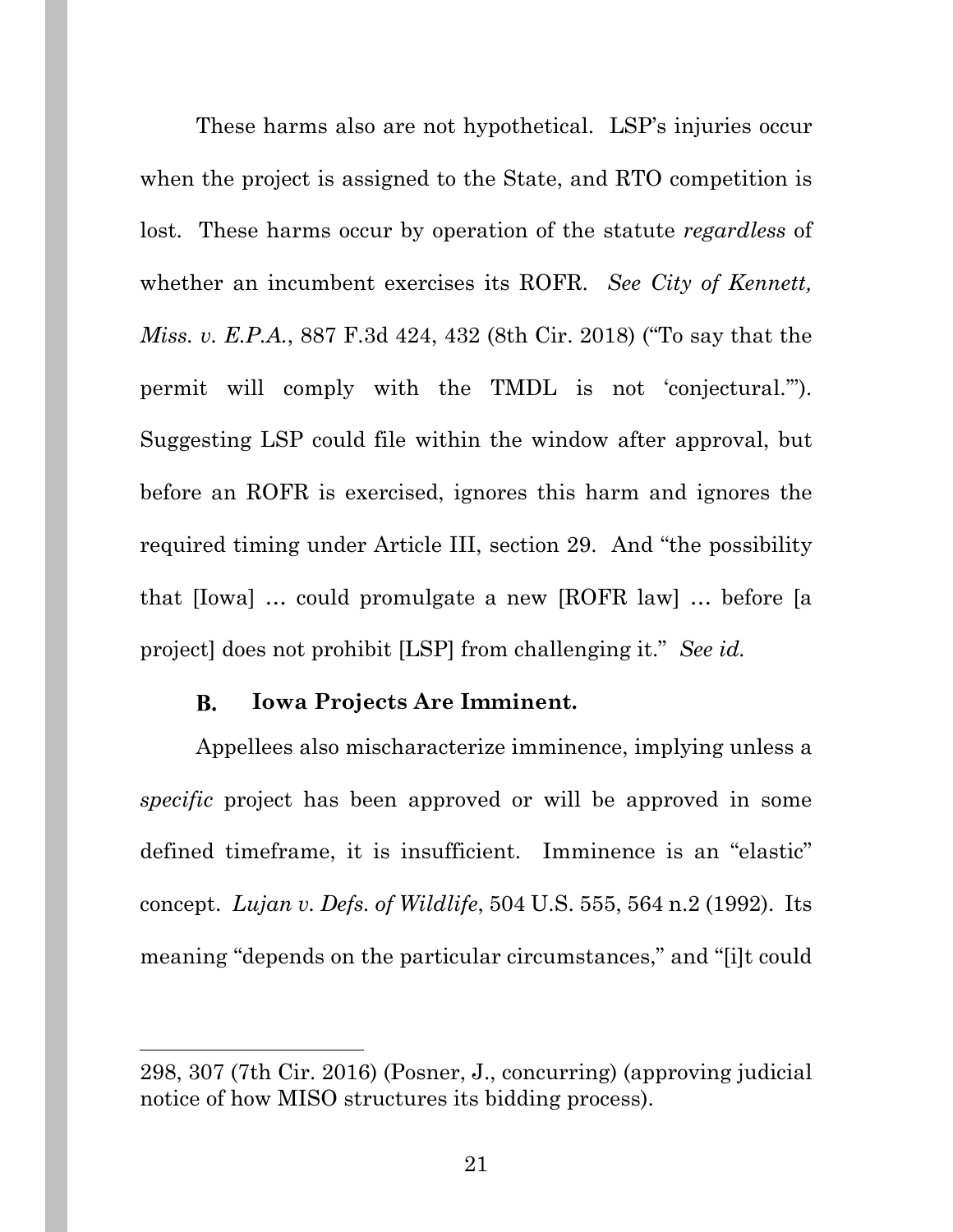hardly be thought that [State] action likely to cause harm cannot be challenged until it is too late." *Adams v. Watson*, 10 F.3d 915, 924 (Iowa 1993) (quoting *Rental Housing Ass'n of Greater Lynn, Inc. v. Hills*, 548 F.2d 388, 390 (1st Cir. 1977)).

There is "a window of time measured from the date the legislation is passed until such legislation is codified" that "legislation may be challenged as violative of article III, section 29." *State v. Mabry*, 460 N.W.2d 472, 473 (Iowa 1990). Imminence must be viewed considering this limited window. The Seventh Circuit Court of Appeals, addressing a 60-day jurisdictional statute, highlights the danger of holding otherwise:

If the Agency's theory were correct, any final rule could be insulated from a pre-enforcement challenge by the simple expedient of setting an effective date 61 or more days after the rule was entered; ripeness would always stand as a bar to a petition.

*Owner-Operator Indep. Drivers Ass'n, Inc. v. Fed. Motor Carrier Safety Admin.*, 656 F.3d 580, 587 (7th Cir. 2011). Had LSP waited, it would have been too late.

Imminence also must be viewed in light of injuries LSP alleges. When injury is opportunity to compete, future harm is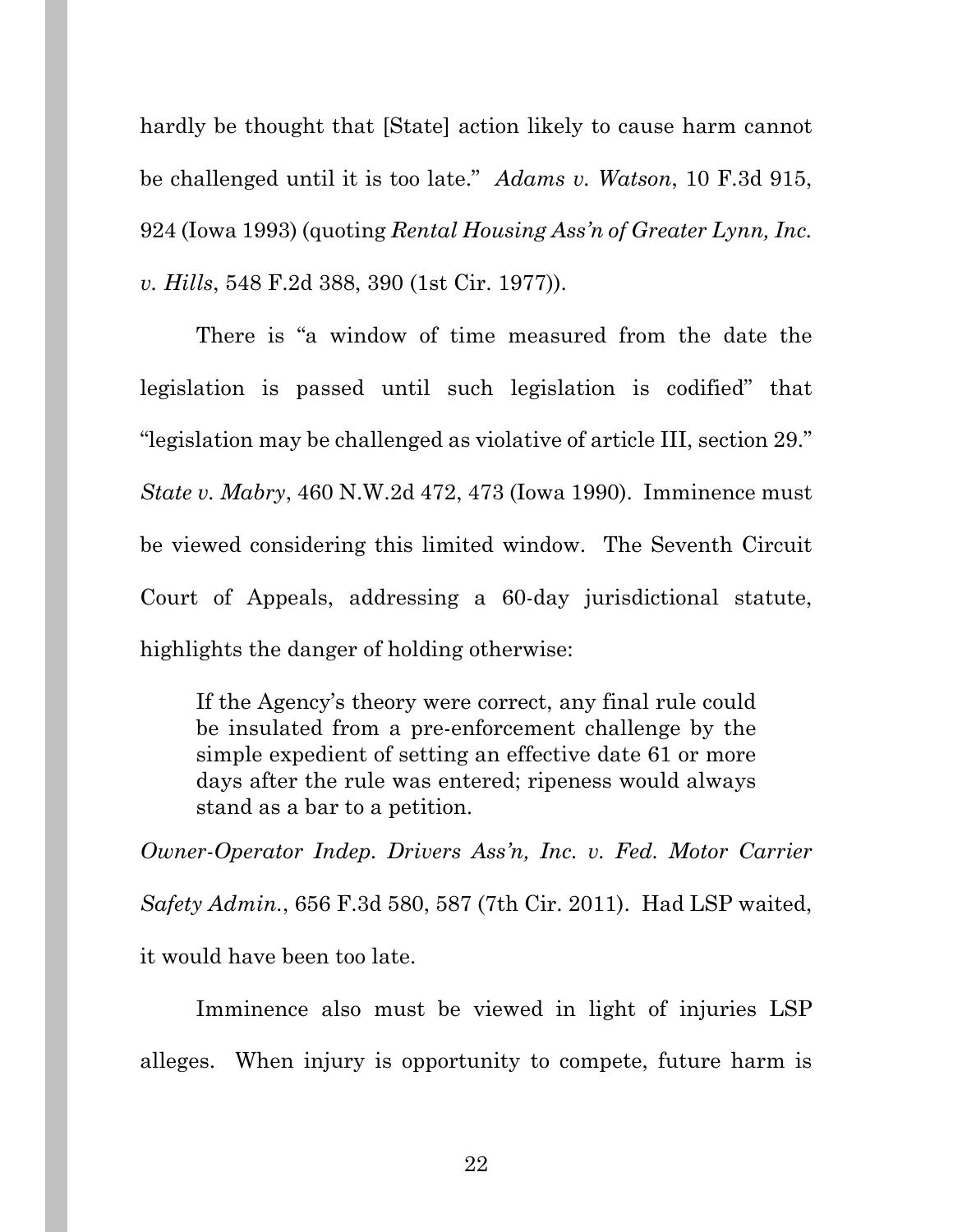imminent even absent a specific project if a party (1) regularly bids on contracts in the relevant market, (2) is able and ready to bid and (3) sometime in the "relatively near future" projects will arise. *Adarand Constructors, Inc. v. Pena*, 515 U.S. 200, 211-12 (1995); *see also Horsfield Materials*, 834 N.W.2d at 457. Where governmental action will cause competitive injury, future injury in fact is viewed as "obvious," even if latent, where a benefit is bestowed on a direct competitor. *Adams*, 10 F.3d at 922-23 (collecting competitive injury cases). And past lost business may help establish imminence. *See Hawkeye Foodservice Distrib. v. Iowa Educators Corp.*, 812 N.W.2d 600, 606 (Iowa 2012); *Iowa Bankers Ass'n v. Iowa Union Dep't*, 335 N.W.2d at 439, 444 (Iowa 1983).

Appellees attempt to distinguish Iowa cases applying these standards. They note in *Horsfield*, *Hawkeye* and *Iowa Bankers* prior opportunities or business were lost. But one need look no further than cases Appellees cite to see LSP *has* been injured by state ROFRs. *LSP Transmission Holdings, LLC v. Sieben*, 954 F.3d 1018 (8th Cir. 2020) (noting Huntley-Wilmarth line assigned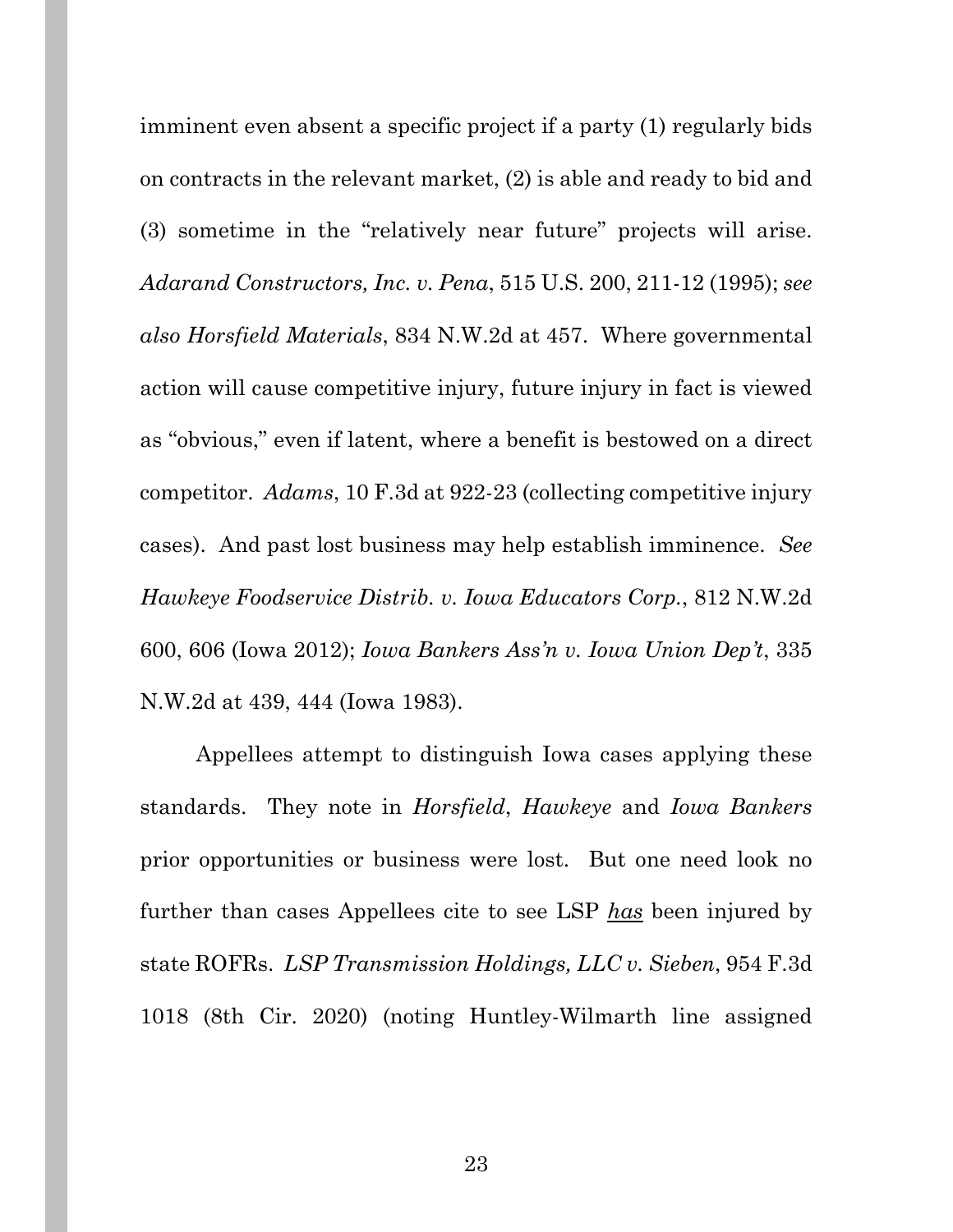without competition based on state ROFR); (Resistance to MTD, Ex.  $6, \P 8$ ).

Though Appellees try to restrict harm only to Iowa, that limitation is nowhere in Iowa caselaw. In fact, in *Iowa Bankers Association*, the court found standing to challenge a practice bestowing benefits on a plaintiff's competitor when under a prior statute the plaintiff had lost business. 335 N.W.2d at 439. Here, LSP submitted evidence the exact *same* practice, in the *same*  competitive market (MISO), has caused LSP past injury. (Resistance to MTD, Ex. 6, ¶ 8). LSP has bid on projects in MISO and SPP in the past, and incumbents are direct competitors for those projects. (Resistance to MTD, Ex. 6,  $\llbracket$  3).

Nor is it relevant planning processes have been extended. Planning processes for multi-million dollar projects take time to complete. In *Adarand*, harm from opportunity to bid was imminent when it would occur in a year. *Adarand Constructors*, 515 U.S. at 211-12. Competitive advantages "may take months or even years to materialize," but are still imminent. (LSP Br. at 57-59).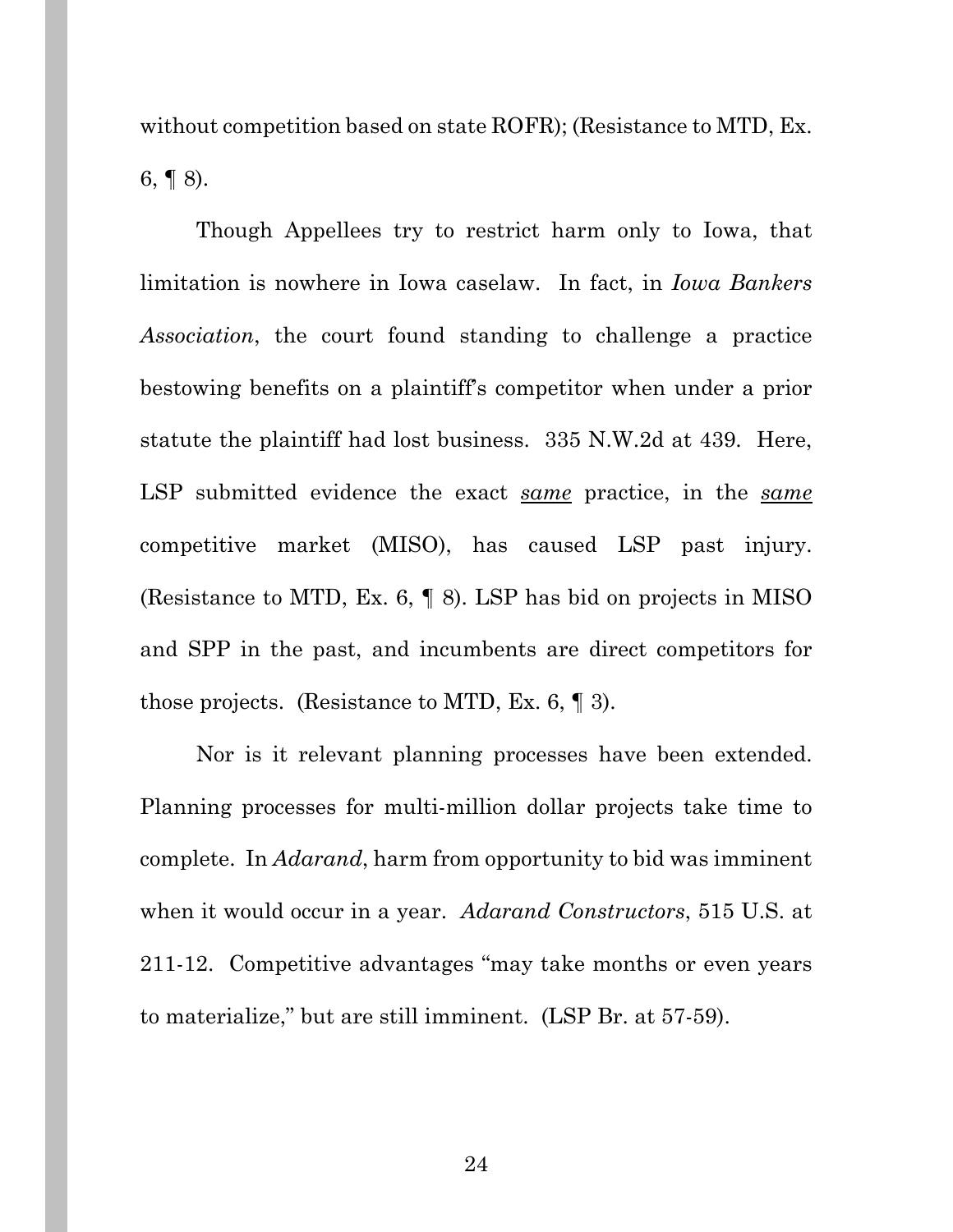Appellees' foray into unpublished caselaw and hypothetical scenarios is similarly unhelpful. In neither *Rush* nor *Duff* did plaintiffs allege competitive harm, nor were they foreclosed from participating in competitive processes. *Rush*, 2020 WL 825953, at \*5; *Duff*, 2020 WL 825983, at \*3 (Iowa Ct. App. Feb. 19, 2020). Appellees further cite *Kopecky v. Iowa Racing and Gaming Commission*, 891 N.W.2d 439 (Iowa 2017) and *In re Legislative Districting Authority*, 193 N.W.2d 784 (Iowa 1972) to suggest, regardless of how much planning has been done on a proposal, absent actual approval no standing exists. Yet *Kopecky* and *In re Legislative Districting Authority* do not even mention, much less discuss, standing. The State's analysis is speculative.

Actual caselaw demonstrates the danger of speculation—the Court *has* found projects imminent prior to final approval, and *has*  allowed challenges prior to final passage. In *Brueggeman v. Osceola County*, the Iowa Court of Appeals found standing prior to an ordinance's passage. 2107 WL 2464072, at \*5 (Iowa Ct. App. June 7, 2017). Where the county announced plans to create a TIF district and undertook action to further its "overall plan," the ordinance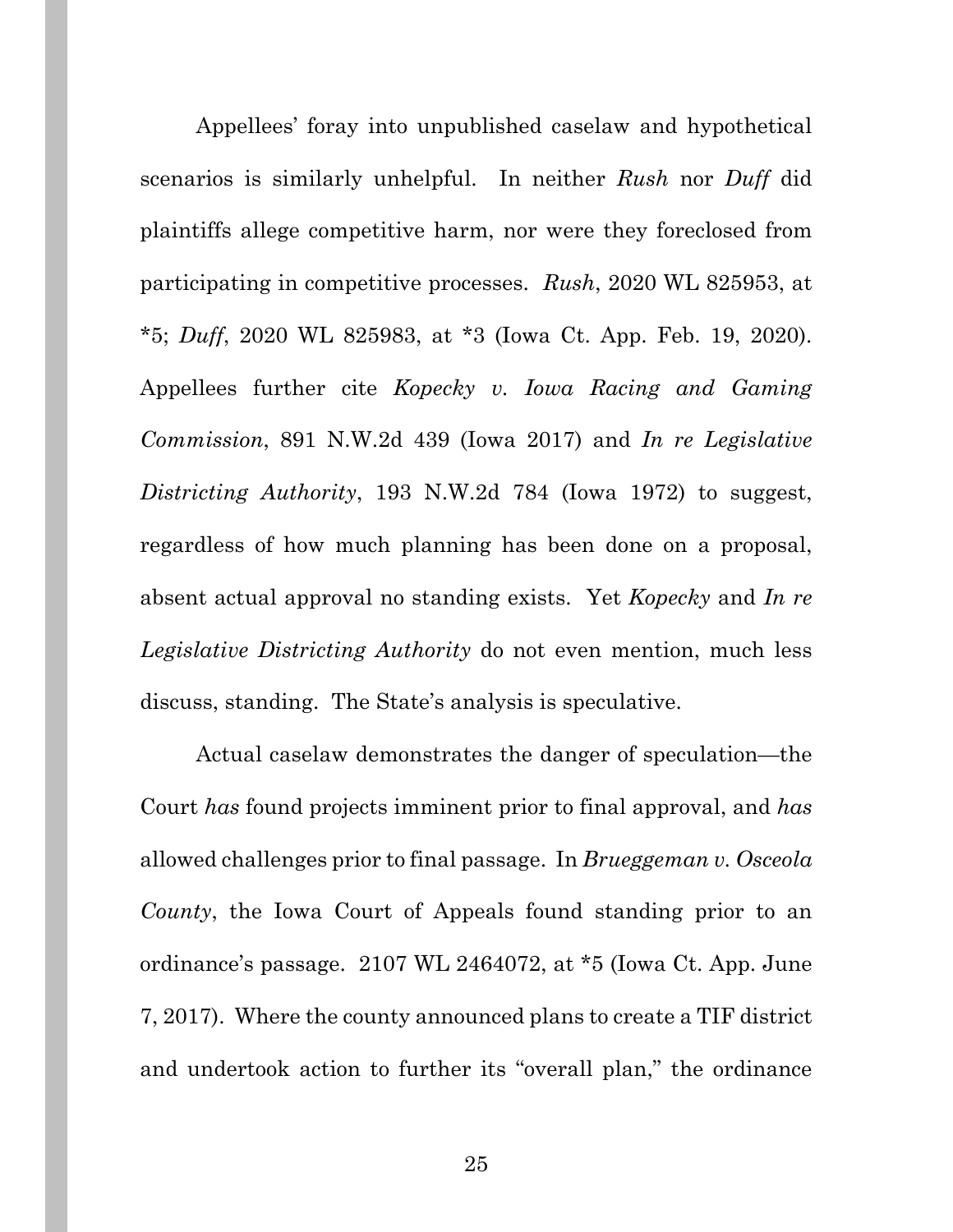passing was "likely, as opposed to merely speculative." *Id.*; *see also Sierra Club Iowa Chapter v. Iowa Dep't of Transp.*, 832 N.W.2d 636, 648 (Iowa 2013) (finding a justiciable controversy for project in agency's "five-year plan" despite contingencies); *Berent v. City of Iowa City*, 738 N.W.2d 193, 203 (Iowa 2007) (finding challenge to proposed ballot measures prior to passage ripe).

#### $\mathbf{C}$ . **A Principled Approach to the Public Interest Exception, Rather Than All or Nothing Application, Is Appropriate.**

LSP's initial brief offered a workable framework for the public interest exception, evaluating (1) the issue presented and (2) the appropriateness of parties.6 LSP's proposed analysis honors standing's underlying rationales recognized in *Godfrey*: separation of powers, assuring litigants are true adversaries and ensuring a concrete case exists to enable the Court to weigh a decision's consequences. 752 N.W.2d at 425. Injury would be waived only when "the issue is of the utmost importance and constitutional protections are the most needed." *Id.* at 427.

<sup>6</sup> *See, e.g., Trs. for Alaska v. State*, 736 P.2d 324, 329-30 (Alaska 1987); *Sprague v. Casey*, 550 A.2d 184, 187 (Pa. 1988); *Gregory v. Shurtleff*, 299 P.3d 1098, 1108-09 (Utah 2013).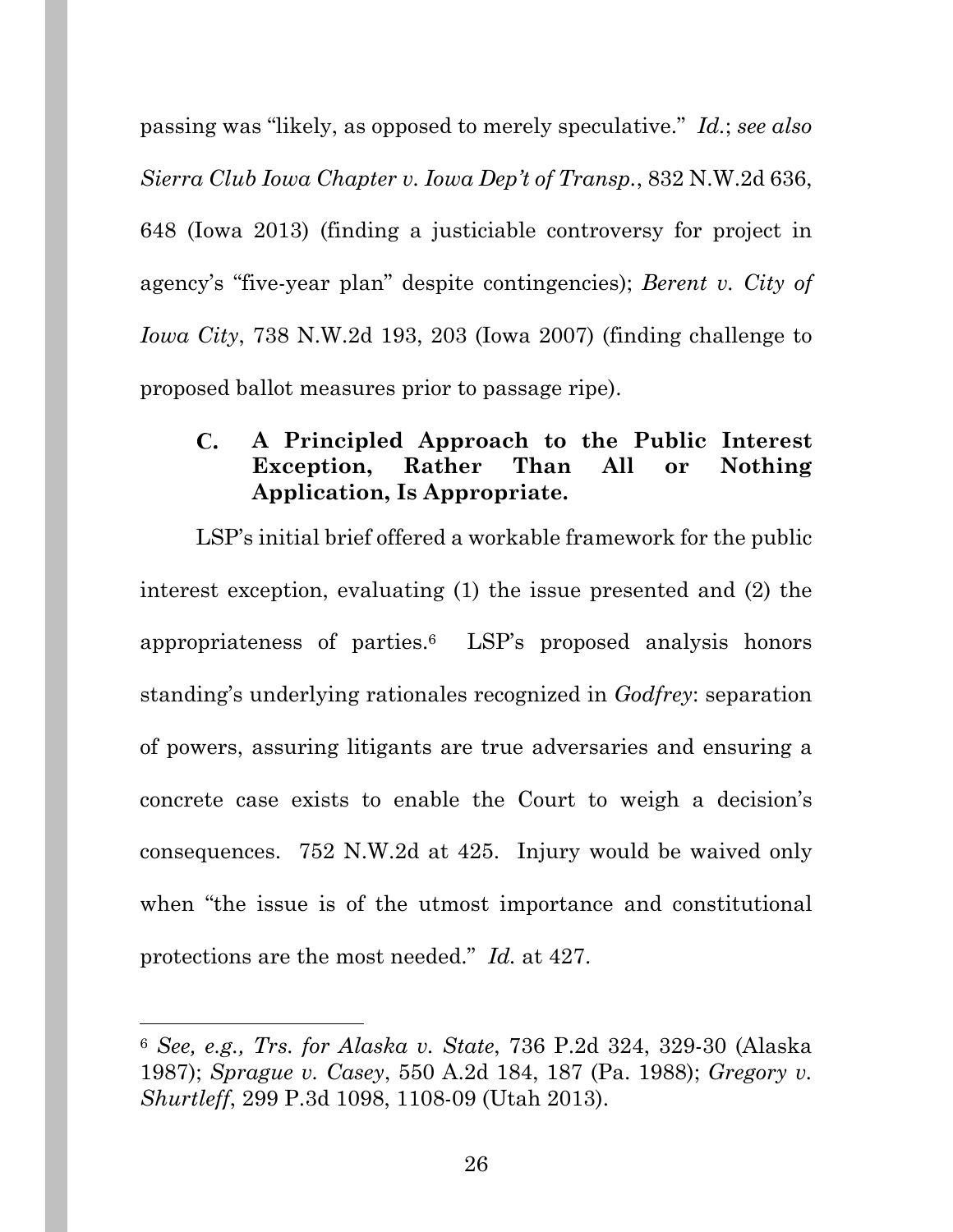Appellees focus solely on the issue presented. Their proposed analysis asks this Court to determine issues of the "utmost importance" without the benefit of legislative context or factual allegations. (State Def.'s Br. at 46-47). They argue for a categorical determination, divorced from any particular facts: *Does a single subject, title, or equal protection claim implicate public importance? Check yes or no.* They then go a step further and say for Article III, section 29 challenges, the answer always is "no." This analysis is flawed, and applying the public importance exception remains appropriate.

### **1. Context Matters When Evaluating Public Interest.**

Appellees' siloed, rigid approach is impractical. First, it contradicts cases on which they rely. In *Godfrey*, this Court looked behind the claims presented to the circumstances at issue. *Id.* Although the Court found the public interest exception inapplicable, it did so only after recognizing "the absence of an allegation or claim by Godfrey that implicat[es] fraud, surprise, personal or private gain, or other such evils inconsistent with the democratic legislative process." *Id.* It found important legislative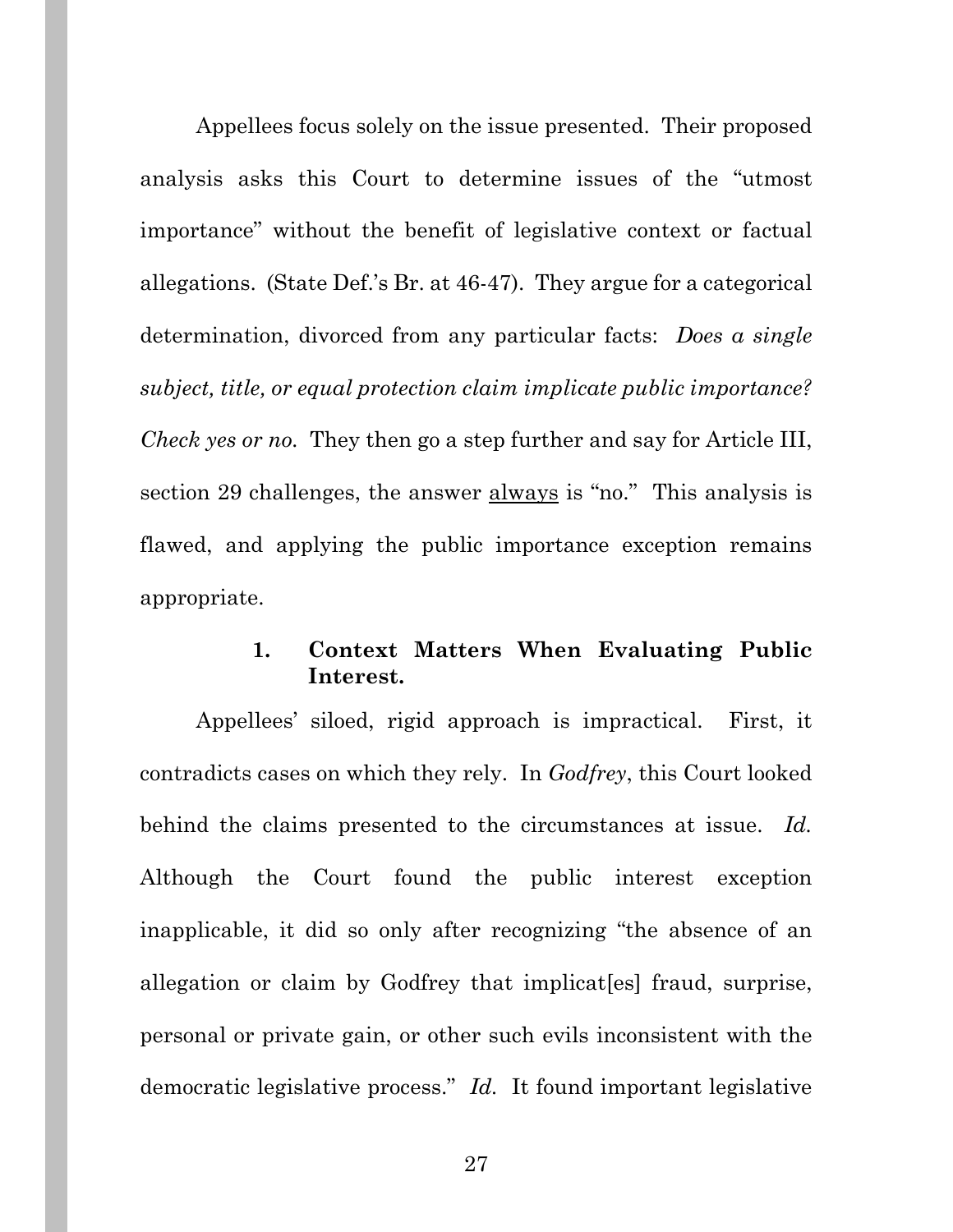history enumerating whether Article III, section 29's purposes were

thwarted:

Moreover, there is no allegation that the provisions were purposely placed into one bill to engage in logrolling. In fact, House File 2581 was a joint effort by the executive and legislative branches to reenact legislation determined by the third branch of the government to have failed in its prior enactment, and the General Assembly gathered for a special extraordinary session with the understanding of the scope of the session as outlined by the governor. These circumstances minimize our need to interfere with the affairs of another branch of government.

*Id.*; *see also Rush*, 2020 WL 825953, at \*12-13 (declining to apply the public interest exception only after noting lack of "factual allegations" of fraud and "consider[ing] the context" of legislative history). Here facts exist that *do* implicate surprise and evils inconsistent with the legislative process.

By considering the circumstances, these courts did not improperly evaluate the dispute's merits as State Defendants suggest, but instead evaluated the "issue presented" to determine whether "constitutional protections are the most needed." *See Godfrey*, 752 N.W.2d at 427. "Standing cannot be considered in a vacuum" and "to determine whether a claim is within the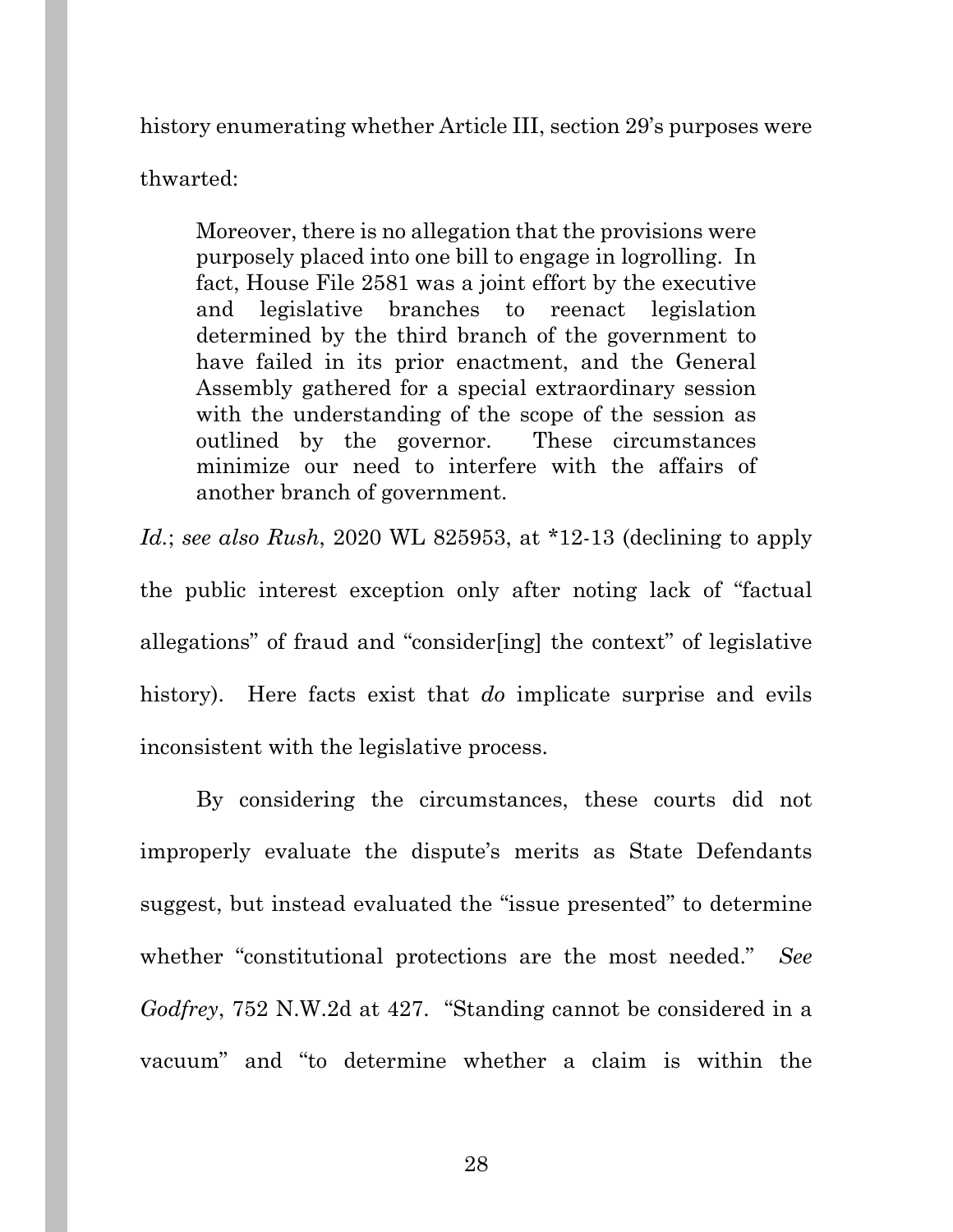competence of the judiciary to handle, it is appropriate to understand what the claim is." *Iowa Citizens for Cmty. Improvement*, 962 N.W.2d at 787 n.1.

Beyond contradicting precedent, Appellees' approach elevates form over substance. If the Court determines an equal protection challenge implicates public importance in one case, are *all* equal protection challenges automatically issues of public importance? Appellees' request that the Court do nothing but look at the legal claim presented would make it so. As *Godfrey* recognized, however, courts "do not respond to all [constitutional] violations the same, or even provide a remedy for every violation." 752 N.W.2d at 428. Rigid, categorical rules are inappropriate when the "very nature of the public importance exception to the general standing requirement resists a formulaic approach, as each case must turn on 'the competing policy concerns'" underlying standing. *ATC S., Inc. v. Charleston Cnty.*, 669 S.E.2d 337, 341 (S.C. 2008). Where factual allegations and legislative history show the constitution's underlying aims were frustrated is where protections are most needed and judicial intervention warranted. Context matters.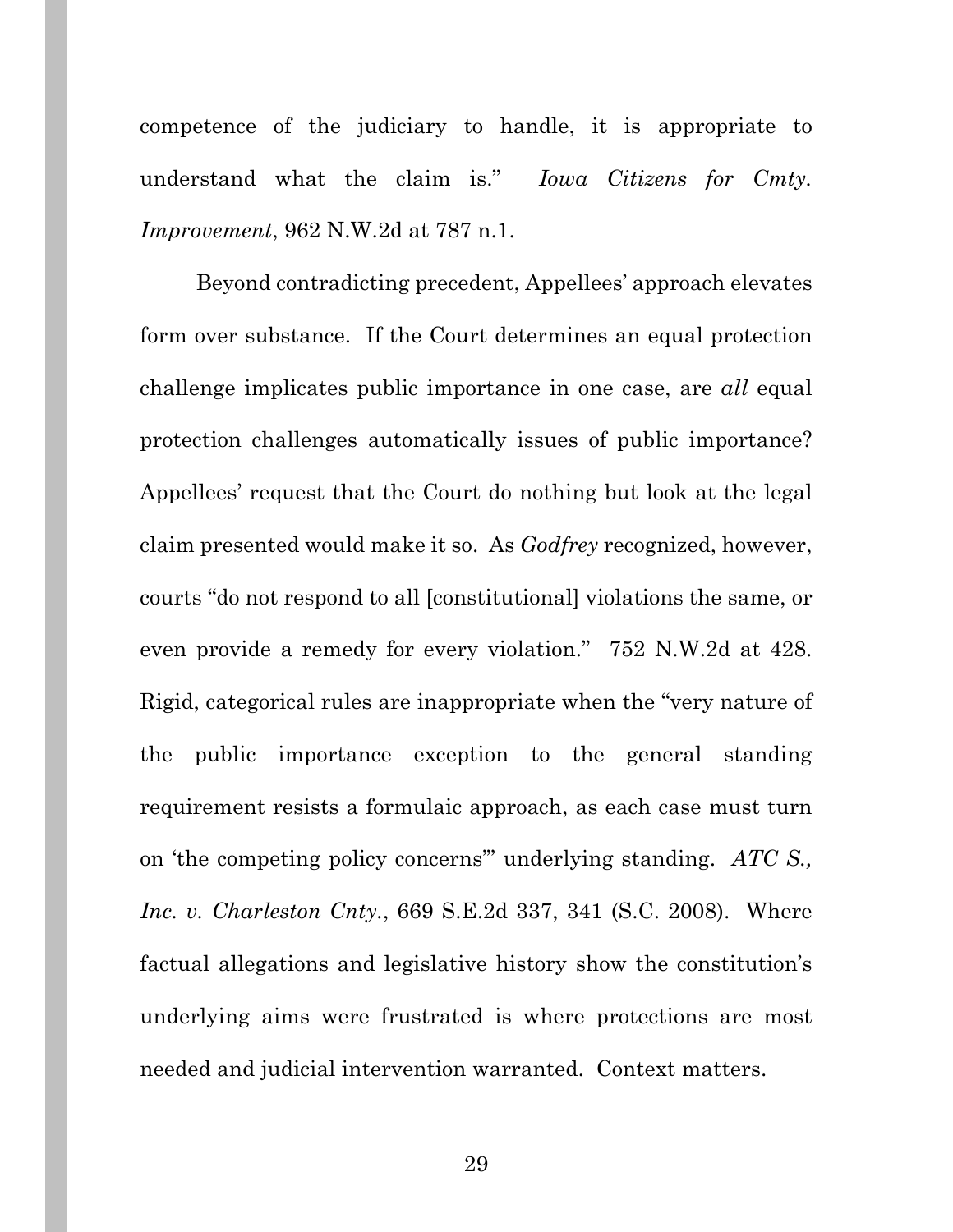Nor are Appellees correct it is irrelevant that the ROFR was the policy passed. Transmission of electric energy is in the public interest. 16 U.S.C. § 824(a). Additionally, while the wisdom of the ROFR is not before the Court, the ROFR's anticompetitive purpose animates whether this case is of great public importance under Article I, section 6, whose purpose is to address special status bestowed upon similarly situated individuals. *See State v. Santee*, 82 N.W. 445, 446-47 (Iowa 1900).

Article III, section 29's intent to allow "issues presented by each bill [to] be better grasped and more intelligently discussed" is particularly salient "when the subject matter is inherently controversial." *Plain Loc. Sch. Dist. Bd. of Educ. v. Dewine*, 486 F. Supp. 3d 1173, 1201 (S.D. Ohio 2020) (quoting *Simmons-Harris v. Goff*, 711 N.E.2d 203, 216 (Ohio 1999)); *see also Long v. Bd. of Supervisors of Benton Cnty.*, 142 N.W.2d 378, 382 (Iowa 1966). Tucking a hotly-debated matter, that failed to advance previously,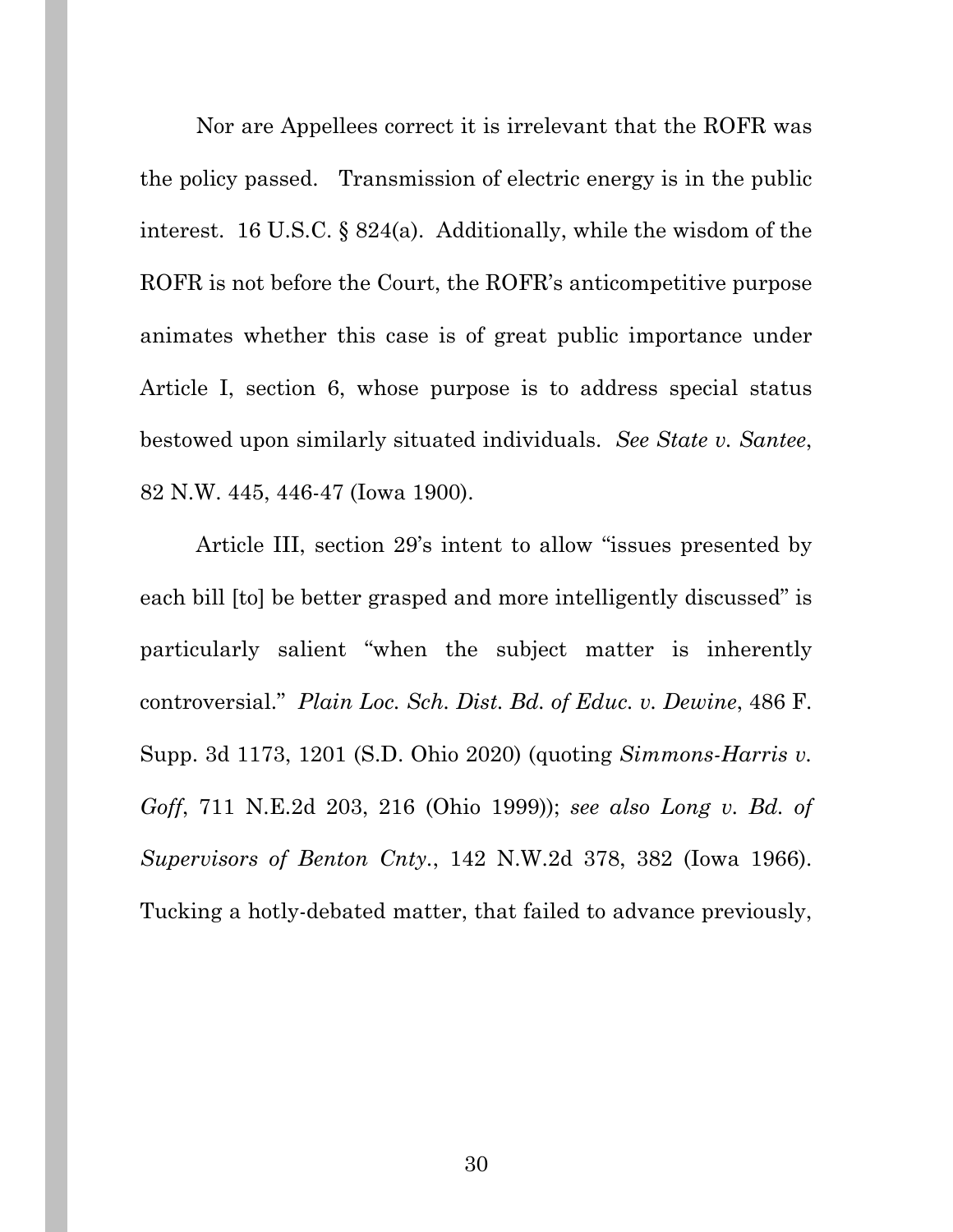into a non-controversial measure (or a must-pass budget bill) bears hallmarks of impermissible logrolling.<sup>7</sup>

## **2. LSP's Claims Exhibit Constitutional Protections are Most Needed.**

Passing the ROFR in H.F. 2643 on June 14, 2020 was exactly such "tricks in legislation" and "mischiefs" Article III, section 29 intends to prevent. *Chi. Rock Island Pac. Ry. Co. v. Streepy*, 224 N.W. 41, 43 (Iowa 1929).

*First,* Article III, section 29 aims to "force each legislative proposal to stand on its own merits" and prevent "undesirable riders." *Godfrey*, 752 N.W.2d at 426. Here a provision whose predecessors failed—twice—to pass on their own merits was tucked into a much-needed appropriations bill in the eleventh hour, in an everything-but-the-kitchen sink amendment so legislators had no opportunity to vote on the stand-alone measure.

<sup>7 &</sup>quot;Disunity of subject matter is the only requirement—no extrinsic evidence of logrolling is required to find a statute violates the onesubject rule." *Plain Loc. Sch. Dist. Bd. of Educ.*, 486 F. Supp. at 1205-06. But legislative history can elucidate additional evidence of logrolling. *Id.*; *Defs. of Wildlife v. Ventura*, 632 N.W.2d 707, 714 (Minn. Ct. App. 2001).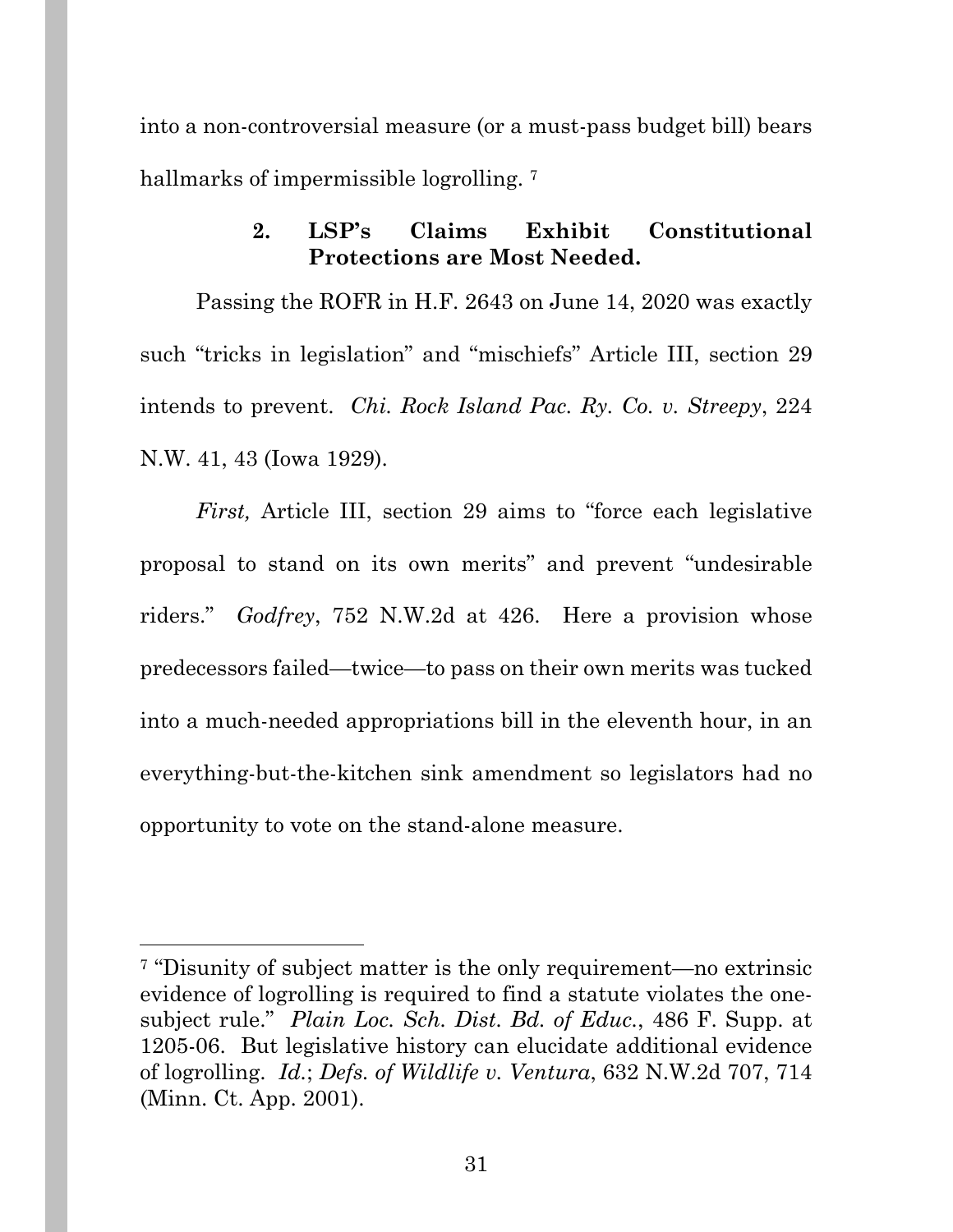*Second*, Article III, section 29 intends to prevent fraud and surprise from being visited upon legislators. *Taylor*, 557 N.W.2d at 525; *Long*, 142 N.W.2d at 378. Here legislators regarded the ROFR as "dead" prior to being blindsided in the twilight hour, and numerous legislators revealed confusion during debate about the ROFR's scope and effect. (MTI, Ex. 1, ¶16; Ex. 21, ¶13; Ex. 2, at 18, 27-28).

*Third,* Article III, section 29 was designed to keep the citizens of Iowa reasonably informed subjects under legislative consideration so they might participate in the democratic process. *Mabry*, 460 N.W.2d at 473.The ROFR was coiled up in the folds of a bill unveiled at 1:35 a.m. on the final day of the legislative session and passed just twelve hours later, with even frequent flyers on transmission issues such as LSP caught off-guard. (Resistance to MTD, Ex. 1, ¶ 38).

Arguments the ROFR did *not* thwart Article III, section 29's purposes are specious. MidAmerican suggests notice because H.F. 2643 went through a "full" committee process. The Senate appropriations committee met for a grand total of ten minutes at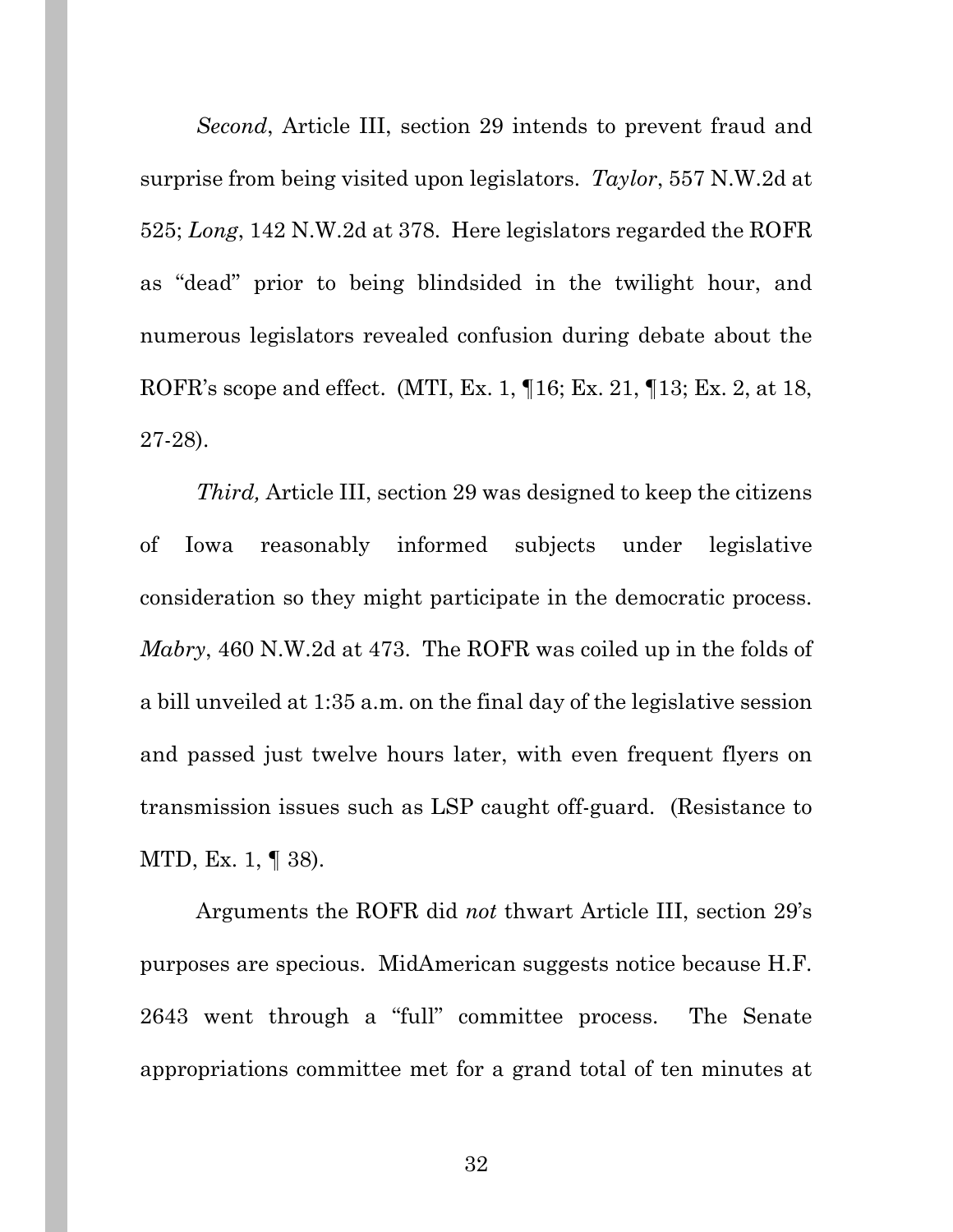5:00 p.m. on June 13, 2020, eight hours *before* the ROFR was added. (Resistance to MTI, Ex. F, at 46). Although several lobbyists filed statements "for" or "against" H.F. 2643, MidAmerican fails to inform the Court that *no* parties were able to do so before it passed in the Senate and 24 filed only *after* it passed both chambers. (MidAm. Answer, Ex. B). There was virtually no opportunity—even informally—for the public to meet with legislators and make their views known.

The ROFR was anything but uncontroversial. Incumbents, interested in the substantial profits that result from not having to compete, lodged *numerous* challenges to Order No. 1000 at FERC and the Seventh and D.C. Circuit Courts of Appeal, but ultimately federal competition prevailed. *See MISO Transmission Owners v. F.E.R.C.*, 819 F.3d 329 (7th Cir. 2016); *S.C. Pub. Serv. Auth. v. F.E.R.C.*, 762 F.3d 41 (D.C. Cir. 2014); *Okla. Gas & Elec. Co. v. F.E.R.C.*, 827 F.3d 75 (D.C. Cir. 2016). FERC expressly stated ROFRs "severely harm" the public interest. *ISO New England Inc.*, 143 FERC ¶ 61150, 2013 WL 2189868 (May 17, 2013). The Department of Justice weighed in that Order 1000 declining to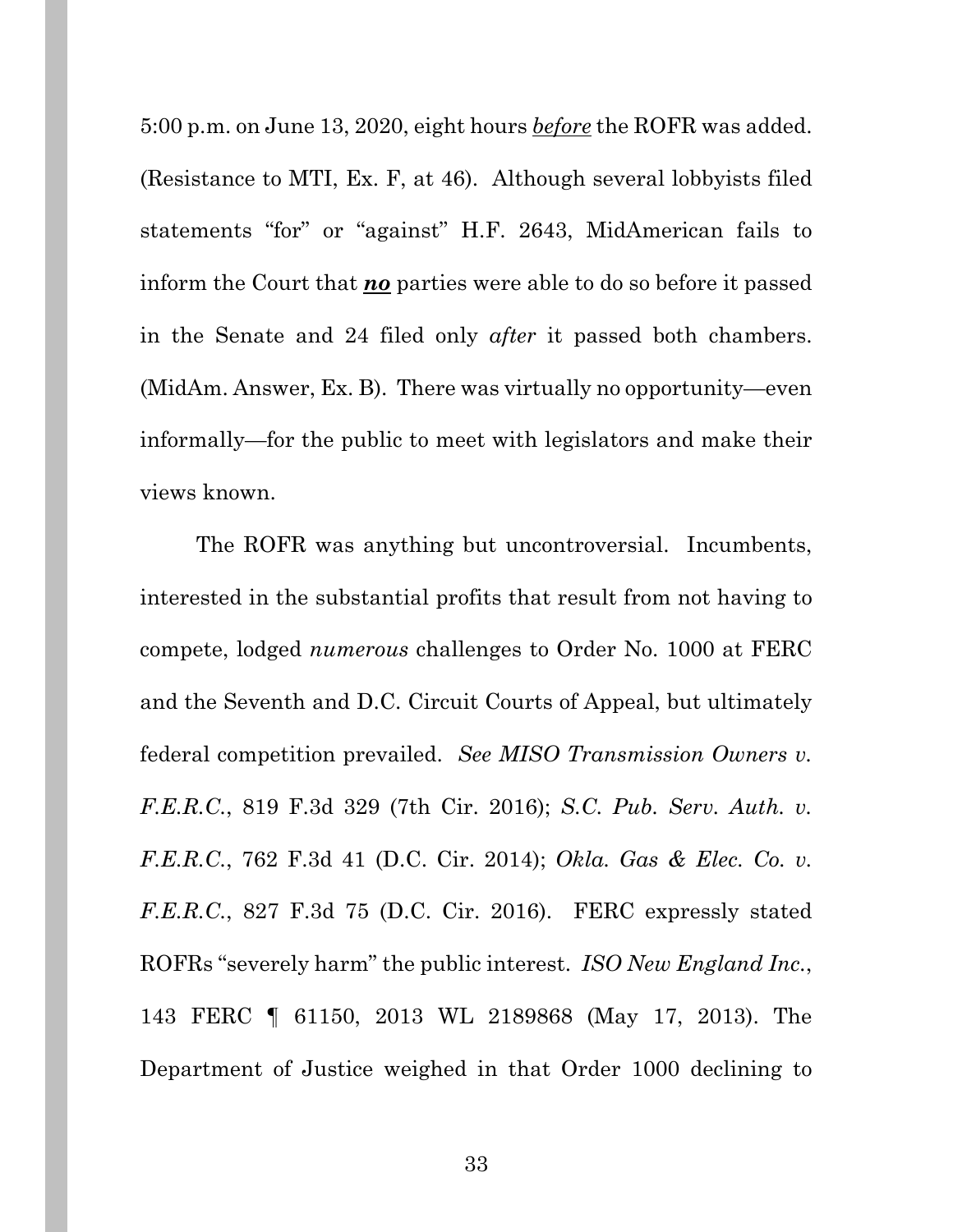intrude on state law did *not* "approve[] the use of state right-offirst-refusal[s]." Br. for the United States of Am. As Amicus Curiae in Support of Neither Party, Vacatur, and Remand, *LSP Transmission Holdings, LLC v. Lange*, at \*16 (filed Oct, 19, 2018). Savings from competition are as much as 20–30%. The Brattle Group, *Cost Savings Offered by Competition in Electric Transmission*,

https://brattlefiles.blob.core.windows.net/files/15987\_brattle\_comp etitive\_transmission\_report\_final\_with\_data\_tables\_04-09- 2019.pdf (April 2019).

Iowa's standing doctrine was not intended to prevent deciding "critical public issues of the day." *Godfrey*, 752 N.W.2d at 425.True enough that LSP cannot say for certain whether the ROFR would have met a similar fate if posed as a stand-alone measure, but what *is* certain is that the ROFR was introduced using the very mischiefs Article III, section 29 was designed to prevent.

### **3. Separation of Powers Does Not Counsel Foregoing Judicial Action.**

Finally, this Court cannot hesitate to declare the public importance implicated due to separation of powers. Iowa's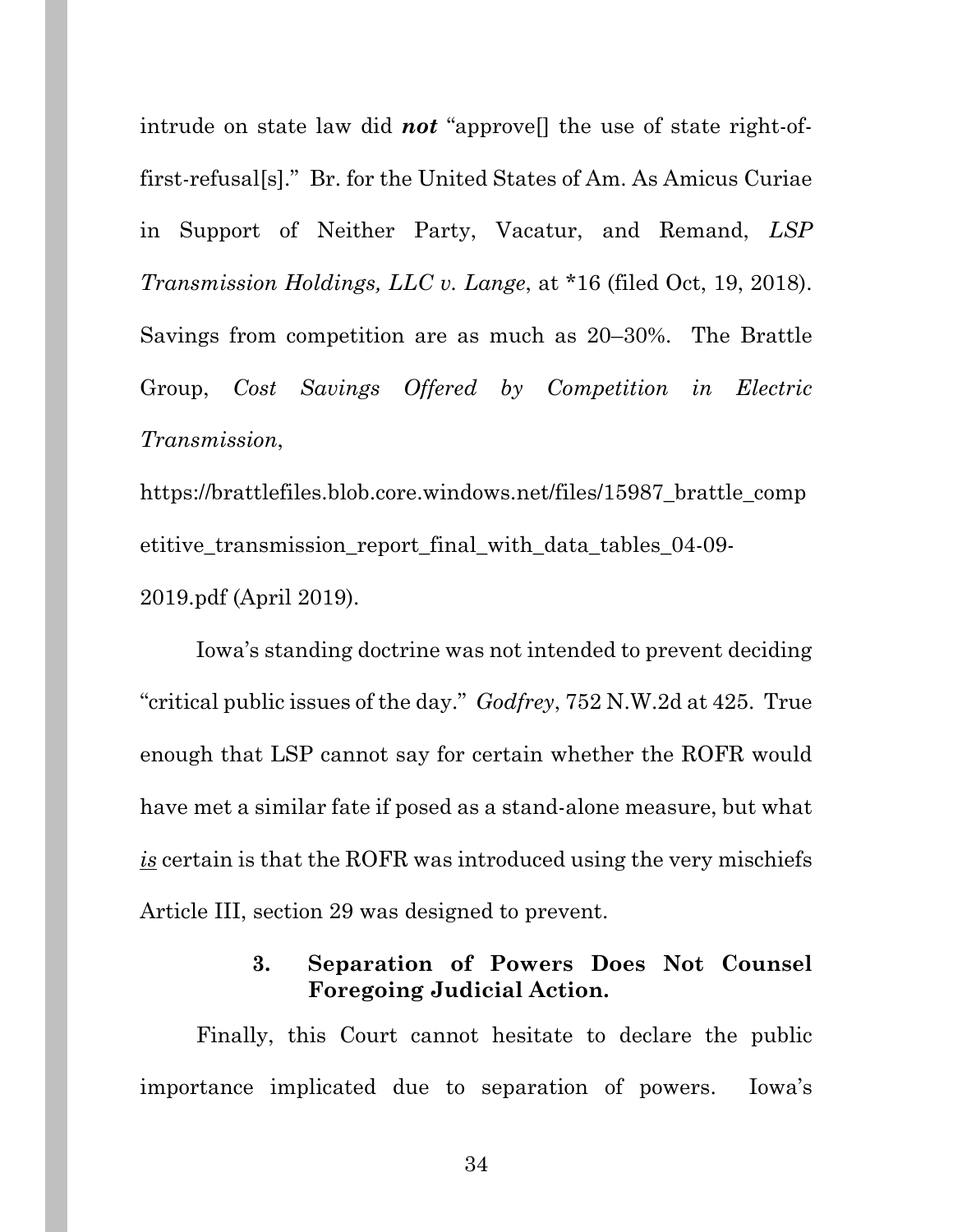constitution employs a system of "checks and balances," where each branch may exert control over another in constitutional matters. Iowa Const., Art. III, § 1; *see Redmond v. Ray*, 268 N.W.2d 849, 858 (Iowa 1978).

Article III, section 29 presents an indispensable check on legislative power. Constitutional restrictions on the legislative process were "adopted throughout the nineteenth century in response to state legislative abuses," including "[l]ast-minute consideration of important measures, logrolling, mixed substantive provisions in omnibus bills, low visibility, and hasty enactment of important, sometimes corrupt, legislation." Robert F. Williams, *State Constitutional Limits on Legislative Procedure: Legislative Compliance and Judicial Enforcement*, 48 U. Pitt. L. Rev. 797, 798 (1987).

Article III, section 29 of Iowa's Constitution, for its part, survived two constitutional conventions. W. Blair Lord, The Debates of the Constitutional Convention of the State of Iowa, 530- 31 (Vol. I Jan. 19, 1857). A proposal to remove it from the second iteration failed—Article III, section 29 was a necessary check on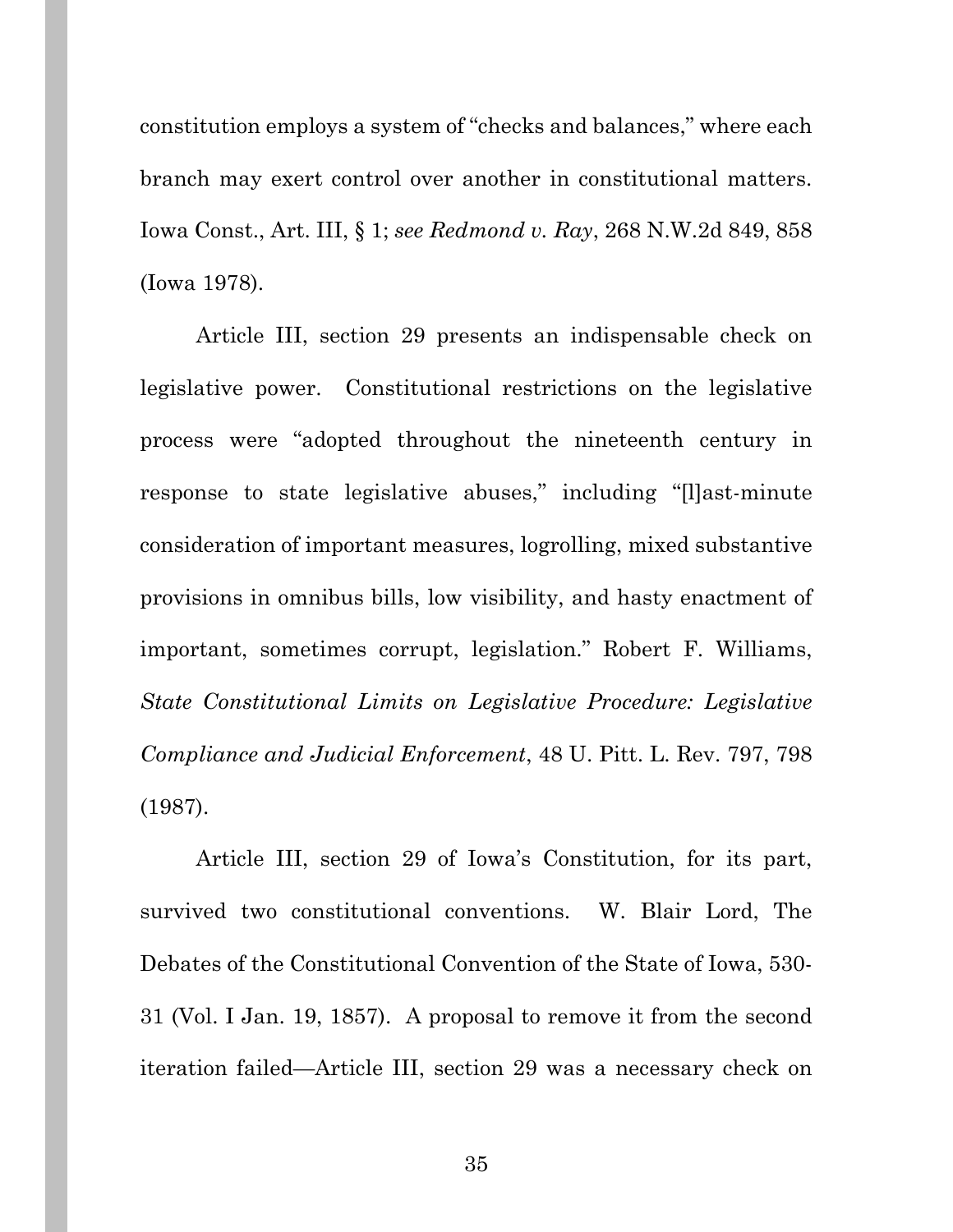legislative power, albeit a broad one. *Id.* Violations not only undermine this intent, they intrude on the executive branch's ability to exercise *its* powers, including through veto. *See, e.g., Nova Health Sys. v. Edmonson*, 233 P.3d 380, 381 n.6 (Okla. 2010).

"Where the legislature has passed a bill and the governor has signed it, we cannot assume that either of those branches are appropriate parties to whom to entrust the prosecution of a claim." *Gregory*, 299 P.3d 1108-09 (citation omitted). When it is clear Article III, section 29 was violated, the Court "must not hesitate to proclaim the supremacy of the Constitution." *W. Int'l v. Kirkpatrick*, 396 N.W.2d 359, 366 (Iowa 1986) (citation omitted). When evils Article III, section 29 guards against are not present, refusing a public interest exception reflects proper legislative deference. Refusing when such evils *are* present is not deference, it is permitting unconstitutional conduct.

### **II. LSP'S CLAIMS ARE RIPE.**

LSP's claims are ripe. To determine whether a declaratory judgment is ripe, the Court must search for "an antagonistic assertion and denial of a right." *Wesselink*, 80 N.W.2d at 487. The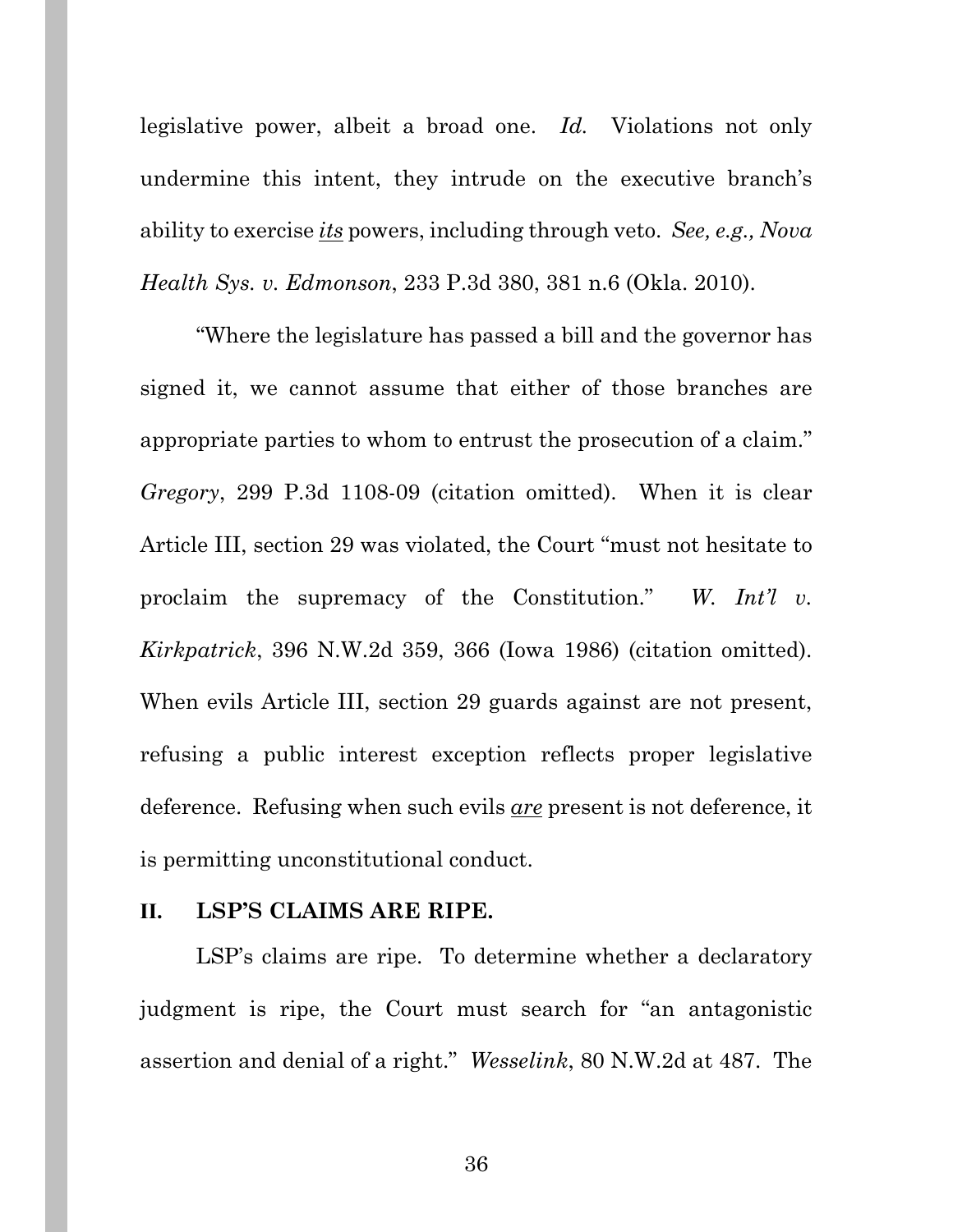question is "whether the facts alleged show there is a substantial controversy between parties having adverse legal interests of sufficient immediacy and reality to warrant a declaratory judgment." *Id*. Courts apply two factors: "(1) are there relevant issues sufficiently focused to permit judicial resolution without further factual development and (2) would the parties suffer any hardship by postponing judicial action?" *Sierra Club Iowa Chapter*, 832 N.W.2d at 648.

When a question is "purely legal" and would not "benefit from further factual development," it is fit for judicial resolution. *Iowa League of Cities v. E.P.A.*, 711 F.3d 844, 867 (8th Cir. 2013) (applying similar federal ripeness test analysis); *Neb. Pub. Power Dist. v. MidAm. Energy Co.*, 234 F.3d 1032, 1038 (8th Cir. 2000).

LSP's challenges are legal, constitutional questions. Although discovery might uncover additional evidence, relevant facts already occurred. As the Missouri Supreme Court recognized, "Because the resolution of the constitutional issue depends entirely on facts that occurred before [legislation] was passed, the facts necessary to adjudicate the underlying factual claim are fully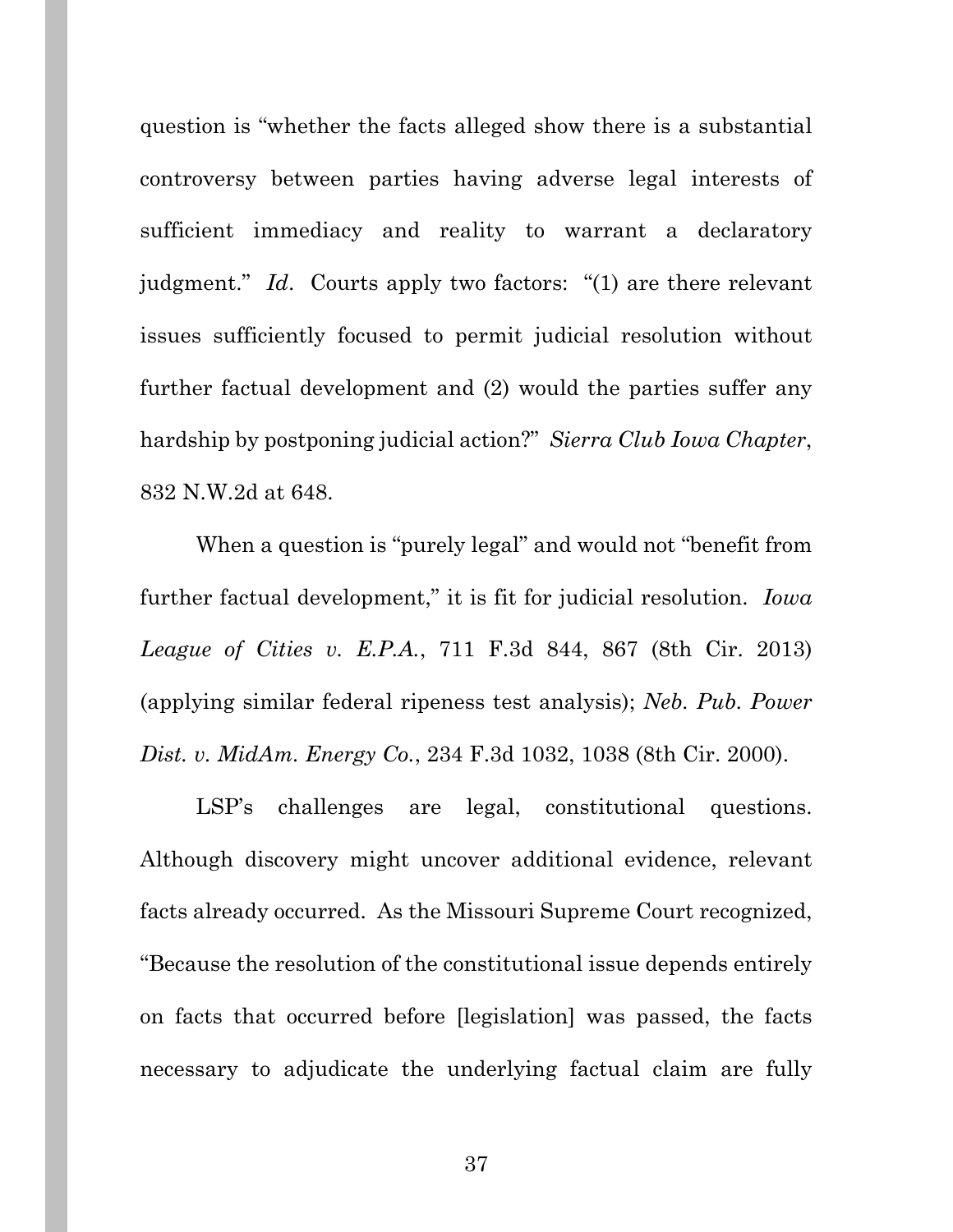developed." *Mo. Health Care Ass'n v. Attorney Gen. of the State of Mo.*, 953 S.W.2d 617, 621-22 (Mo. 1997); *see also Kan. Nat'l Educ. Ass'n v. State*, 387 P.3d 795, 802-03 (Kan. 2017) ("The one-subject rule violation KNEA asserts is a pure question of law. No additional facts need to arise or be developed for the court to resolve it."). No matter when a specific project is approved, the problems with the statute and underlying legislation remain identical. *See Mealy v. Nash Finch Co.*, 2014 WL 468007, at \*5 (Iowa Ct. App. Feb. 5, 2014). The court will not be aided by further delay.

Withholding adjudication only works a significant hardship on LSP. If dismissed, LSP's single-subject and title challenges are barred, as the legislation containing the ROFR is codified. *Iowa Dep't of Transp.*, 586 N.W.2d at 376. Nor can any later agency action afford the relief LSP seeks—a declaration the state ROFR is unconstitutional. *See Salsbury Labs. v. Iowa Dep't of Envtl. Quality*, 276 N.W.2d 830, 836 (Iowa 1979).

State Defendants assert the loss of a claim really isn't *that* bad and is not a hardship. (State Def. Br. at 60, 64). They cite *State v. Kolbet*, 638 N.W.2d 553 (Iowa 2001) and *Citizens for Responsible*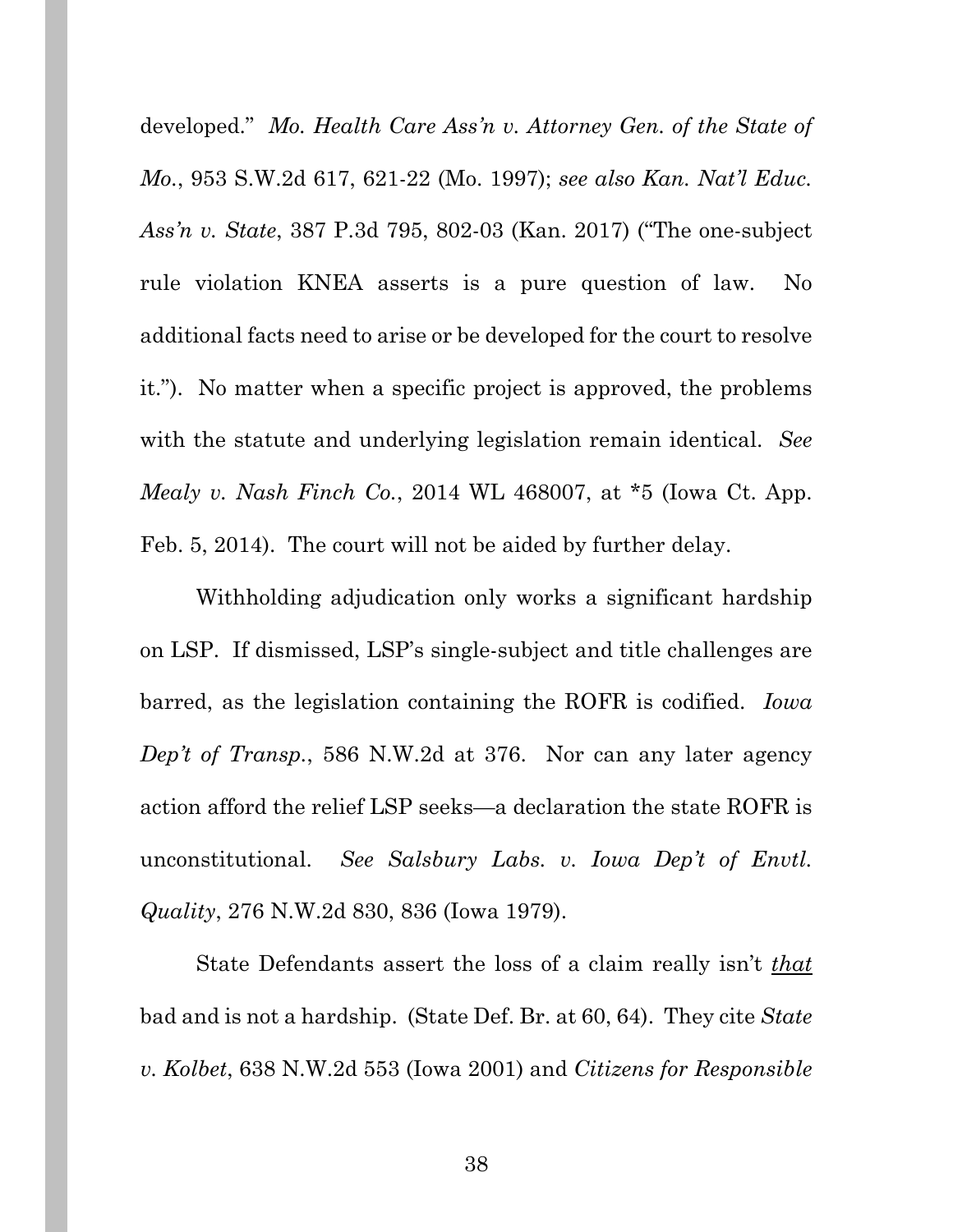*Choices v. Shenandoah*, 686 N.W.2d 470 (Iowa 2004) in support. But *Kolbet*, while acknowledging the "window of opportunity for challenging a statute" may be "entirely fortuitous," did not hold codification could not be considered when evaluating ripeness. 638 N.W.2d at 661. And in *Citizens for Responsible Choices*, the court's dismissal meant plaintiffs lost the ability to file objections prior to a project's approval, not their *entire* statutory claims. 686 N.W.2d 475.

That is not so for LSP's single-subject and title challenges. "[D]ismissing [LSP's] claims as unripe would effectively foreclose the possibility of relief—a hardship and inequity of the highest order." *In re Methyl Tertiary Butyl Ether (MTBE) Prod. Liab. Litig.*, 725 F.3d 65, 111 (2d Cir. 2013). When waiting to sue would waive a party's claim, ripeness may consider this is a factor. *State v. Backes*, 601 N.W.2d 374, 375 (Iowa Ct. App. 1999); *see also Jacobs Tech. Inc. v. U.S.*, 131 Fed. Cl. 430, 447 (Fed. Cl. 2017) (recognizing hardship where, if review withheld, claim became untimely); *In re Methyl Tertiary Butyl Ether (MTBE) Prod. Liab. Litig.*, 725 F.3d at 111.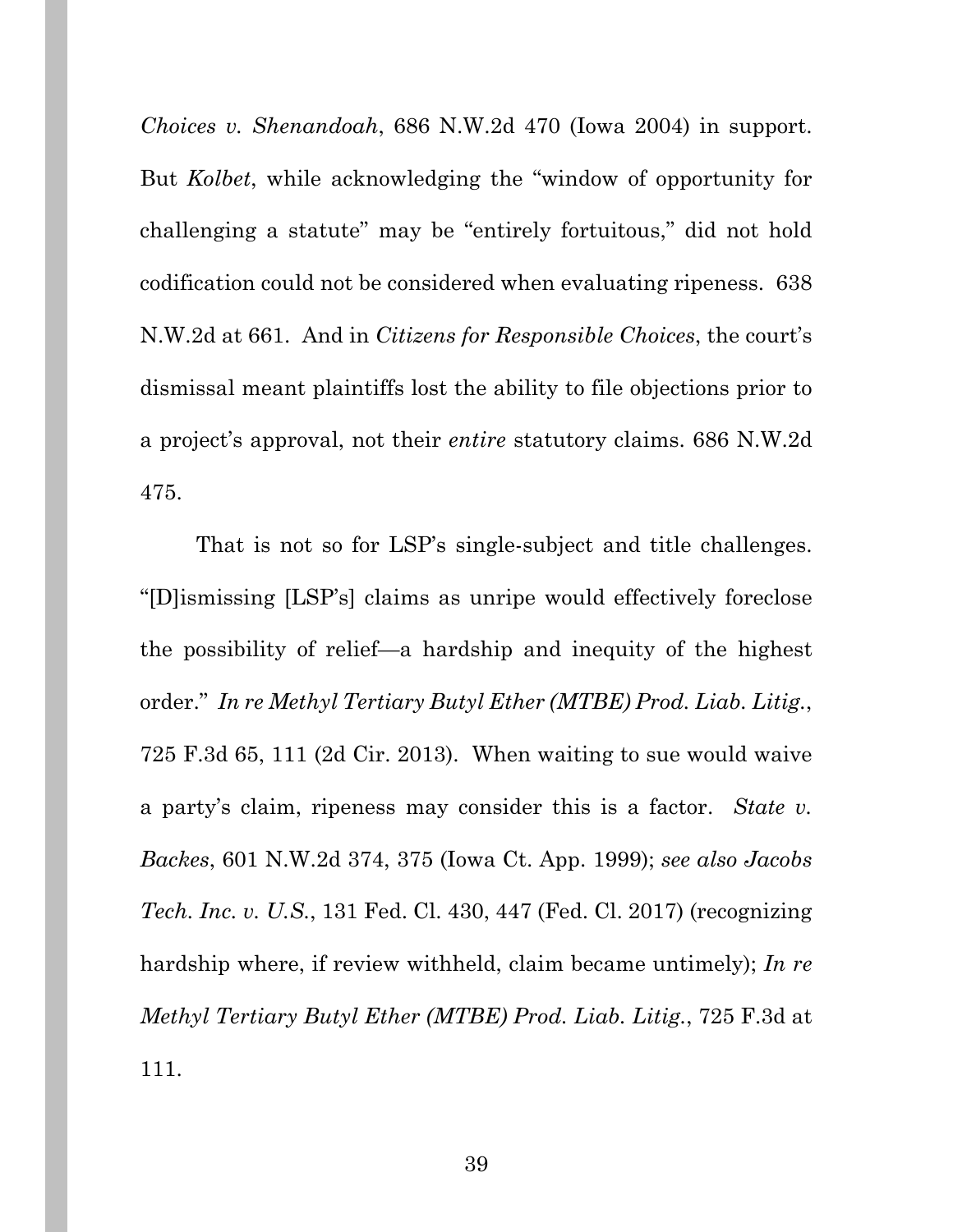"Where the inevitability of the operation of a statute against certain individuals is patent, it is irrelevant to the existence of a justiciable controversy that there will be a time delay before the disputed provisions will come into effect." *Blanchette v. Conn. Gen. Ins. Corp.*, 419 U.S. 102, 143 (1974); *see also Backes*, 601 N.W.2d at 375. "We do not require the parties to operate beneath the sword of Damocles until the threatened harm actually befalls them." *Iowa League of Cities*, 711 F.3d at 867. That no specific project is approved does not vitiate that the statute will "inevitably" operate to LSP's detriment.

The ROFR's inevitable operation distinguishes it from *Covington v. Reynolds ex rel. State*, an unpublished Iowa Court of Appeals opinion, where legislation *allowed* but did not mandate Medicaid providers deny coverage for gender-affirming surgery, and the Court of Appeals found the claim unripe. 2020 WL 4514691, at \*3 (Iowa Ct. App. Aug. 5, 2020). The ROFR permits no discretion, and thus, no question of injury exists.

 "The Declaratory Judgment Act necessarily deals with present rights, but it is a present right to have a judicial assurance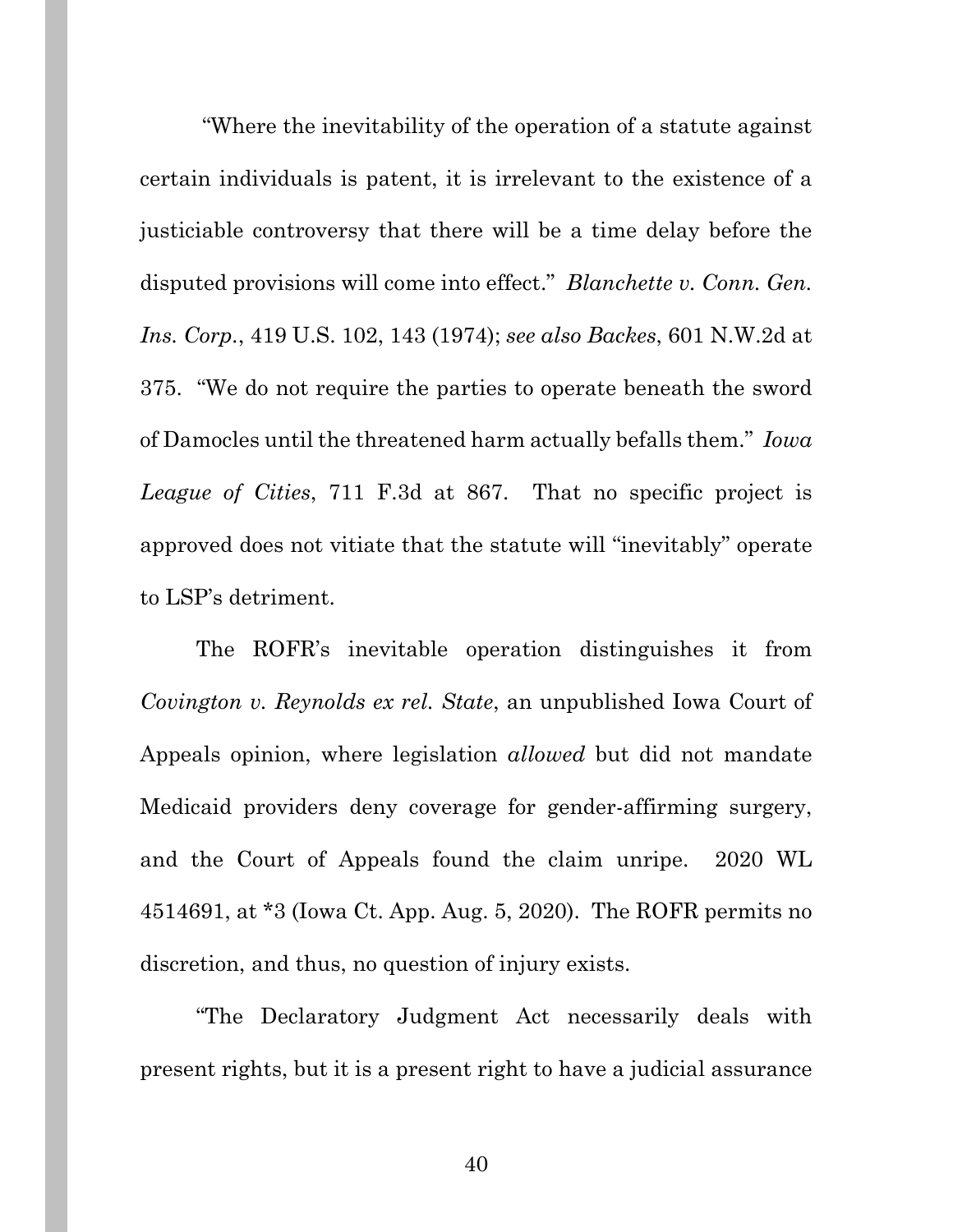that advantages will be enjoyed or liabilities escaped in the future."

*Katz Inv. Co. v. Lynch*, 47 N.W.2d 800, 805 (Iowa 1951). LSP's rights are injured by the ROFR and their claims ripe for resolution. *See Lewis Consol. Sch. Dist. of Cass Cnty. v. Johnston*, 127 N.W.2d 118, 122 (Iowa 1964).

### **III. THIS COURT CAN, AND SHOULD, ISSUE AN INJUNCTION.**

LSP urges the Court to address this dispute's merits. "Where the district court [did] not reach[] certain issues because they were deemed unnecessary to the decision," an appellate court may "in the interest of sound judicial administration" decide issues that are fully briefed. *See Barnes v. Iowa Dep't of Transp.*, 385 N.W.2d 260, 263 (Iowa 1986). Addressing issues is particularly appropriate when they are reviewed de novo and "the factual record is complete." *SZ Enter., LLC v. Iowa Utilities Bd.*, 850 N.W.2d 441, 470 n.8 (Iowa 2014). This doctrine applies to constitutional and other issues alike. *See Barnes*, 385 N.W.2d at 263 (addressing equal protection claim); *see also State v. Lyle*, 854 N.W.2d 378, 383 (Iowa 2014); *Gartner v. Iowa Dep't of Pub. Health*, 830 N.W.2d 335, 350 (Iowa 2013).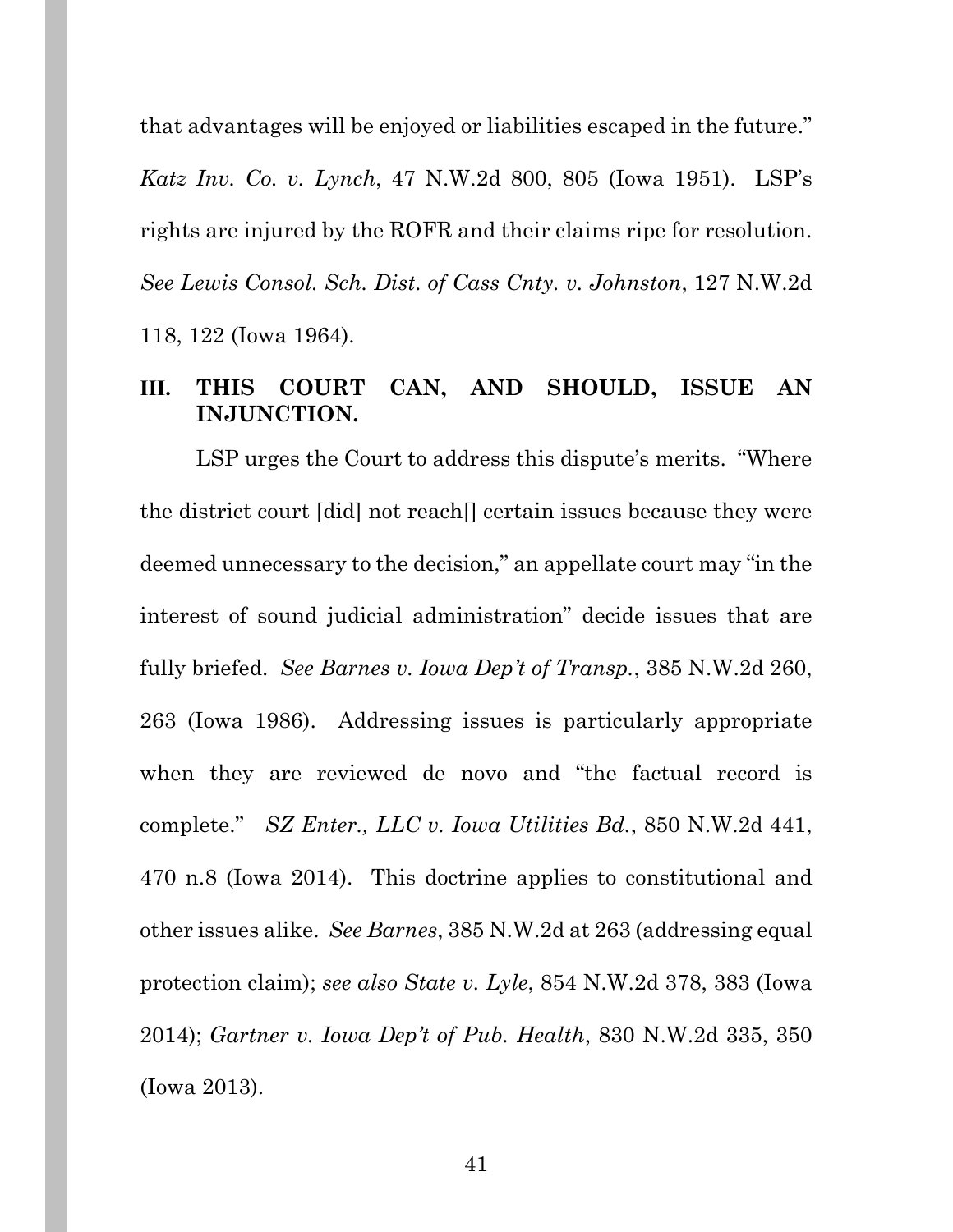All parties briefed the injunction's propriety in the District Court and two appellees address it on appeal; the Court should resolve it here. At a minimum, the Court should temporarily enjoin the action pending review at the District Court. *See* Iowa R. App. P. 6.1001. Because irreparable injury and lack of remedy are addressed above in response to Appellees' standing arguments, LSP focuses on likely success on the merits. *See* Iowa R. Civ. P. 1.1502; *Cmty. State Bank, Nat'l Ass'n v. Cmty. State Bank*, 758 N.W.2d 520, 528 (Iowa 2008).

#### **H.F. 2643, Containing the ROFR, Violates the**   $\mathbf{A}$ . **Single-Subject Clause.**

The ROFR's violation *is* clear, plain and palpable. *Long*, 142 N.W.2d at 381-82. Appellees do little to argue it is not, with MidAmerican suggesting, almost as an aside, H.F. 2643's subject is "legal and regulatory responsibilities." As LSP's opening brief addressed, if this Court gives any meaning to the single-subject clause, "legal and regulatory responsibilities"—a category that could encompass nearly all legislation—cannot pass muster. (LSP Br. at 80-81).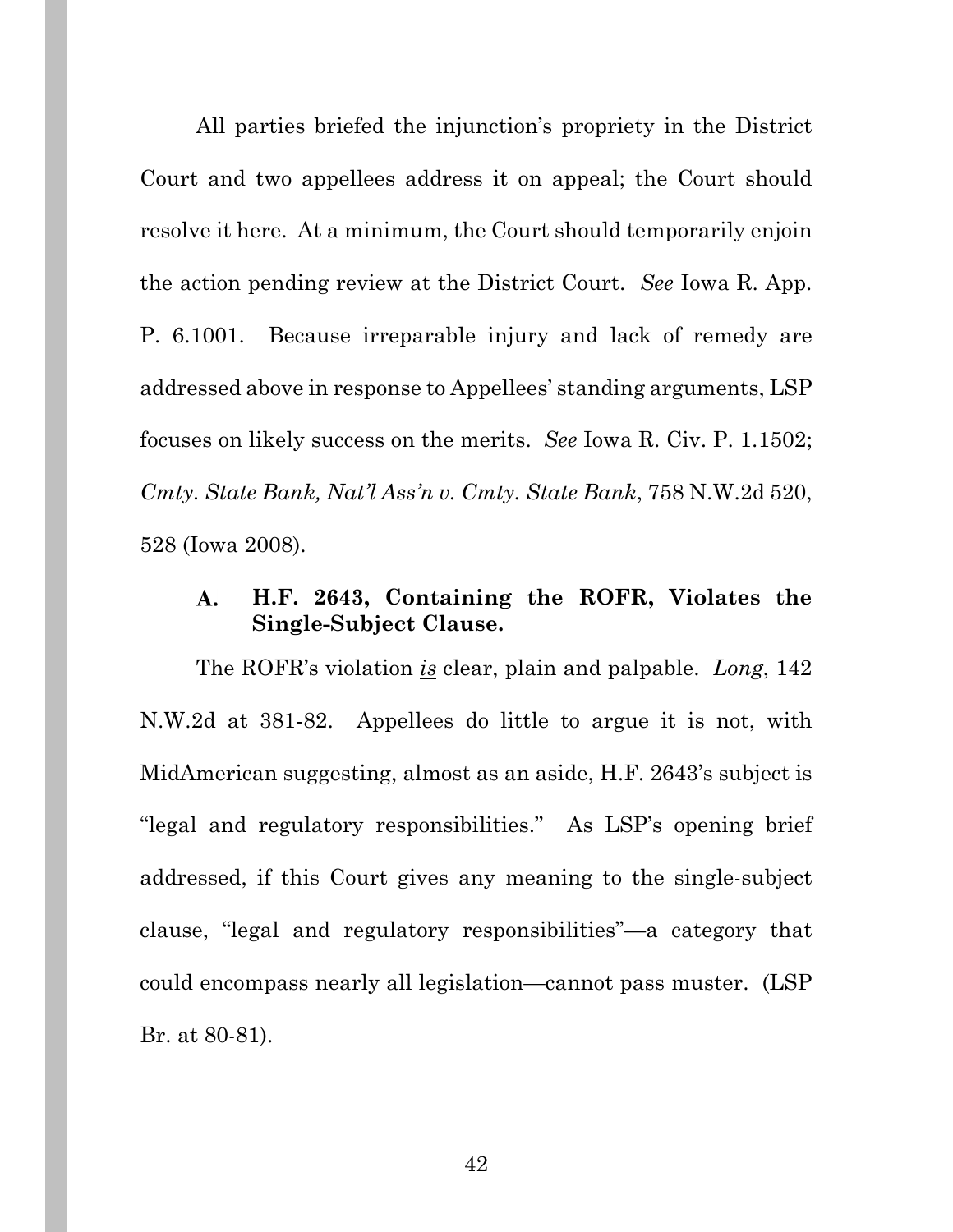Even if "legal and regulatory responsibilities" was a valid subject, not all H.F. 2643's topics relate to it "either logically or in popular understanding." *Giles v. State*, 511 N.W.2d 622, 625 (Iowa 1994). Appropriations are primarily legislative, not legal or regulatory, functions. Many of H.F. 2643's appropriations contain *no* corresponding "legal" or "regulatory" responsibilities. *See, e.g.,* (MTI, Ex. 10 at 4, 26-27, 37) (appropriating to legislative agencies, county hospital funding, and nonpublic school enrollment with no duties attached). H.F. 2643 also contains numerous *substantive* measures, with no appropriation *or* legal duty. *See, e.g.*, (MTI, Ex. 10 at 27-28, 44, 50) (repealing applicability of hemp regulations, making code corrections, and setting forth ROFR).8 Such a tortured connection among H.F. 2643's topics does not satisfy the singlesubject requirement. *See Taylor*, 557 N.W.2d at 526 (finding weapons law unrelated to "juvenile justice" because "*any* weapons law could have an impact on juveniles").

<sup>8</sup> MidAmerican's citation to *Bair* misses the mark. *Bair* approved *taxing* and *police powers* in substantive legislation to promote economic incentives, not policy (and code corrections) within an appropriations bill. *Miller v. Bair*, 444 N.W.2d 487, 490 (Iowa 1989).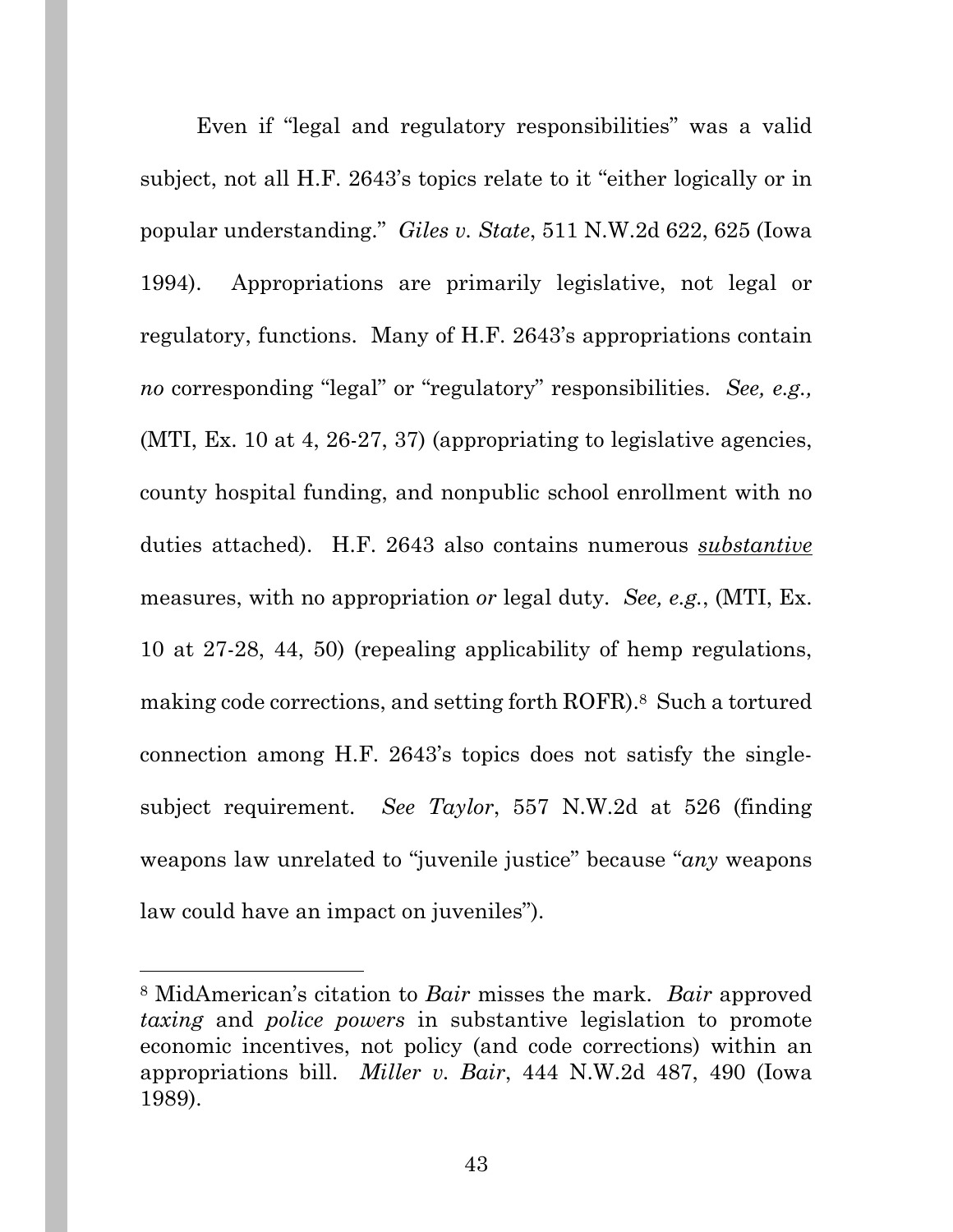#### **H.F. 2643's Title Provided No Fair Notice of the B. ROFR.**

As stated in LSP's first brief, the phrase "legal and regulatory responsibilities" does not provide notice of the ROFR. (LSP Br. at 83-84). The ROFR is *not* a legal or regulatory responsibility—it is a substantive right. *See* Iowa Code § 478.16(3). *No one* "reading the title of [H.F.2643] could reasonably assume that the reader would be apprised" of the ROFR, electric transmission or even utilities generally. *State v. Iowa Dist. Ct.*, 410 N.W.2d 684, 688 (Iowa 1987); *see W. Int'l*, 396 N.W.2d at 365 (holding title stating act was bill "altering current practices" provided no fair notice of practices changed).

*Burlington Summit Apartments v. Manolato*, 7 N.W.2d 26, 28 (Iowa 1942), is instructive. In *Manolato*, the title stated it was

An Act in relation to the housing of the people … by regulating the light and ventilation, sanitation, fire protection, maintenance, alteration and improvement of dwellings; … to establish administrative requirements and to establish remedies and fix penalties for the violation thereof.

*Id.* at 18. The title referenced the housing code as the "broad subject of the act" and "penalties for violation thereof," fairly encompassing rent being denied for violations. *See id.* Here,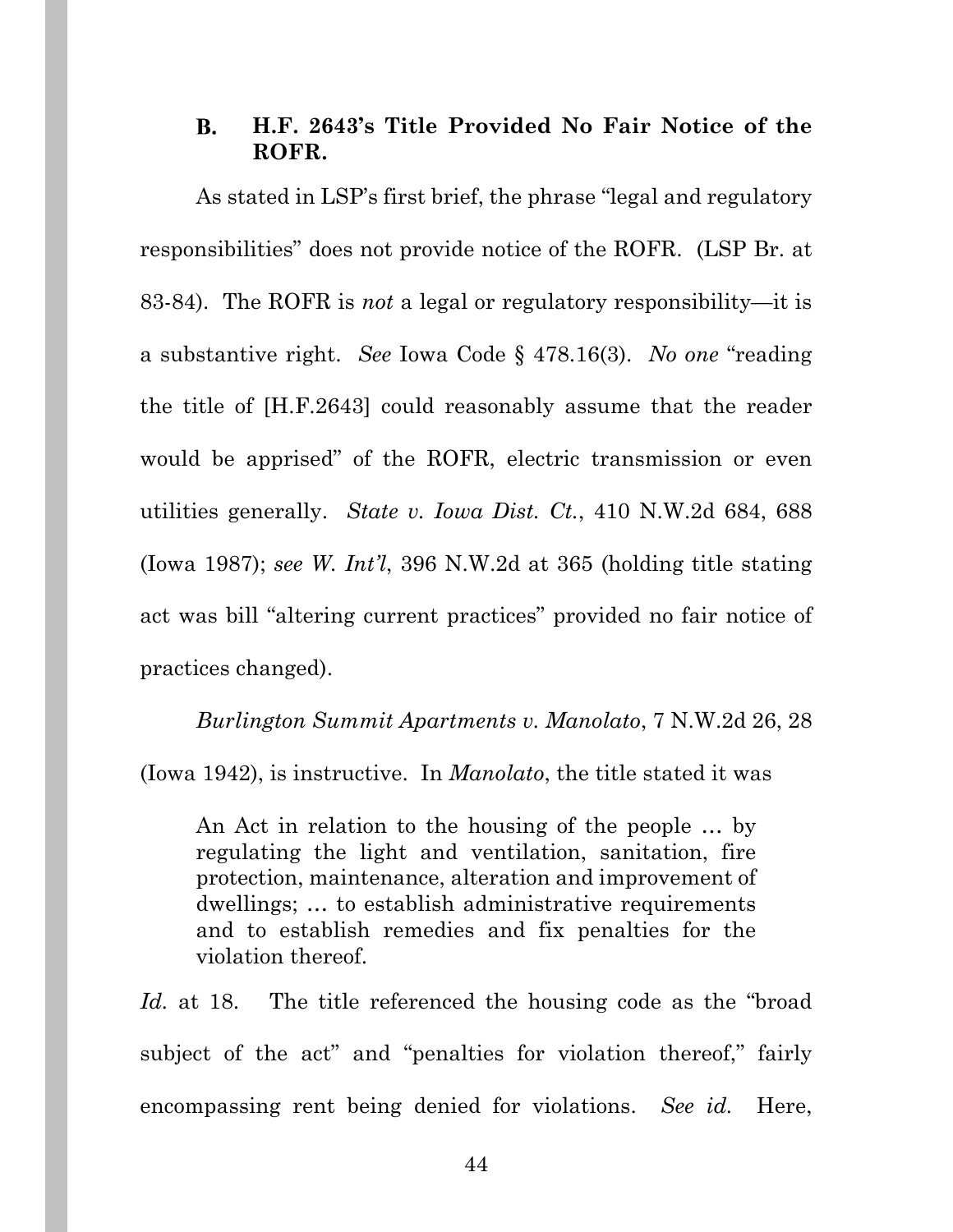although "regulatory responsibilities" is mentioned, nothing in the title indicates any relation to electric transmission lines. *Id.*; *see also Rush*, 2020 WL 825953, at \*12 (stating title "Regulatory Responsibilities" was a "vague categorical description that do[es] not disclose specific subject matters of various divisions of the bill").

#### $\mathbf{C}$ . **There is No Realistically Conceivable Reason Supporting Differential Treatment of Non-Incumbent Entities in the ROFR.**

LSP is also likely to succeed on its Article I, section 6 challenge. Appellees cannot defend the ROFR by arguing incumbents are not similar to non-incumbents because one owns instate transmission and the other does not. (ITC Br. 30-31). Such a tautology was rejected by this Court in *Varnum v. Brien*:

In considering whether two classes are similarly situated, a court cannot simply look at the trait used by the legislature to define a classification under a statute and conclude a person without that trait is not similarly situated to persons with the trait….

763 N.W.2d 862, 883 (Iowa 2009). Instead, analyzing whether groups are similarly situated must occur "with respect to the purposes of the law." *Id.*

Examining incumbent and non-incumbent entities with respect to the law's purpose, there is no meaningful distinction. *Id.*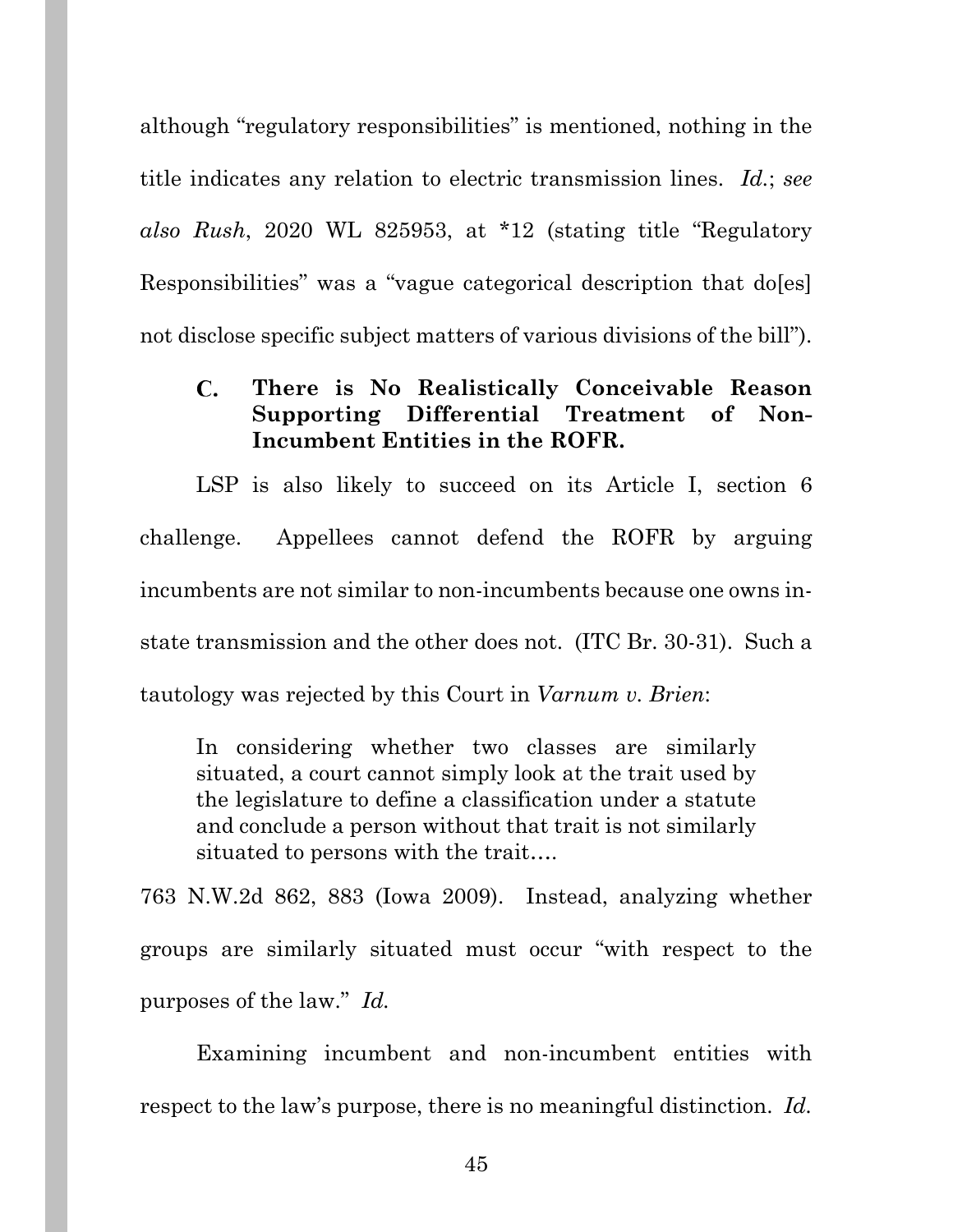Absent the ROFR, incumbent and non-incumbent entities are subject to the *exact same* permitting processes and oversight requirements before the IUB. *See* Iowa Code ch. 478. They are subject to the *exact same* IUB and FERC safety, reliability and maintenance standards. *See* Iowa Code ch. 478; 18 C.F.R. § 39.2; Iowa Code § 478.19; Iowa Admin. Code r. 199-11.9, 199-25. They are also subject to the same rigorous RTO process to become "qualified." (Resistance to MTD, Ex. 1,  $\P$  10, Ex. 2 at 154, Ex. 3 at 113-37).

With respect to the ROFR's purpose of wholesale electric transmission project regulation, LSP and other non-incumbents are "similarly situated in every important respect," but for their incumbency status. *Varnum*, 763 N.W.2d at 884.Because this circular distinction cannot defeat equal protection analysis, Appellees' arguments fail. *See id.*; *see also LSCP, LLLP v. Kay-Decker*, 861 N.W.2d 846, 860 (Iowa 2015) (cautioning against "making intricate distinctions between purported classes of similarly situated individuals").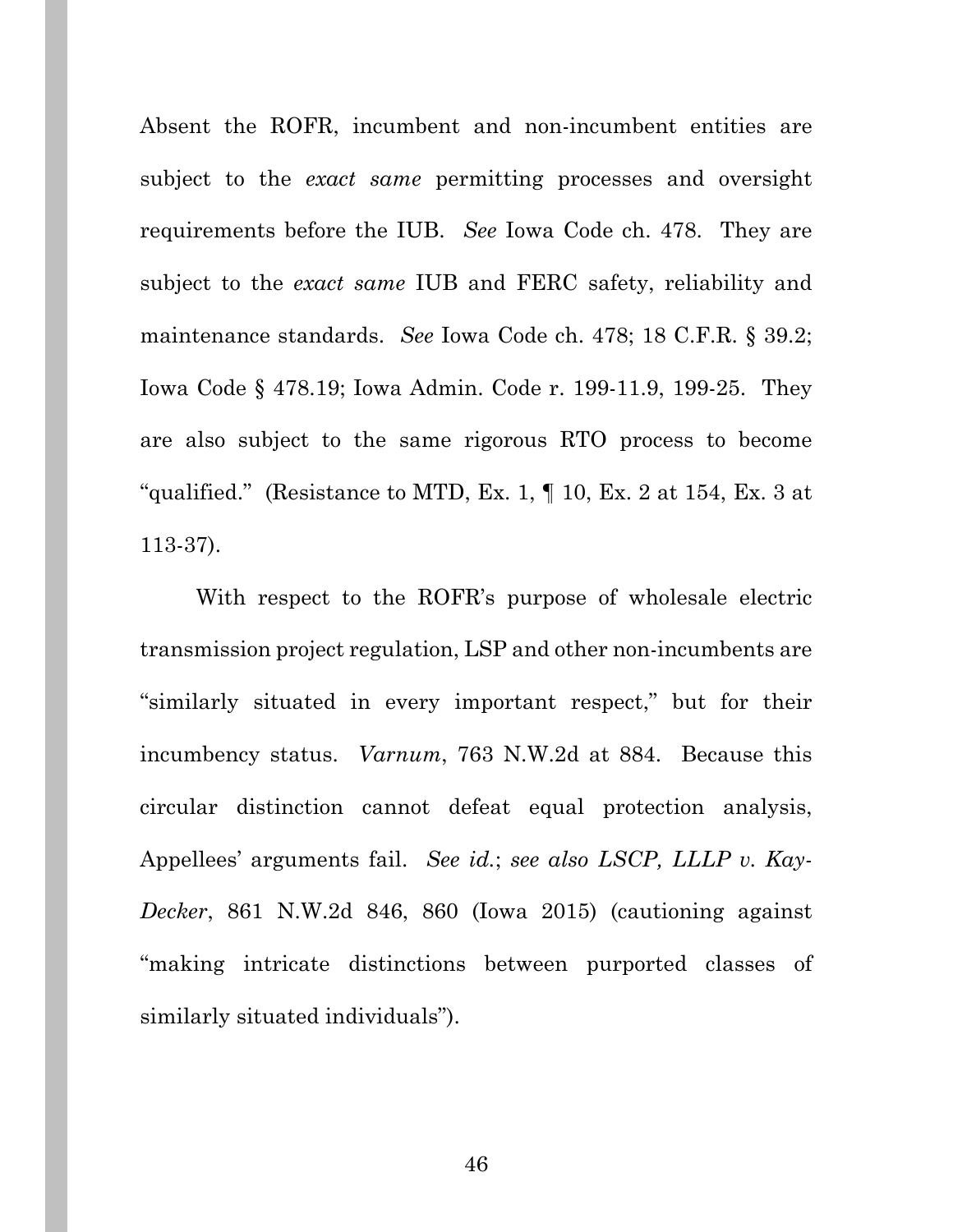Appellees' second similarly-situated argument fares no better. ITC suggests by distinguishing between incumbents and non-incumbents, the ROFR intended to classify between rateregulated utilities and non-rate-regulated utilities. (ITC Br. at 31- 32). It points to out-of-state cases holding rate-regulated utilities are not similar to independent transmission entities under the Commerce Clause.

Iowa rational basis analysis is more stringent. *See Racing Assoc. of Cent. Iowa v. Fitzgerald*, 675 N.W.2d 1, 9 (Iowa 2004) [hereinafter "RACI"] (noting rational basis standard "is not a toothless one" (citation omitted)). Critically, classification between rate-regulated and other utilities is **not** the ROFR's distinction. The ROFR prefers all incumbent providers—including cooperatives, independent transmission companies, and municipal corporations. *See* Iowa Code § 478.16(1)(c). For example, ITC, an independent transmission owner with no retail customers just like LSP, is benefitted.<sup>9</sup> Because ITC's proposed classification is

<sup>9</sup> ITC posits it is not similarly situated to LSP because it went through an IUB approval process. (ITC Br. at 30-31). The "similarly situated" inquiry does not evaluate individual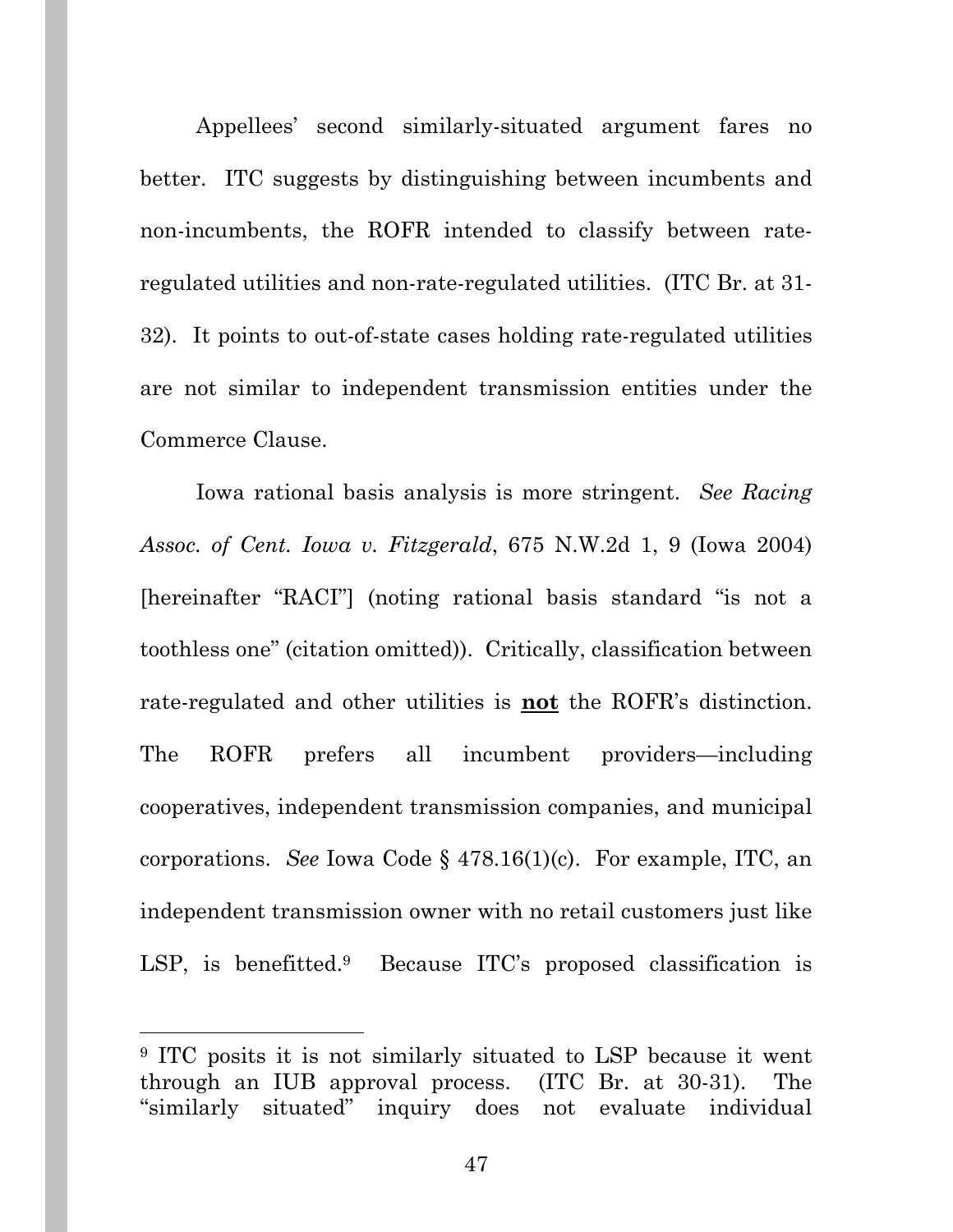severely over-inclusive and not tied to the purpose advanced, the statute cannot withstand rational basis review. *RACI*, 675 N.W.2d at 7-8.

Nor do Appellees advance a plausible policy reason for the ROFR. To be plausible, an explanation must be credible, not specious, and have a factual basis. *Id*. Although no "proof" need be proffered, there must be some legislative facts available that could rationally have been considered true by governmental decisionmakers. *Id.* at 9 & n.4. The relationship between the classification and its goal also cannot be "so attenuated as to render the distinction arbitrary or irrational." *Id.* at 7.

Although ITC hypothesizes the legislature perhaps feared service disruptions or wanted to continue the status quo, and MidAmerican suggests the legislature wanted quicker responsiveness, more than a "superficial analysis" of these purported justifications cause them to fall flat. (ITC Br. at 32-33;

distinctions from one party and another. *See Varnum*, 763 N.W.2d at 882. If LSP chose to purchase assets of a public utility, as ITC did, it would have to go through the *exact same approval process*, regardless of whether the ROFR is in operation. *See* Iowa Code §§ 476.76, .77. It is not tied to the law's purpose.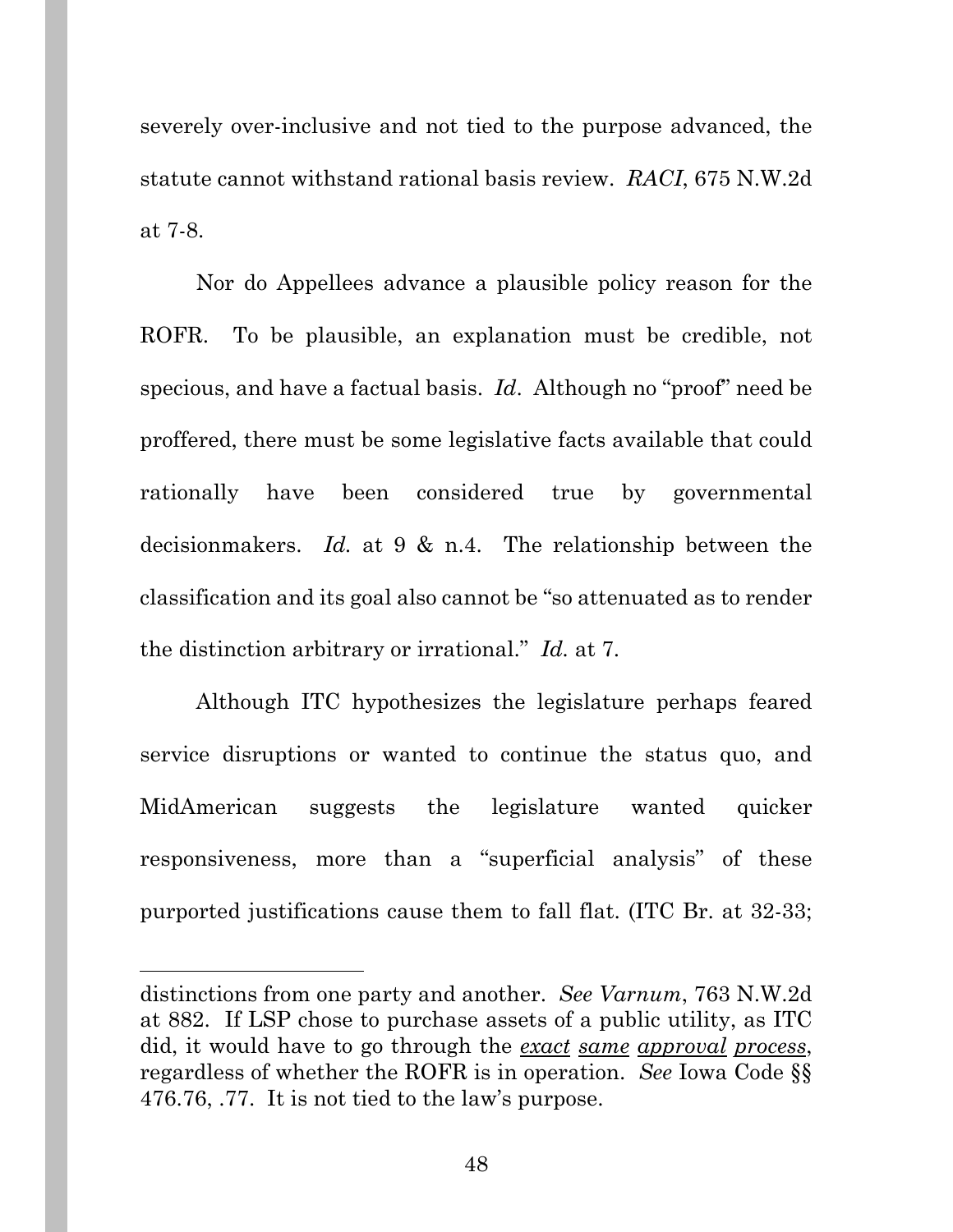MidAm. Br. at 15); *see RACI*, 675 N.W.2d at 7 n.3 & 4. Considering stringent requirements to be designated as "qualified" with an RTO, nothing suggests non-incumbent entities selected to build and maintain transmission are less reliable. *See* (Resistance to MTD, Ex. 2 at 163, Ex. 3 at 101, Ex. 5 at 30).<sup>10</sup> Unlike cases where "quality" control" was a conceivable goal, any concerns here about quality are unsupported. *See Horsfield Materials, Inc.*, 834 N.W.2d at 459.

Similarly, no facts suggest the legislature sought to preserve the "status quo." No ROFR was in place for nearly a decade following Order No. 1000. Nor is it realistically conceivable the legislature wanted to benefit from "quick resolution" of reliability issues. RTO tariffs *already* exempt local projects needed quickly or for reliability reasons from competitive processes. (Reply to MidAm. Resistance to MTI, Ex. 29; Resistance to MTD, Ex. 3 at 102) (MISO's Baseline Reliability Projects, needed solely for

<sup>10</sup> MidAmerican also posits "concern" exists within "the industry" that non-incumbent transmission developer entities are not adequately structured or capitalized. No citation is provided for this assertion, nor is it true. MISO and SPP competitive processes expressly consider qualified developers' financial condition when deciding to award a project. (Resistance to MTD, Ex. 4, at 7; Ex. 3, at 121-36).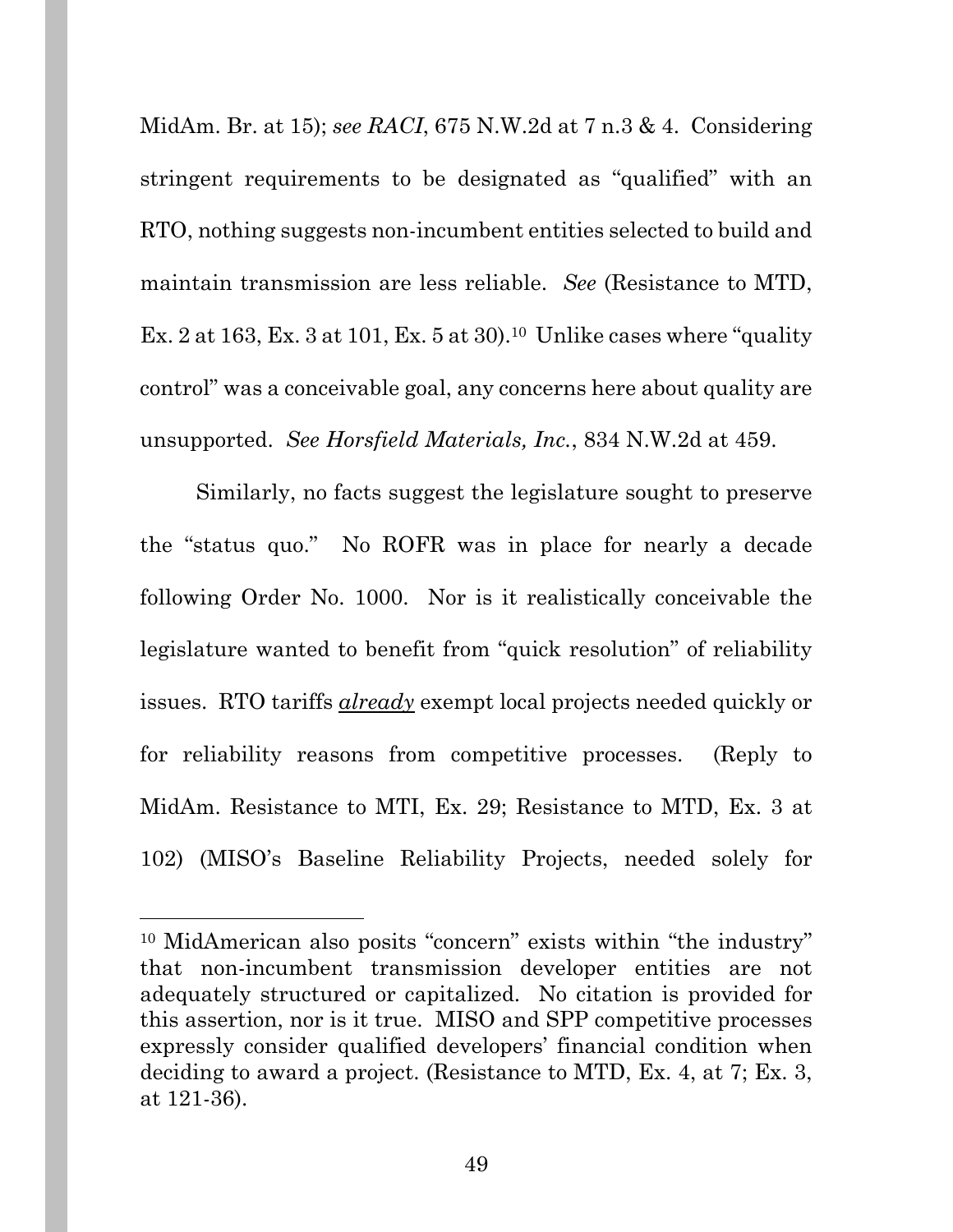reliability, ineligible for competition); *see also* Ex. 3 at 112-14; Ex. 29 (projects needed within three years ineligible for competition). And when selecting a qualified developer in competitive processes, MISO evaluates response time for emergency outages. (Resist to MTD, Ex. 3 at 131-32).

Appellees' failure to come forward with any plausible policy justification that is realistically conceivable underscores its true purpose: an anti-competitive measure to insulate a favored group (incumbents) from having to compete. Even under the rational basis test, "the legislature is not entitled to pick out a group it disfavors, declare that group to be different, and then impose a special … burden on the unfavored group." *RACI*, 675 N.W.2d at 16. The ROFR must be invalidated.

#### **CONCLUSION**

The district court improperly concluded LSP lacked standing to sue. LSP requests this Court reverse the district court's order and remand for further proceedings. To preserve the status quo during the litigation's pendency, enjoining enforcement and rulemaking related to Iowa Code section 478.16 is appropriate.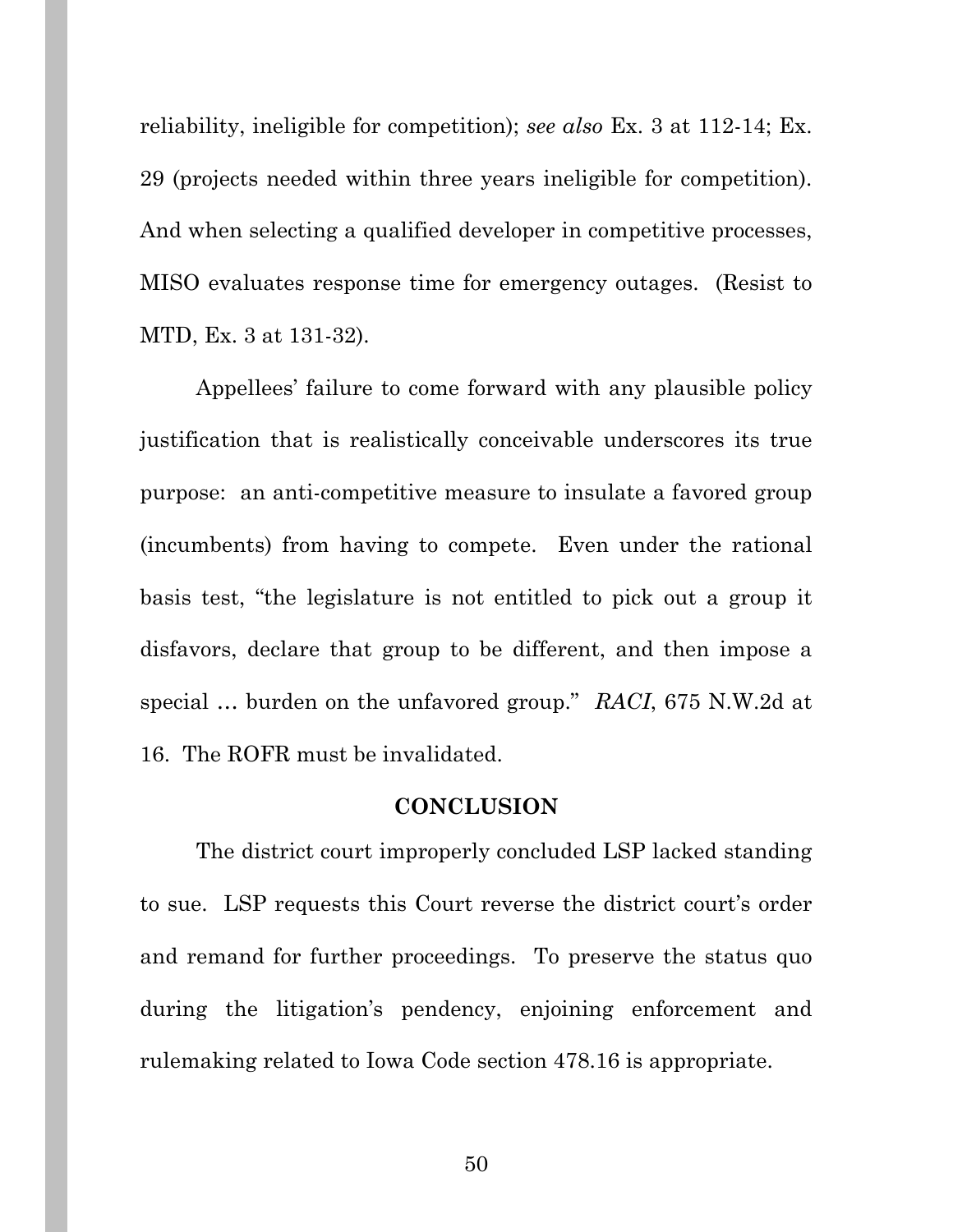### BELIN McCORMICK, P.C.

### */s/Erika L. Bauer*

Charles F. Becker AT0000718 Michael R. Reck AT0006573 Erika L. Bauer AT0013026 666 Walnut Street Suite 2000 Des Moines, IA 50309-3989 Telephone: (515) 283-4645 Facsimile: (515) 558-0645 Email: cfbecker@belinmccormick.com mrreck@belinmccormick.com elbauer@belinmccormick.com ATTORNEYS FOR APPELLANTS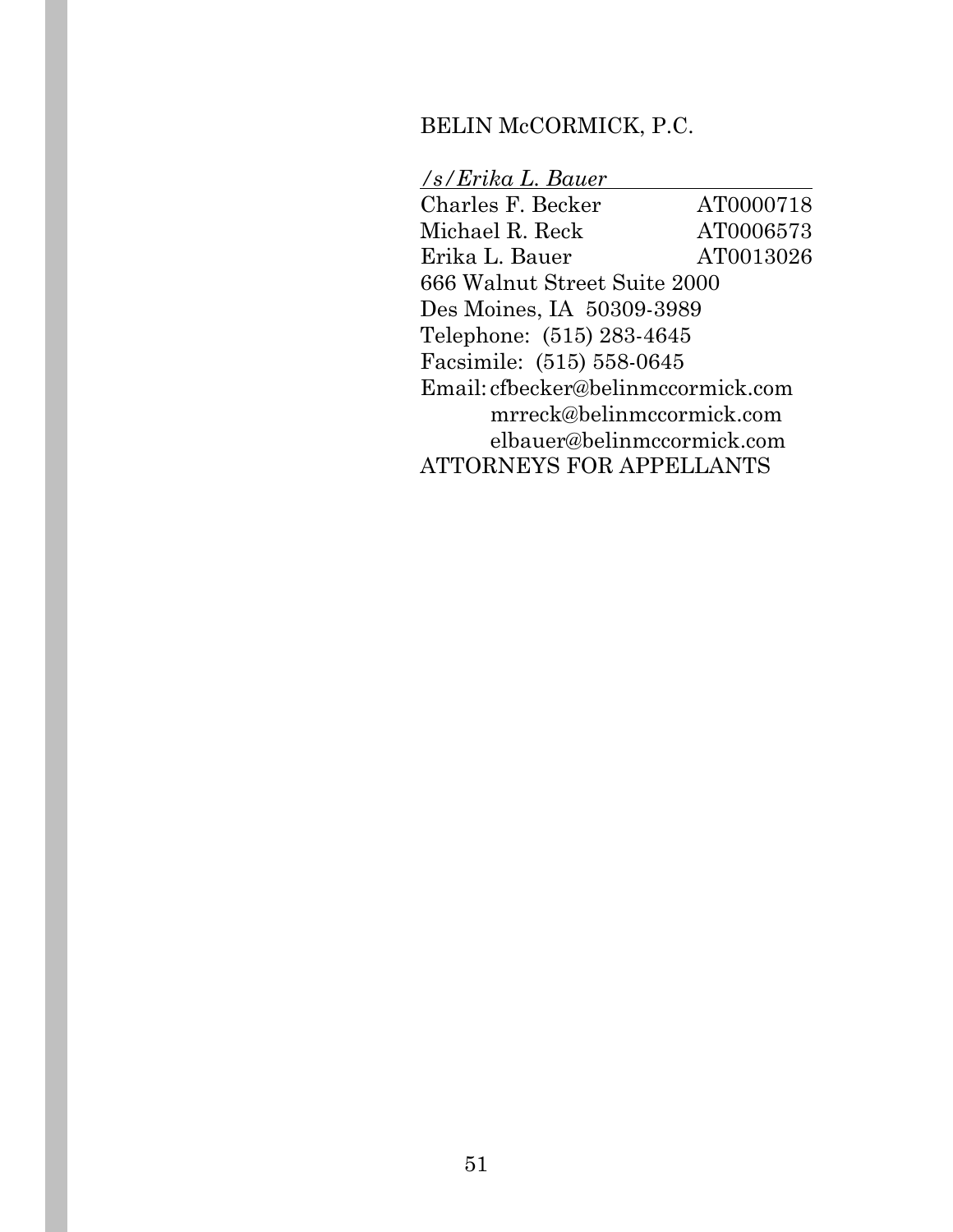### **CERTIFICATE OF COMPLIANCE**

This Reply Brief complies with the typeface requirements and length limitation of Iowa Rules of Appellate Procedure  $6.902(1)(e)(1)$  and  $6.903(1)(g)(1)$  because this Reply Brief has been prepared in a proportionally spaced typeface using Century Schoolbook 14 pt. and contains 6630 words, excluding the parts of the Reply Brief exempted by Iowa Rule of Appellate Procedure  $6.903(1)(g)(1)$ .

<u>/s/ *Channon Olson*</u>